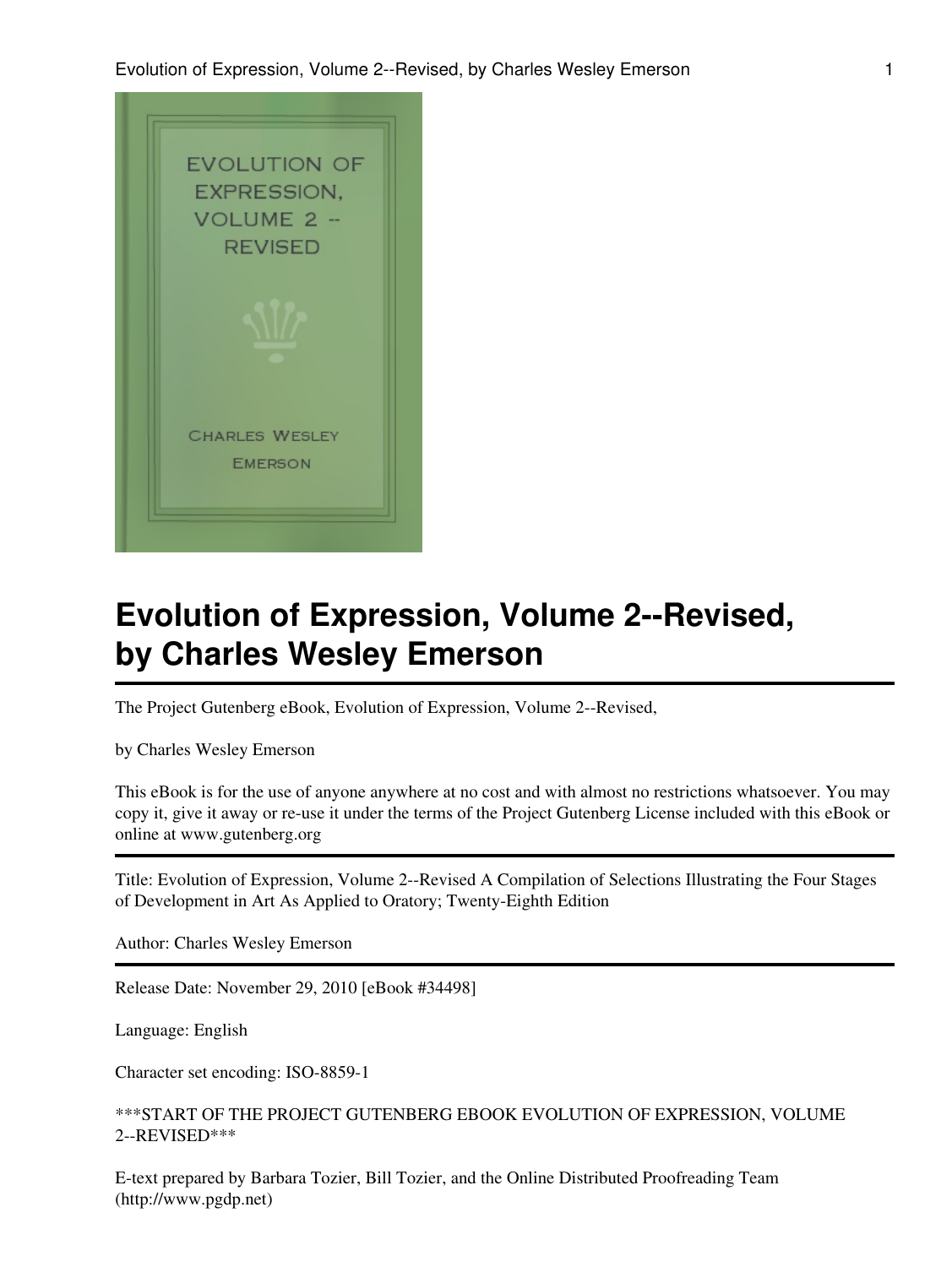Note: Project Gutenberg also has an HTML version of this file which includes the original illustration. See 34498-h.htm or 34498-h.zip: (http://www.gutenberg.org/files/34498/34498-h/34498-h.htm) or (http://www.gutenberg.org/files/34498/34498-h.zip)

[Illustration: HENRY WARD BEECHER]

EVOLUTION OF EXPRESSION

by

CHARLES WESLEY EMERSON

Founder of Emerson College of Oratory

A Compilation of Selections Illustrating the Four Stages of Development in Art As Applied to Oratory

In Four Volumes, with Key to each Chapter

TWENTY-EIGHTH EDITION

VOLUME II--REVISED

[Illustration: Expression Necessary to Evolution.]

Boston: Emerson College of Oratory Publishing Department Chickering Hall, Huntington Avenue 1915

Copyrighted by C. W. Emerson 1905

The Barta Press Boston

| <b>CONTENTS</b>                           |
|-------------------------------------------|
| PAGE.                                     |
| SLIDE <sub>7</sub>                        |
| <b>VITAL SLIDE 8</b>                      |
| <b>SLIDE IN VOLUME 9</b>                  |
| <b>FORMING PICTURES 10</b>                |
| Chapter I.                                |
| TACT AND TALENT London Atlas 13           |
| SHYLOCK TO ANTONIO William Shakespeare 15 |
| THE CYNIC H. W. Beecher 16                |
| GOOD BY, PROUD WORLD R. W. Emerson 18     |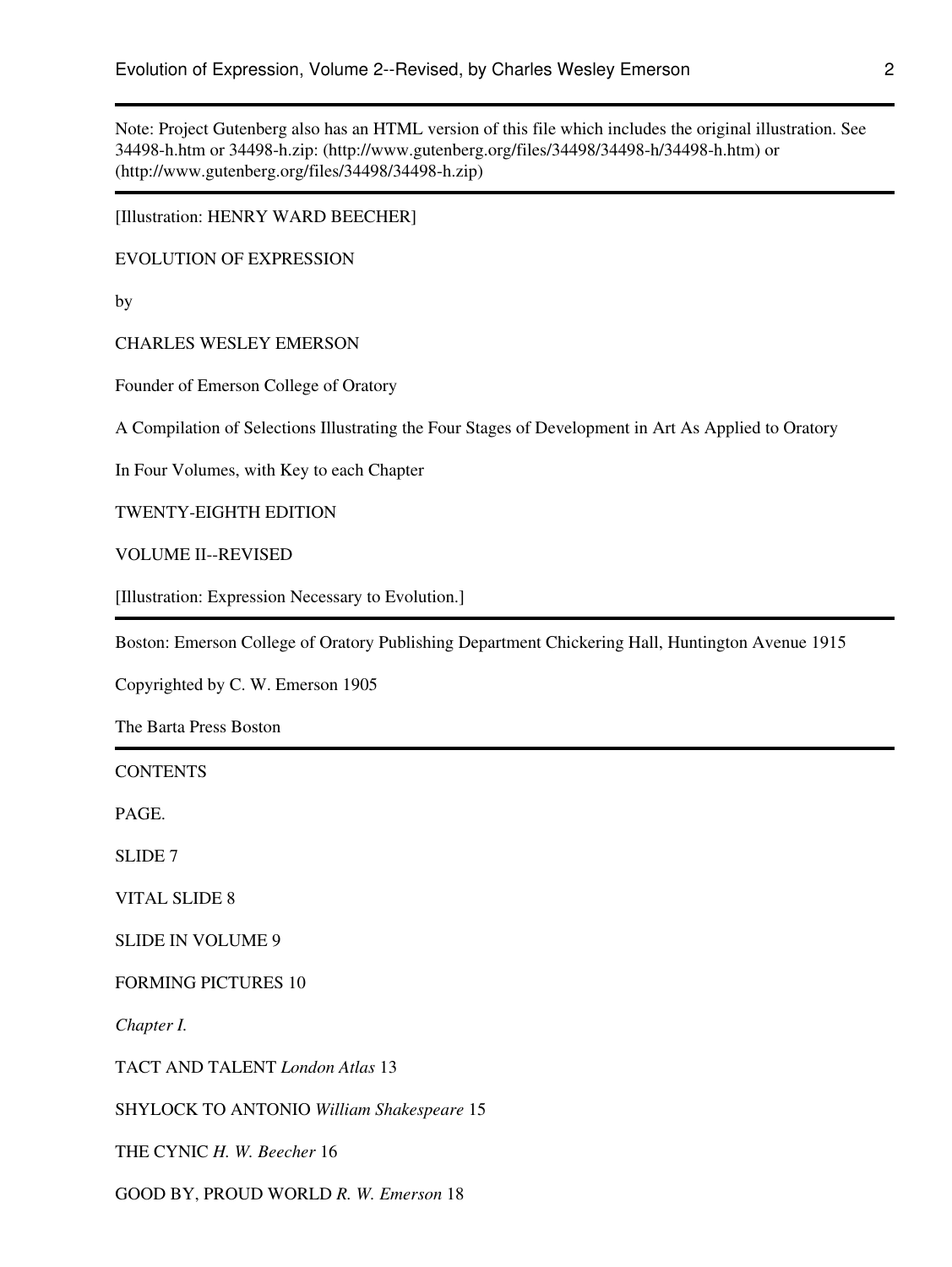Evolution of Expression, Volume 2--Revised, by Charles Wesley Emerson 3

THE DESTRUCTION OF SENNACHERIB *Lord Byron* 19

UNWRITTEN MUSIC *N. P. Willis* 20

LAUS MORTIS *Frederic Lawrence Knowles* 23

TAXATION OF THE COLONIES *Edmund Burke* 24

MY HEART LEAPS UP *William Wordsworth* 29

FOREST SCENE FROM AS YOU LIKE IT *William Shakespeare* 30

*Chapter II.*

THE RISING IN 1776 *T. B. Read* 35

THE TENT-SCENE BETWEEN BRUTUS AND CASSIUS *William Shakespeare* 39

THE FORGING OF THE ANCHOR *S. Ferguson* 43

SUPPOSED SPEECH OF JOHN ADAMS *Daniel Webster* 48

LIFE AND SONG *Sidney Lanier* 53

GATHERING SONG OF DONALD THE BLACK *Sir Walter Scott* 54

NUTTING *William Wordsworth* 55

THE DODSON FAMILY *George Eliot* 58

AFTER THE MARCH KAIN *William Wordsworth* 66

*Chapter III.*

FIRST BATTLES OF THE REVOLUTION *Edward Everett* 67

THE ANTIQUITY OF FREEDOM *W. C. Byrant* 70

NATIONAL BANKRUPTCY *Mirabeau* 73

THE LANTERN BEARERS *Robert Louis Stevenson* 74

TARPEIA *Louise Imogen Guiney* 78

THE BELLS *E. A. Poe* 82

THE TEMPERANCE QUESTION *Wendell Phillips* 86

SHERIDAN'S RIDE *T. B. Read* 89

TO A PUPIL *Walt Whitman* 92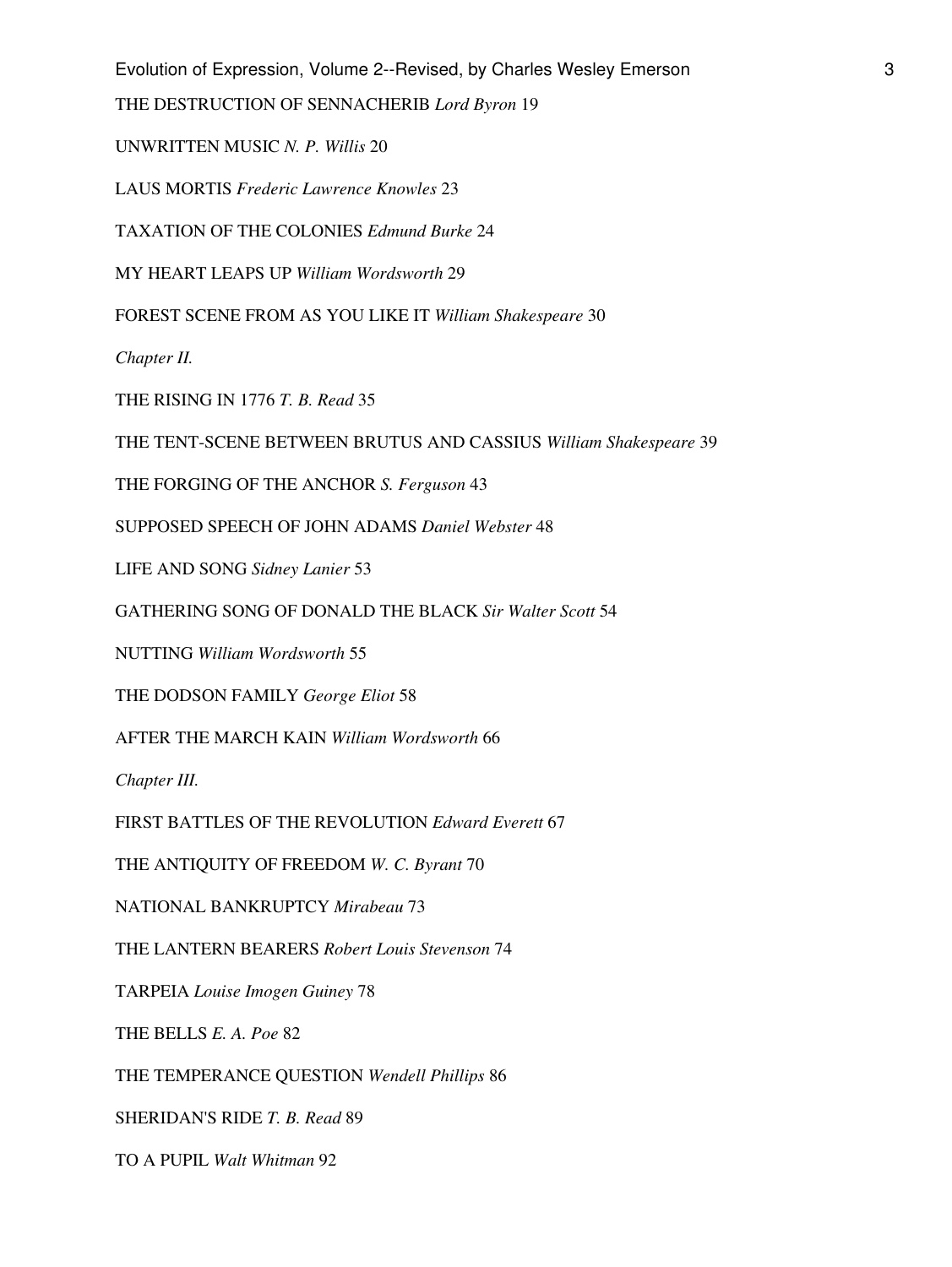Evolution of Expression, Volume 2--Revised, by Charles Wesley Emerson 4

*Chapter IV.*

THE PICKWICKIANS ON ICE *Charles Dickens* 93

THE REALM OF FANCY *J. Keats* 103

THE BATTLE OF NASEBY *Lord Macaulay* 106

THE GLORIES OF MORNING *Edward Everett* 109

THE CHAMBERED NAUTILUS *O. W. Holmes* 111

AUTUMN *H. W. Beecher* 112

MIDSUMMER *J. T. Trowbridge* 116

THE KITTEN AND FALLING LEAVES *William Wordsworth* 118

SUMMER STORM *James Russell Lowell* 121

JAQUES' SEVEN AGES OF MAN *William Shakespeare* 125

## THE PARTS.

#### THE ATTRACTIVE OR MELODRAMATIC PERIOD.

Love took up the harp of life and smote on all the chords with might, Smote the chord of Self, that, trembling, passed in music out of sight.

#### TENNYSON.

The power to detach, and to magnify by detaching, is the essence of rhetoric in the hands of the orator and the poet. This rhetoric, or power to fix the momentary eminence of an object, so remarkable in Burke, in Byron, in Carlyle--depends upon the depth of the artist's insight of that object he contemplates.

## EMERSON.

For use of selections in this volume especial thanks are tendered Houghton, Mifflin & Co., Frederic Lawrence Knowles, Horace Traubel, Secretary Walt Whitman Fellowship, and J. T. Trowbridge.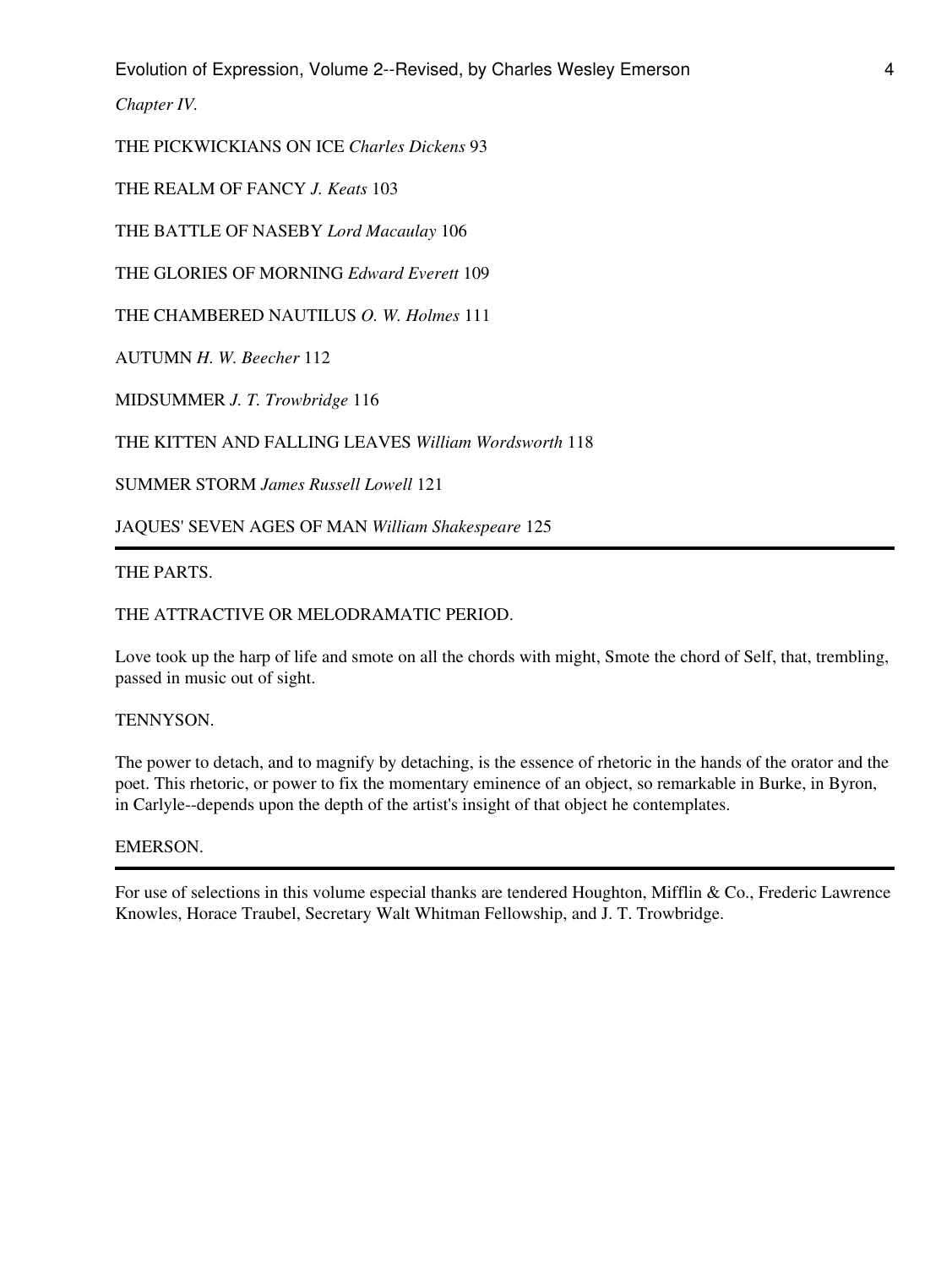# **CHAPTER I.**

SLIDE.

Thus far in the student's development, his mind has dealt chiefly with each subject as a *Whole*. Now he begins to find a new interest in showing his hearers that the discourse is made up of a series of definite *Parts*. He takes delight in fixing their attention upon each part in succession.

As in crossing a brook on stones, a person poises for a moment, first on one stone, then on another, so the speaker balances the minds of his hearers, first on one thought, then another, poising for a moment on each distinct point before leaving it for the next. The teacher should now lead the pupil to attract attention to separate parts as *wholes*. We are entering the melodramatic stage, where abandon to each part is as necessary as it was in the beginning to the spirit of the whole. The pupil must see the parts and give them to others at any cost.

In the history of art this step is marked by the grotesque; the pupil should be encouraged to stand out the points of thought boldly, regardless of artistic effect. This step is of vital importance in all future development, and unless emphasized now, will require constant effort hereafter.

Sharp contrasts are brought strongly to bear in presenting vividly and distinctly separate points of thought. As the pupil earnestly strives to impress each point of thought, in all its new interest, his voice becomes more decidedly modulated, rising and falling in distinct intervals. Thought of each part as a whole and by contrast, together with the desire to impart it, is reported in varied inflections which add a new charm to expression. Through slides the voice of the speaker may be said to express the tune of the thought.

Analysis. Example: "Tact and Talent." (Page 13.)

*Unit, or Whole:* A comparison of Tact and Talent.

*Parts*: (*a*) The characteristics of Tact. *Sub-parts*: 1. Tact is infinitely resourceful. Paragraph 1, etc. 2. Tact is the power which achieves results. Paragraph 2, etc. (Other "sub-parts" may be enumerated.) (*b*) The characteristics of Talent. (A number of "sub-parts" are embodied.)

The teacher should view the work of the pupil with special reference to the parts of this selection, leading him to impress these parts, or successive points of thought, upon his audience. The continued antithesis makes this selection a good one for the purpose; parts that are set in contrast easily engage the attention.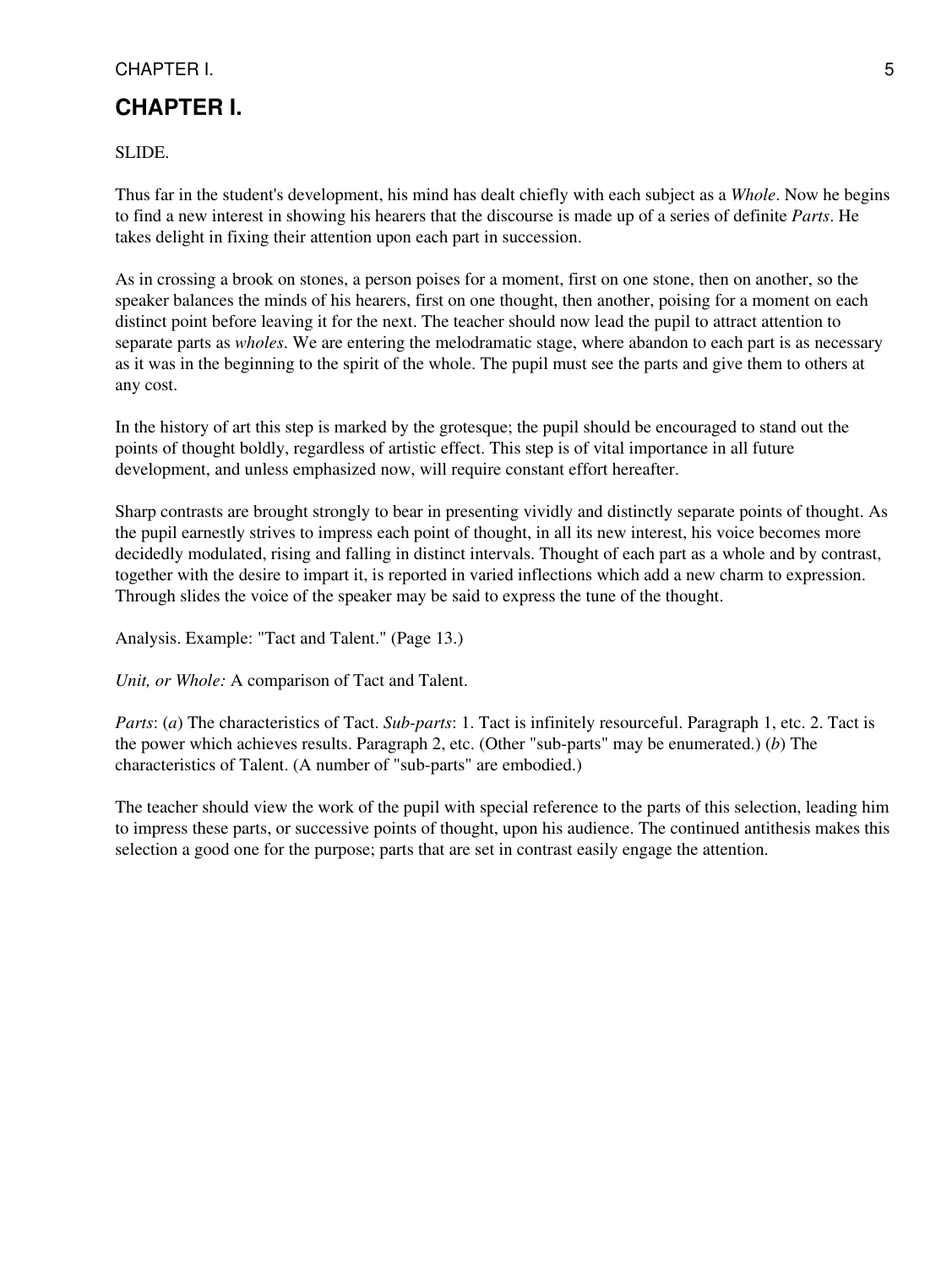# **CHAPTER II.**

VITAL SLIDE.

As the mind of the pupil separates each thought from the other main thoughts of the discourse, and holds it before the minds of his hearers, he finds it more and more attractive. His endeavor to interest others deepens his own interest, and the slides in his voice report this increased concentration, in increased vitality. The pupil seeing the spirit and life of the whole in each *vital part*, or part vital to the life of the unit, desires to make each part live as a whole in the minds of the listeners. He no longer touches it with uncertain stroke; the slide has become a Vital Slide.

Analysis. Example: "The Rising of 1776." (Page 35.)

*Unit, or Whole*: A pastor of early Revolutionary times who makes his Sunday sermon an appeal for freedom.

*Parts*: (*a*) The spirit of the times. Stanza 1. (*b*) The church and the people. Stanzas 2 and 3. (*c*) The pastor and his appeal. Stanzas 4, 5, 6 and part of 9. (*d*) The effect of the appeal. Stanzas 7, 8 and 9.

Let the student's earnest endeavor be to interest his audience in these essential parts. The words which especially reveal these vital parts of the selection will be given with no uncertain stroke. If the interest of both speaker and listener is fully aroused, the slide has become a vital one. Remember always that the desired effect in the voice results from the mental concept; it is not developed mechanically, but grows out of thought.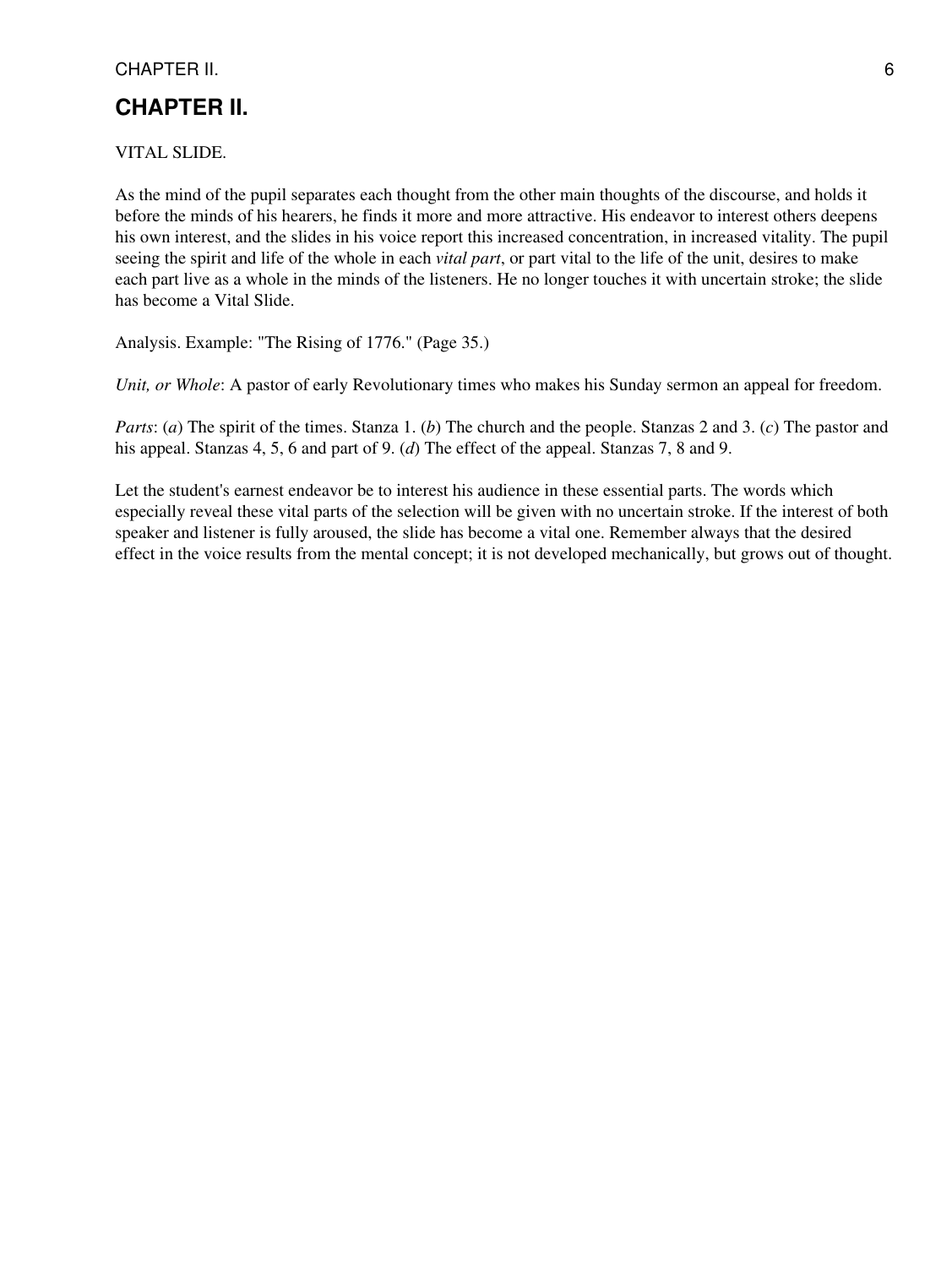## CHAPTER III. 2002. 2003. THE STATE STATE STATE STATE STATE STATE STATE STATE STATE STATE STATE STATE STATE STATE STATE STATE STATE STATE STATE STATE STATE STATE STATE STATE STATE STATE STATE STATE STATE STATE STATE STATE S

# **CHAPTER III.**

#### SLIDE IN VOLUME.

As the mind of the student continues to dwell upon the parts of the subject as separate and distinct wholes, there is gradually developed within him an appreciation of the value of each part. Out of the effort to make each thought live in the minds of the hearers is born the desire to reveal the value of that thought. This desire is reported in the voice through Slide in Volume.

The significance of the term Volume has been explained in an earlier chapter. The valuable parts that the speaker presents are expressed through inflections that suggest breadth and freedom. Each part is felt to have a value of its own, intellectual, moral, esthetic, or spiritual.

Freedom of will is expressed in the voice by slide in volume, for the speaker, convinced of the truth of his thought, is learning obedience to it, and obedience is always the way to freedom.

It must be remembered that the intellect determines the value of the parts. It is true that the discernment is sharpened by the sensibility; but the feelings, unguided by the thought, may be misleading. Feeling is dangerous unless controlled by thought. All sentiment must be directed to the audience "thought foremost"--the thought itself must induce the feeling.

Analysis. Example: "The Bells." (Page 82.)

*Unit of thought*: Varied bells, expressing varied emotion.

*Parts*: (*a*) The tinkling bells of Merriment. Stanza 1. (*b*) The mellow bells of Love. Stanza 2. (*c*) The clanging bells of Terror. Stanza 3. (*d*) The tolling bells of Menace. Stanza 4.

This poem is well adapted to develop power in emphasizing parts: the several parts are very distinctly differentiated, as the student must reveal through the rendering. He should strive to reveal them as graphically as the author has set them forth. Moreover, he should endeavor to make their value felt. In doing this, he will perceive the varying scale of values; some of the bells reflect great value, others less.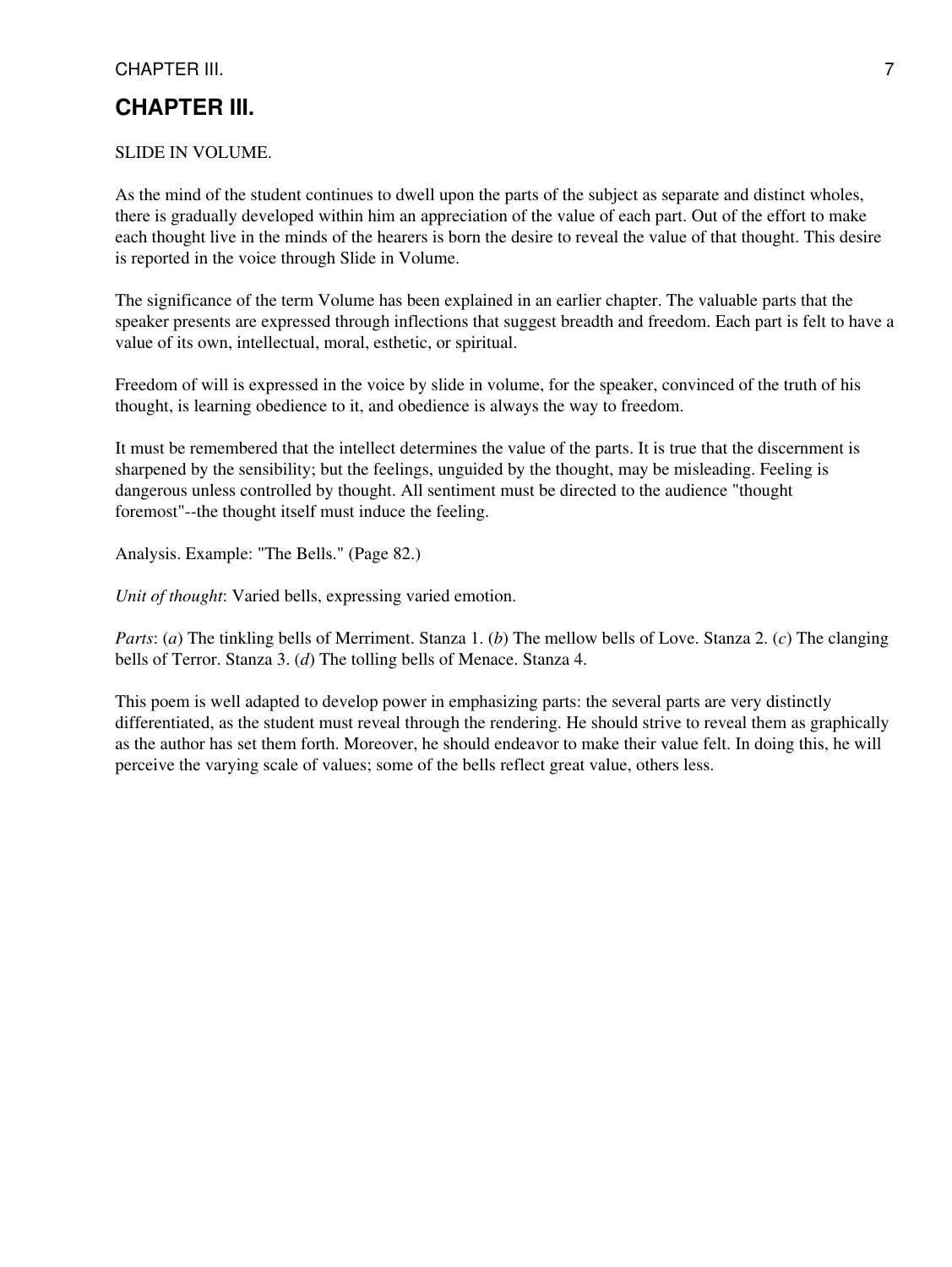# **CHAPTER IV.**

#### FORMING PICTURES.

The student's persistent endeavor to impress the successive parts of his theme upon the minds in his presence will eventually lead him to see those parts in picturesque groupings. As he flashes these pictures upon the mental vision of the audience, they become clearer to his own vision. His own power of imagery is in proportion to his ability to impart this power to others. Herein lies one of the most helpful means of cultivating the imagination,--the eye of the intellect,--the basis of all sympathy. Every effort to tell a story clearly so as to impress its details upon the minds of others, every attempt to picture a landscape, a meadow, a river, a sunset vividly to others, quickens and strengthens the pupil's own imaging power. His attempt to make his listeners put themselves in the place of another, see through the eyes and from the point of view of a Wordsworth or Shakespeare, quickens his own imagination, broadens his sympathies, and develops his intellect as nothing else can. "The man of imagination has lived all lives, has enjoyed all heavens, and felt the pang of every hell."

The student must continue to watch for the effect of his words in other minds. He cannot afford to be introspective while speaking, for the mind cannot be in the creative and in the critical state at the same time. The pictures, then, must be formed in the minds of the hearers; they are the only canvas upon which he can hope to paint his picturesque parts. They are the mirror in which the pictures of his thought must be reflected, as the stars are mirrored in the waters of the lake.

Analysis. Example: "The Chambered Nautilus." (Page 111.)

*Unit, or Whole*: The lesson of the Chambered Nautilus.

*Parts*: (*a*) The Nautilus. Stanzas 1, 2. (*b*) Its method of growth. Stanza 3. (*c*) Its message to the soul. Stanzas 4, 5.

Lead the pupil to present a clear picture of "the ship of pearl," of its own original environment and course of evolution, and of the beautiful figure which embodies the lesson.

#### *CHAPTER I.*

SLIDE.

TACT AND TALENT.

1. Talent is something, but tact is everything. Talent is serious, sober, grave, and respectable; tact is all that, and more too. It is not a sixth sense, but it is the life of all the five. It is the open eye, the quick ear, the judging taste, the keen smell, and the lively touch; it is the interpreter of all riddles, the surmounter of all difficulties, the remover of all obstacles. It is useful in all places, and at all times; it is useful in solitude, for it shows a man his way into the world; it is useful in society, for it shows him his way through the world.

2. Talent is power, tact is skill; talent is weight, tact is momentum; talent knows what to do, tact knows how to do it; talent makes a man respectable, tact will make him respected; talent is wealth, tact is ready money.

3. For all the practical purposes of life, tact carries it against talent, ten to one. Take them to the theatre, and put them against each other on the stage, and talent shall produce you a tragedy that will scarcely live long enough to be condemned, while tact keeps the house in a roar, night after night, with its successful farces. There is no want of dramatic talent, there is no want of dramatic tact; but they are seldom together: so we have successful pieces which are not respectable, and respectable pieces which are not successful.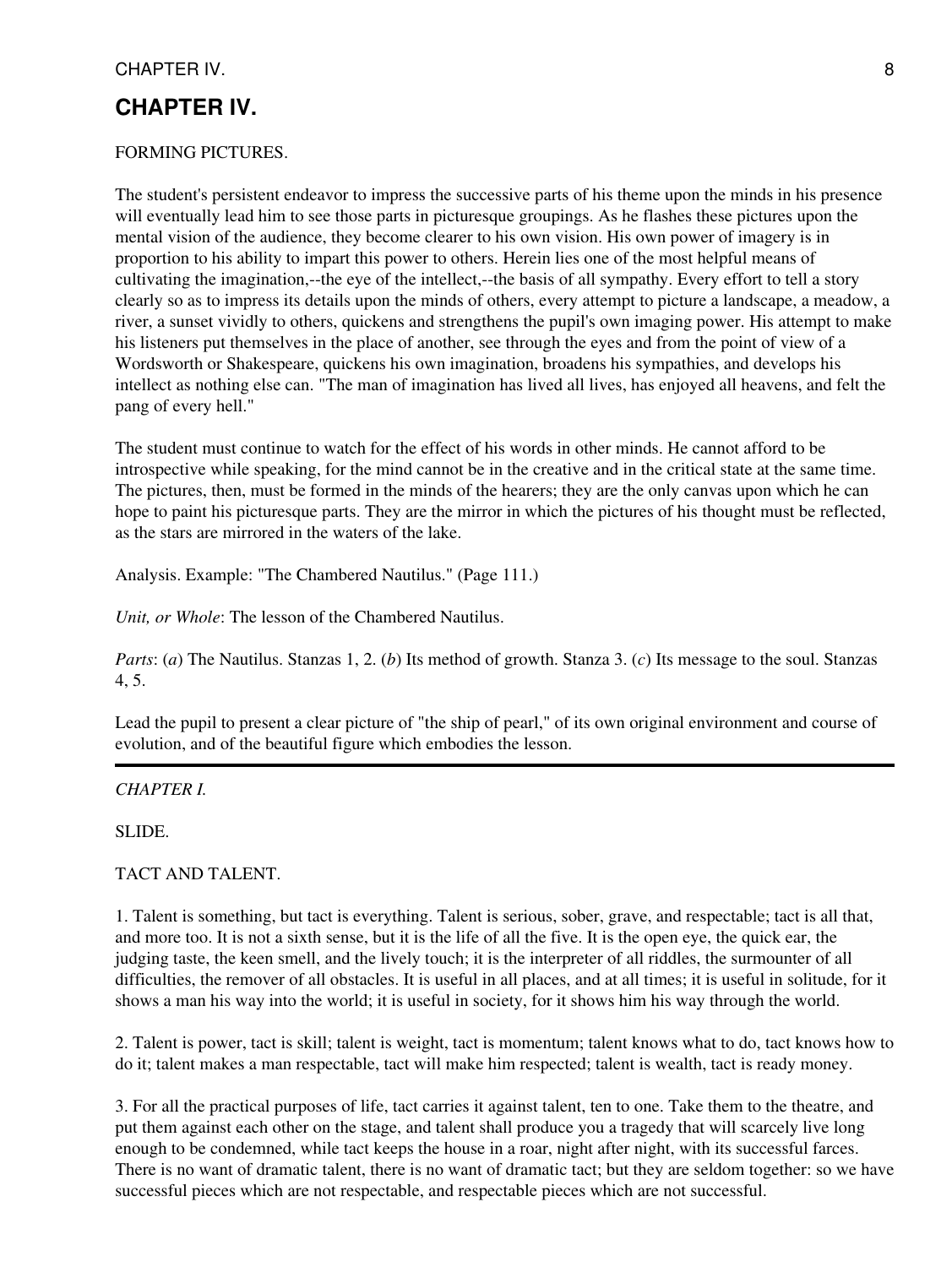4. Take them to the bar, and let them shake their learned curls at each other in legal rivalry. Talent sees its way clearly, but tact is first at its journey's end. Talent has many a compliment from the bench, but tact touches fees from attorneys and clients. Talent speaks learnedly and logically, tact triumphantly. Talent makes the world wonder that it gets on no faster, tact excites astonishment that it gets on so fast. And the secret is, that tact has no weight to carry; it makes no false steps; it hits the right nail on the head; it loses no time; it takes all hints; and, by keeping its eye on the weathercock, is ready to take advantage of every wind that blows.

5. Take them into the church. Talent has always something worth hearing, tact is sure of abundance of hearers; talent may obtain a good living, tact will make one; talent gets a good name, tact a great one; talent convinces, tact converts; talent is an honor to the profession, tact gains honor from the profession.

6. Place them in the senate. Talent has the ear of the house, but tact wins its heart, and has its votes; talent is fit for employment, but tact is fitted for it. Tact has a knack of slipping into place with a sweet silence and glibness of movement, as a billiard ball insinuates itself into the pocket. It seems to know everything, without learning anything. It has served an invisible and extemporary apprenticeship; it wants no drilling; it never ranks in the awkward squad; it has no left hand, no deaf ear, no blind side. It puts on no looks of wondrous wisdom, it has no air of profundity, but plays with the details of place as dexterously as a well-taught hand flourishes over the keys of the pianoforte. It has all the air of commonplace, and all the force and power of genius.

#### LONDON ATLAS.

#### SHYLOCK TO ANTONIO.

Signor Antonio, many a time and oft In the Rialto you have rated me About my moneys and my usances: Still I have borne it with a patient shrug; For sufferance is the badge of all our tribe. You call me misbeliever, cut-throat dog, And spit upon my Jewish gaberdine, And all for use of that which is mine own. Well, then, it now appears, you need my help: Go to, then; you come to me, and you say "Shylock, we would have moneys." You say so; You that did void your rheum upon my beard, And foot me, as you spurn a stranger cur Over your threshold; moneys is your suit. What should I say to you? Should I not say-- "Hath a dog money? Is it possible A cur can lend three thousand ducats?" or Shall I bend low, and in a bondman's key, With bated breath and whispering humbleness, Say this-- "Fair sir, you spit on me on Wednesday last; You spurned me such a day; another time You called me dog; and for these courtesies I'll lend you thus much moneys!"

## SHAKESPEARE.

## THE CYNIC.

1. The Cynic is one who never sees a good quality in a man, and never fails to see a bad one. He is the human owl, vigilant in darkness and blind to light, mousing for vermin, and never seeing noble game.

2. The Cynic puts all human actions into only two classes--openly bad and secretly bad. All virtue, and generosity, and disinterestedness, are merely the appearance of good, but selfish at the bottom. He holds that no man does a good thing except for profit. The effect of his conversation upon your feelings is to chill and sear them, to send you away sour and morose.

3. His criticisms and innuendoes fall indiscriminately upon every lovely thing like frost upon the flowers. If Mr. A. is pronounced a religious man, he will reply: yes, on Sundays. Mr. B. has just joined the church: certainly, the elections are coming on. The minister of the gospel is called an example of diligence: it is his trade. Such a man is generous: of other men's money. This man is obliging: to lull suspicion and cheat you. That man is upright, because he is green.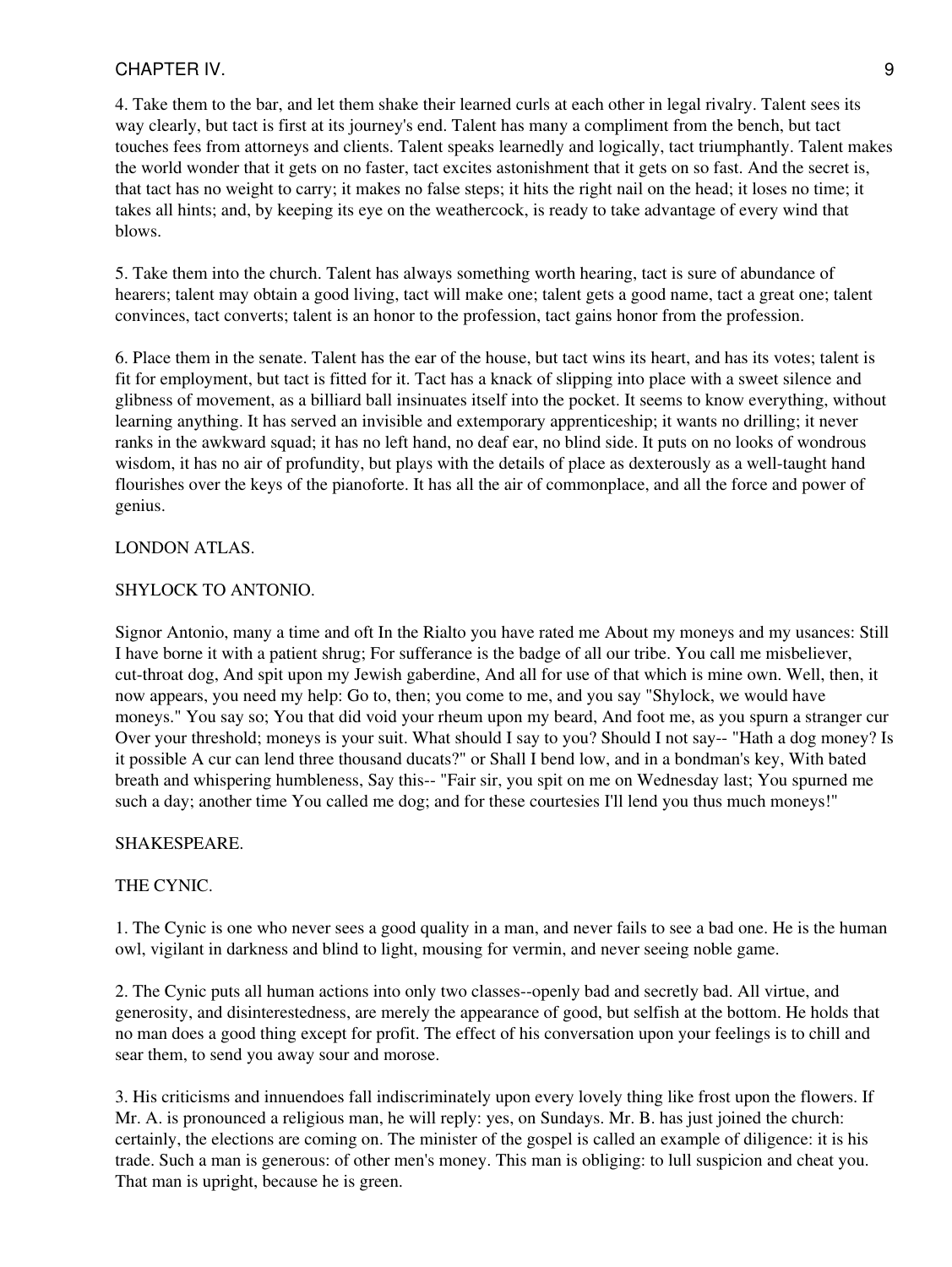4. Thus his eye strains out every good quality, and takes in only the bad. To him religion is hypocrisy, honesty a preparation for fraud, virtue only a want of opportunity, and undeniable purity, asceticism. The livelong day he will coolly sit with sneering lip, transfixing every character that is presented.

5. It is impossible to indulge in such habitual severity of opinion upon our fellow-men, without injuring the tenderness and delicacy of our own feelings. A man will be what his most cherished feelings are. If he encourage a noble generosity, every feeling will be enriched by it; if he nurse bitter and envenomed thoughts, his own spirit will absorb the poison, and he will crawl among men as a burnished adder, whose life is mischief, and whose errand is death.

6. He who hunts for flowers will find flowers; and he who loves weeds will find weeds.

Let it be remembered that no man, who is not himself morally diseased, will have a relish for disease in others. Reject, then, the morbid ambition of the Cynic, or cease to call yourself a man.

## H. W. BEECHER.

GOOD BY, PROUD WORLD.

# I.

Good by, proud world! I'm going home; Thou'rt not my friend, and I'm not thine. Long through the weary crowds I roam, A river-ark on the ocean brine. Long I've been tossed like the driven foam And now, proud world, I'm going home.

## II.

Good by to Flattery's fawning face; To Grandeur, with his wise grimace; To upstart Wealth's averted eye; To supple Office, low and high; To crowded halls, to court and street; To frozen hearts and hasting feet; To those who go and those who come; Good by, proud world! I'm going home.

## III.

I am going to my own hearthstone, Bosomed in yon green hills alone-- A secret nook in a pleasant land, Whose groves the frolic fairies planned,-- Where arches green, the livelong day, Echo the blackbird's roundelay, And vulgar feet have never trod,-- A spot that is sacred to thought and God.

## IV.

O, when I am safe in my sylvan home, I tread on the pride of Greece and Rome; And when I am stretched beneath the pines Where the evening star so holy shines, I laugh at the lore and the pride of man, At the sophist schools, and the learned clan; For what are they all, in their high conceit, When man in the bush with God may meet?

# RALPH WALDO EMERSON.

# THE DESTRUCTION OF SENNACHERIB.

# I.

The Assyrian came down like the wolf on the fold, And his cohorts were gleaming in purple and gold; And the sheen of their spears was like stars on the sea Where the blue wave rolls nightly on deep Galilee.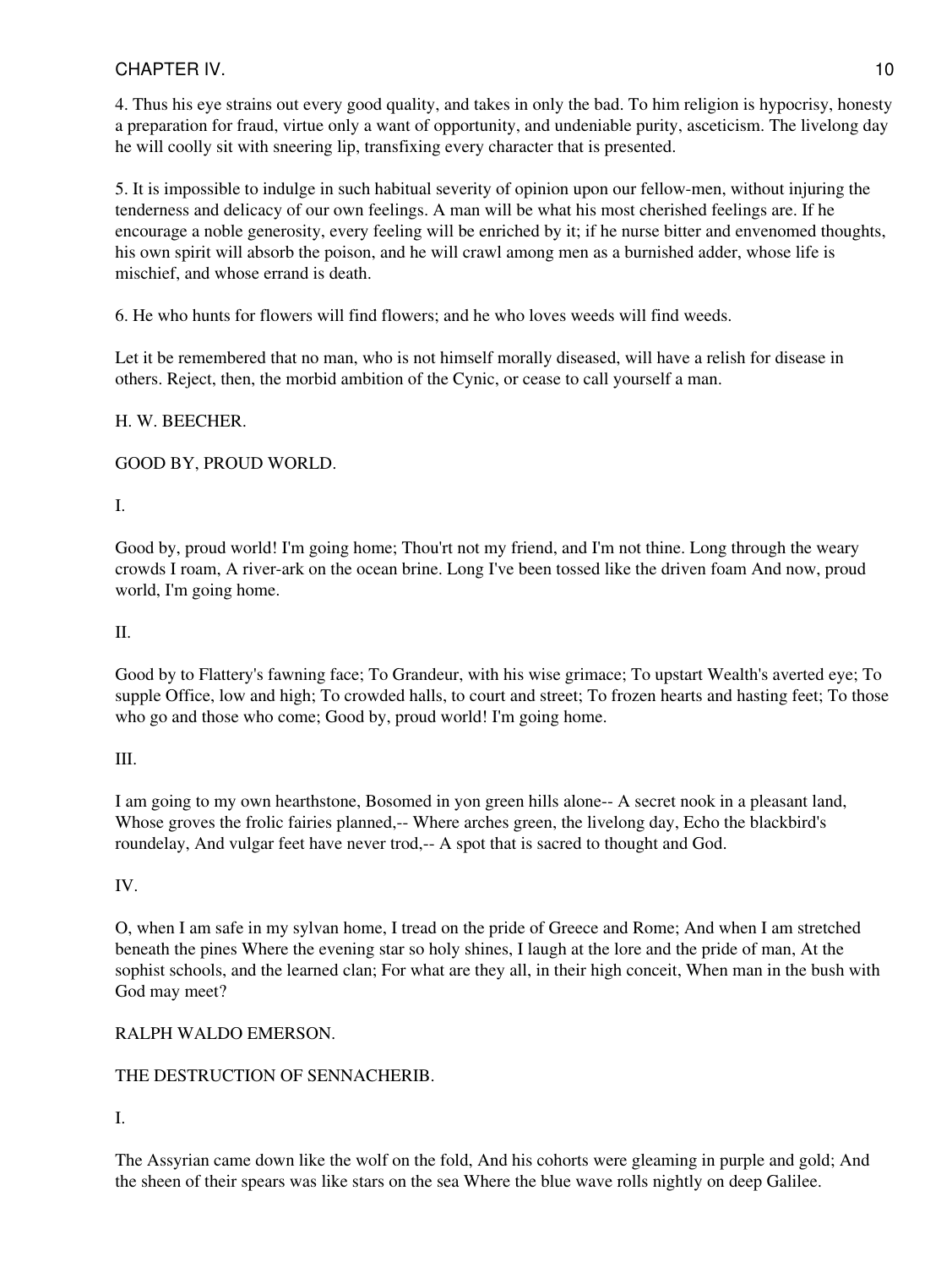# CHAPTER IV. 2002. THE STREET STREET IN THE STREET IN THE STREET IN THE STREET IN THE STREET IN THE STREET IN THE STREET IN THE STREET IN THE STREET IN THE STREET IN THE STREET IN THE STREET IN THE STREET IN THE STREET IN T

II.

Like the leaves of the forest when summer is green, That host with their banners at sunset were seen; Like the leaves of the forest when autumn hath blown, That host on the morrow lay withered and strewn.

# III.

For the angel of death spread his wings on the blast, And breathed in the face of the foe as he passed; And the eyes of the sleepers waxed deadly and chill, And their hearts but once heaved, and forever grew still.

# IV.

And there lay the steed with his nostril all wide, But through it there rolled not the breath of his pride; And the foam of his gasping lay white on the turf, And cold as the spray of the rock-beating surf.

# V.

And there lay the rider distorted and pale, With the dew on his brow and the rust on his mail; And the tents were all silent, the banners alone, The lances unlifted, the trumpet unblown.

# VI.

And the widows of Ashur are loud in their wail, And the idols are broke in the temple of Baal; And the might of the Gentile, unsmote by the sword, Hath melted like snow in the glance of the Lord!

## LORD BYRON.

# UNWRITTEN MUSIC.

1. There is unwritten music. The world is full of it. I hear it every hour that I wake; and my waking sense is surpassed sometimes by my sleeping, though that is a mystery. There is no sound of simple nature that is not music. It is all God's work, and so harmony. You may mingle, and divide, and strengthen the passages of its great anthem; and it is still melody,--melody.

2. The low winds of summer blow over the waterfalls and the brooks, and bring their voices to your ear, as if their sweetness were linked by an accurate finger; yet the wind is but a fitful player; and you may go out when the tempest is up and hear the strong trees moaning as they lean before it, and the long grass hissing as it sweeps through, and its own solemn monotony over all; and the dripple of that same brook, and the waterfall's unaltered bass shall still reach you, in the intervals of its power, as much in harmony as before, and as much a part of its perfect and perpetual hymn.

3. There is no accident of nature's causing which can bring in discord. The loosened rock may fall into the abyss, and the overblown tree rush down through the branches of the wood, and the thunder peal awfully in the sky; and sudden and violent as their changes seem, their tumult goes up with the sound of wind and waters, and the exquisite ear of the musician can detect no jar.

4. I have read somewhere of a custom in the Highlands, which, in connection with the principle it involves, is exceedingly beautiful. It is believed that, to the ear of the dying (which just before death becomes always exquisitely acute,) the perfect harmony of the voices of nature is so ravishing, as to make him forget his suffering, and die gently, as in a pleasant trance. And so, when the last moment approaches, they take him from the close shieling, and bear him out into the open sky, that he may hear the familiar rushing of the streams. I can believe that is not superstition. I do not think we know how exquisitely nature's many voices are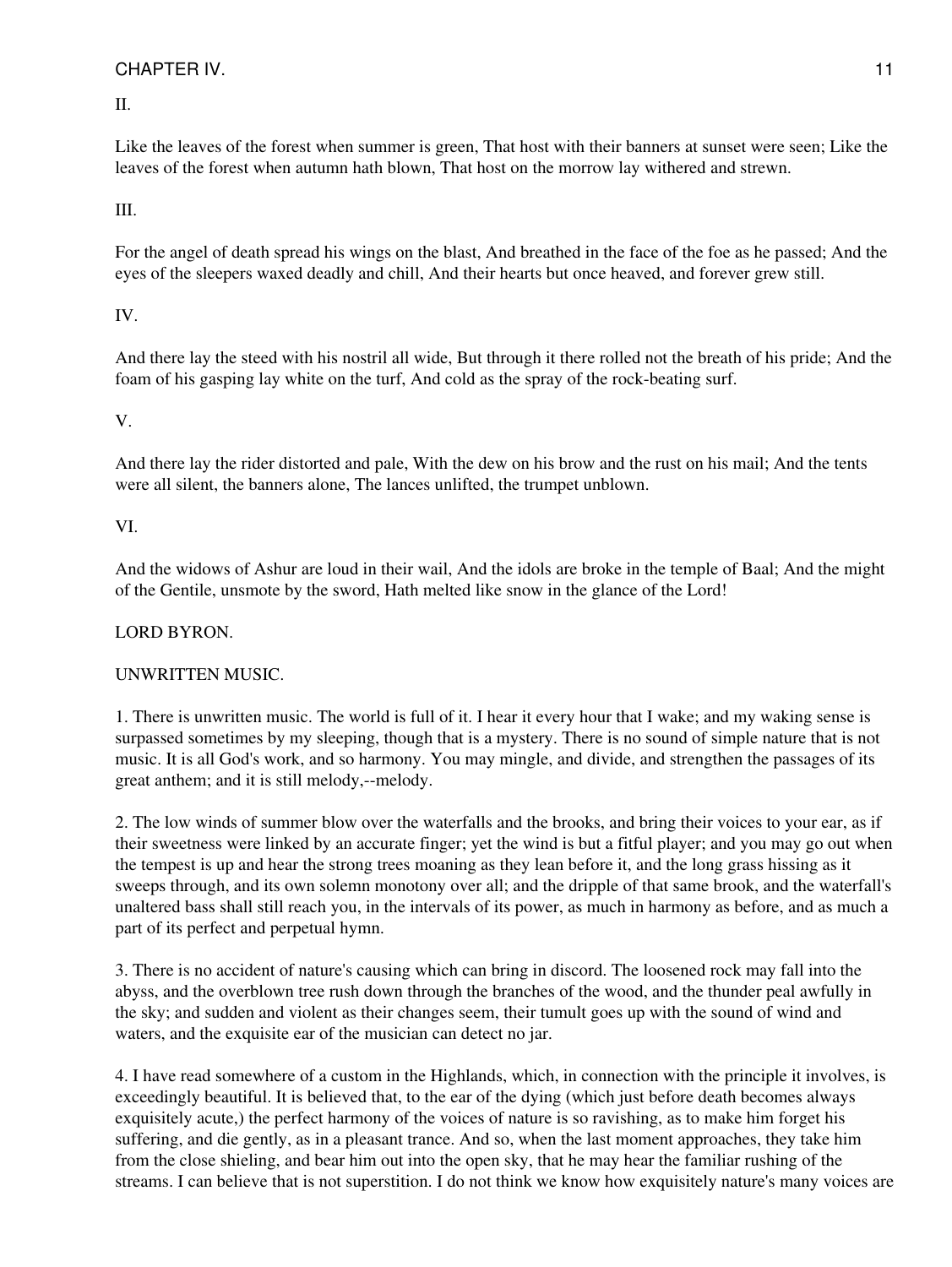# CHAPTER IV. 2012 12

attuned to harmony and to each other.

5. The old philosopher we read of might not have been dreaming when he discovered that the order of the sky was like a scroll of written music, and that two stars (which are said to have appeared centuries after his death, in the very places he mentioned) were wanting to complete the harmony. We know how wonderful are the phenomena of color, how strangely like consummate art the strongest dyes are blended in the plumage of birds, and in the cups of flowers; so that, to the practiced eye of the painter, the harmony is inimitably perfect.

6. It is natural to suppose every part of the universe equally perfect; and it is a glorious and elevating thought, that the stars of Heaven are moving on continually to music, and that the sounds we daily listen to are but part of a melody that reaches to the very centre of God's illimitable spheres.

N. P. WILLIS.

# LAUS MORTIS.

# I.

Nay, why should I fear Death, Who gives us life and in exchange takes breath? He is like cordial Spring That lifts above the soil each buried thing;--

# II.

Like Autumn, kind and brief The frost that chills the branches, frees the leaf. Like Winter's stormy hours, That spread their fleece of snow to save the flowers.

# III.

The loveliest of all things-- Life lends us only feet, Death gives us wings! Fearing no covert thrust, Let me walk onward armed with valiant trust.

# IV.

Dreading no unseen knife, Across Death's threshold step from life to life! Oh, all ye frightened folk, Whether ye wear a crown or bear a yoke,

# V.

Laid in one equal bed, When once your coverlet of grass is spread, What daybreak need you fear? The love will rule you there which guides you here!

# VI.

Where Life, the Sower, stands, Scattering the ages from his swinging hands, Thou waitest, Reaper lone, Until the multitudinous grain hath grown.

# VII.

Scythe-bearer, when thy blade Harvest my flesh, let me be unafraid! God's husbandman thou art! In His unwithering sheaves, oh, bind my heart.

# FREDERIC LAWRENCE KNOWLES.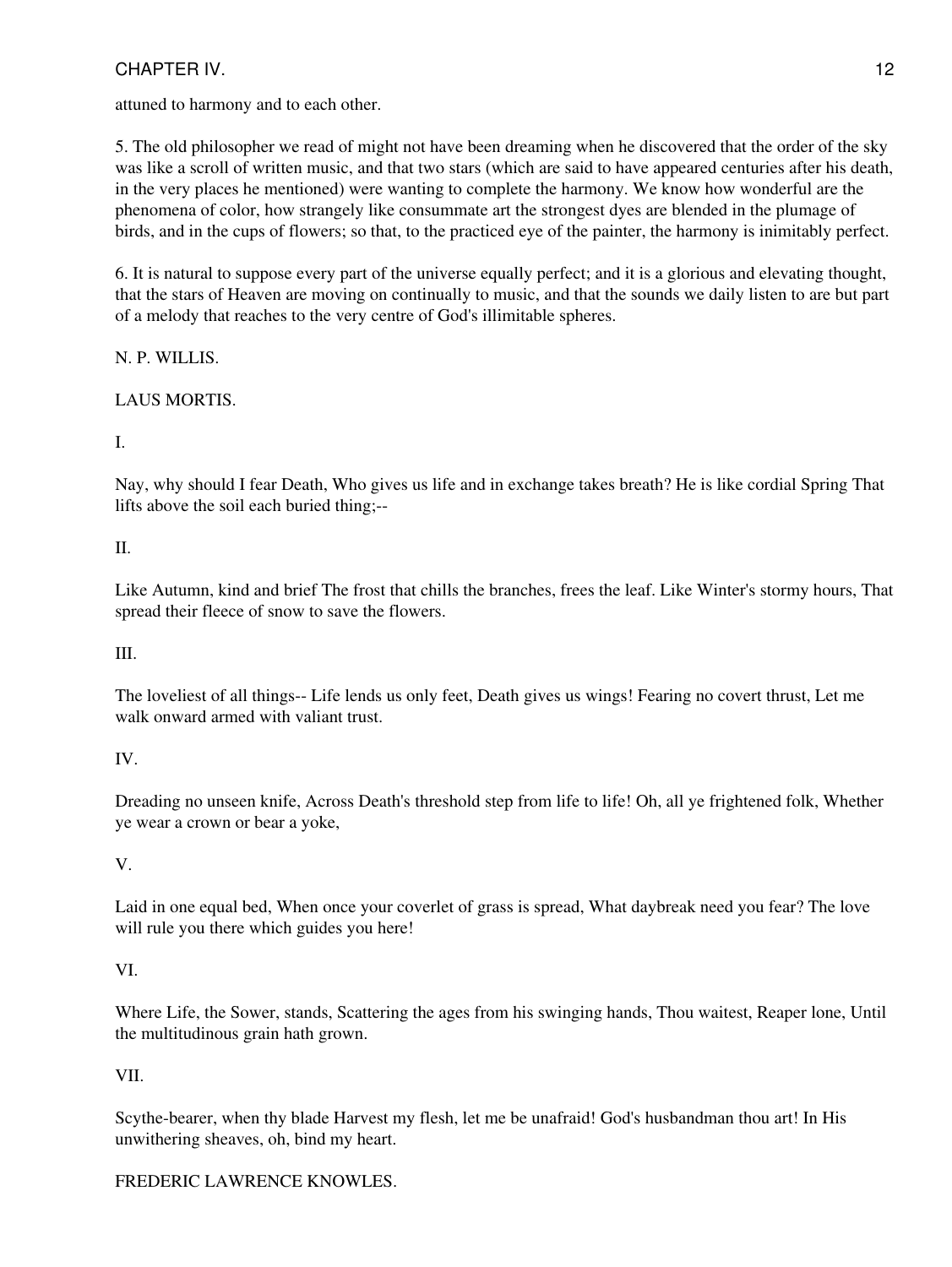# CHAPTER IV. 2002. THE SERVICE SERVICE SERVICE SERVICE SERVICE SERVICE SERVICE SERVICE SERVICE SERVICE SERVICE S

## TAXATION OF THE COLONIES.

1. Sir: I agree with the honorable gentleman who spoke last, that this subject is not new to this House. Very disagreeably to this House, very unfortunately to this nation, and to the peace and prosperity of this whole empire, no topic has been more familiar to us. For nine long years, session after session, we have been lashed round and round this miserable circle of occasional arguments and temporary expedients.

2. I am sure our heads must turn and our stomachs nauseate with them. We have had them in every shape. We have looked at them in every point of view. Invention is exhausted; reason is fatigued; experience has given judgment; but obstinacy is not yet conquered.

3. The act of 1767, which grants this tea-duty, sets forth in its preamble, that it was expedient to raise a revenue in America for the support of the civil government there, as well as for purposes still more extensive. About two years after this act was passed, the ministry thought it expedient to repeal five of the duties, and to leave (for reasons best known to themselves) only the sixth standing.

4. But I hear it rung continually in my ears, now and formerly,--"The preamble! what will become of the preamble if you repeal this tax?" The clerk will be so good as to turn to this act, and to read this favorite preamble.

5. "Whereas it is expedient that a revenue should be raised in your Majesty's dominions in America, for making a more certain and adequate provision for defraying the charge of the administration of justice and support of civil government in such provinces where it shall be found necessary, and towards further defraying the expenses of defending, protecting, and securing the said dominions."

6. You have heard this pompous performance. Now, where is the revenue which is to do all these mighty things? Five-sixths repealed,--abandoned,--sunk,--gone,--lost forever. Does the poor solitary tea-duty support the purposes of this preamble? Is not the supply there stated as effectually abandoned as if the tea-duty had perished in the general wreck? Here, Mr. Speaker, is a precious mockery:--a preamble without an act,--taxes granted in order to be repealed,--and the reason of the grant carefully kept up! This is raising a revenue in America! This is preserving dignity in England!

7. Never did a people suffer so much for the empty words of a preamble. It must be given up. For on what principle does it stand? This famous revenue stands, at this hour, on all the debate, as a description of revenue not as yet known in all the comprehensive (but too comprehensive!) vocabulary of finance--a preambulary tax. It is, indeed, a tax of sophistry, a tax of pedantry, a tax of disputation, a tax of war and rebellion, a tax for anything but benefit to the imposers or satisfaction to the subject.

8. Well! but whatever it is, gentlemen will force the colonists to take the teas. You will force them? Has seven years' struggle been yet able to force them? Oh, but it seems "we are in the right. The tax is trifling,--in effect rather an exoneration than an imposition; three-fourths of the duty formerly payable on teas exported to America is taken off,--the place of collection is only shifted; instead of the retention of a shilling from the drawback here, it is three-pence custom paid in America."

9. All this, sir, is very true. But this is the very folly and mischief of the act. Incredible as it may seem, you know that you have deliberately thrown away a large duty, which you held secure and quiet in your hands, for the vain hope of getting one three-fourths less, through every hazard, through certain litigation, and possibly through war.

10. Could anything be a subject of more just alarm to America, than to see you go out of the plain high-road of finance, and give up your most certain revenues and your clearest interest, merely for the sake of insulting the colonies? No man ever doubted that the commodity of tea could bear an imposition of three pence. But no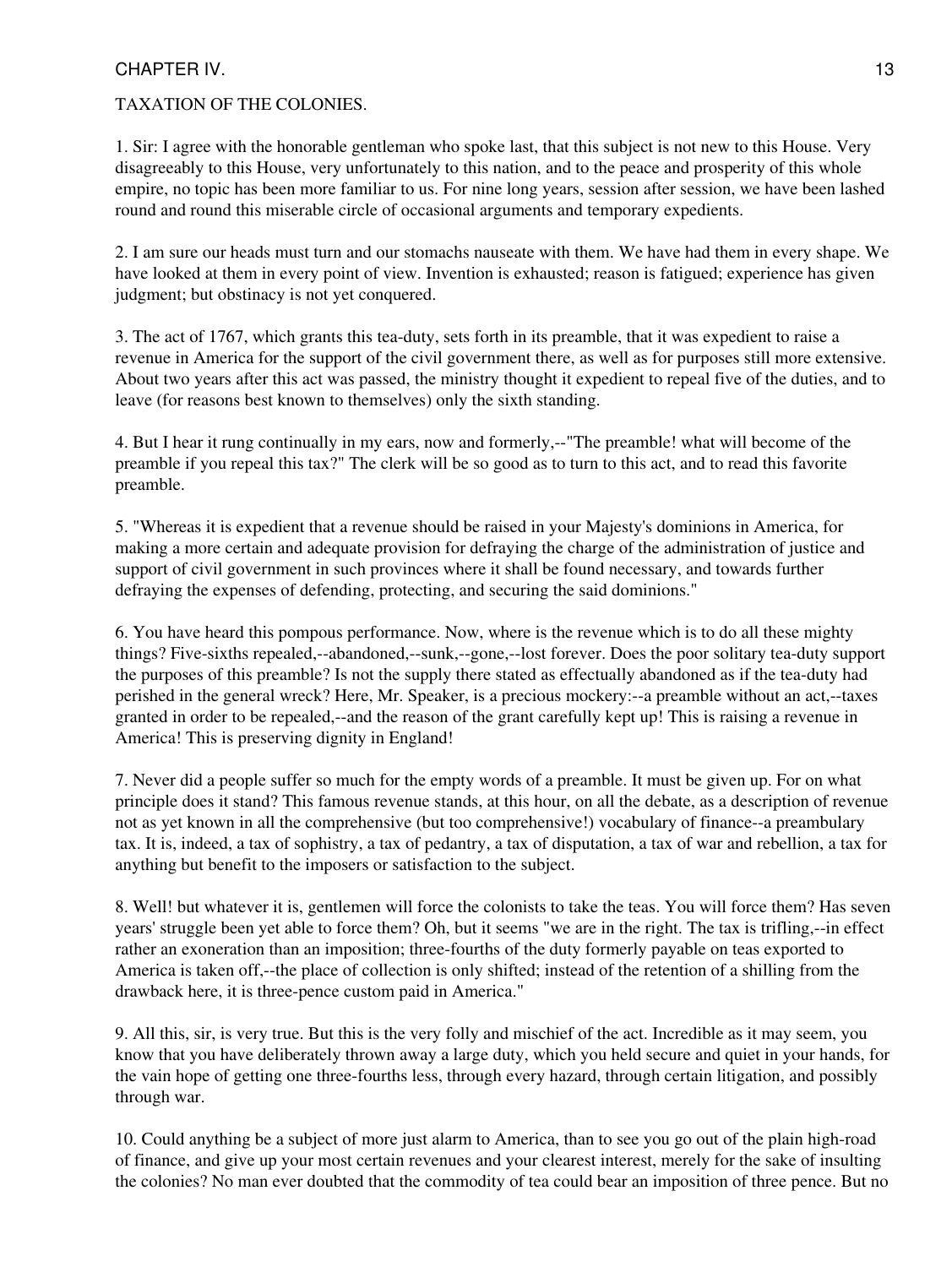# CHAPTER IV. 2002. THE STREET STREET IN THE STREET IN THE STREET IN THE STREET IN THE STREET IN THE STREET IN THE STREET IN THE STREET IN THE STREET IN THE STREET IN THE STREET IN THE STREET IN THE STREET IN THE STREET IN T

commodity will bear three pence, or will bear a penny, when the general feelings of men are irritated, and two millions of people are resolved not to pay.

11. The feelings of the colonies were formerly the feelings of Great Britain. Theirs were formerly the feelings of Mr. Hampden, when called upon for the payment of twenty shillings. Would twenty shillings have ruined Mr. Hampden's fortune? No! but the payment of half twenty shillings, on the principle it was demanded, would have made him a slave. It is the weight of that preamble, of which you are so fond, and not the weight of the duty, that the Americans are unable and unwilling to bear.

12. It is, then, sir, upon the principle of this measure, and nothing else, that we are at issue. It is a principle of political expediency. Your act of 1767 asserts that it is expedient to raise a revenue in America; your act of 1769, which takes away that revenue, contradicts the act of 1767, and by something much stronger than words, asserts that it is not expedient. It is a reflection upon your wisdom to persist in a solemn parliamentary declaration of the expediency of any object, for which, at the same time, you make no provision.

13. And pray, sir, let not this circumstance escape you,--it is very material,--that the preamble of this act which we wish to repeal, is not declaratory of a right, as some gentlemen seem to argue it: it is only a recital of the expediency of a certain exercise of right supposed already to have been asserted; an exercise you are now contending for by ways and means which you confess, though they were obeyed, to be utterly insufficient for their purpose. You are, therefore, at this moment in the awkward situation of fighting for a phantom,--a quiddity,--a thing that wants not only a substance, but even a name,--for a thing which is neither abstract right nor profitable enjoyment.

14. They tell you, sir, that your dignity is tied to it. I know not how it happens, but this dignity of yours is a terrible incumbrance to you; for it has of late been ever at war with your interest, your equity, and every idea of your policy. Show the thing you contend for to be reason, show it to be common sense, show it to be the means of attaining some useful end, and then I am content to allow it what dignity you please. But what dignity is derived from the perseverance in absurdity is more than ever I could discern.

15. The honorable gentleman has said well, that this subject does not stand as it did formerly. Oh, certainly not! Every hour you continue on this ill-chosen ground, your difficulties thicken around you; and therefore my conclusion is, remove from a bad position as quickly as you can. The disgrace, and the necessity of yielding, both of them, grow upon you every hour of your delay.

# EDMUND BURKE.

# MY HEART LEAPS UP.

My heart leaps up when I behold A rainbow in the sky: So was it when my life began, So is it now I am a man, So be it when I shall grow old Or let me die! The Child is father of the Man: And I could wish my days to be Bound each to each by natural piety.

## WORDSWORTH.

# AS YOU LIKE IT.

## ACT III. SCENE II.

*Ros.* [*Aside to Celia.*] I will speak to him like a saucy lackey and under that habit play the knave with him. Do you hear, forester?

*Orl.* Very well: what would you?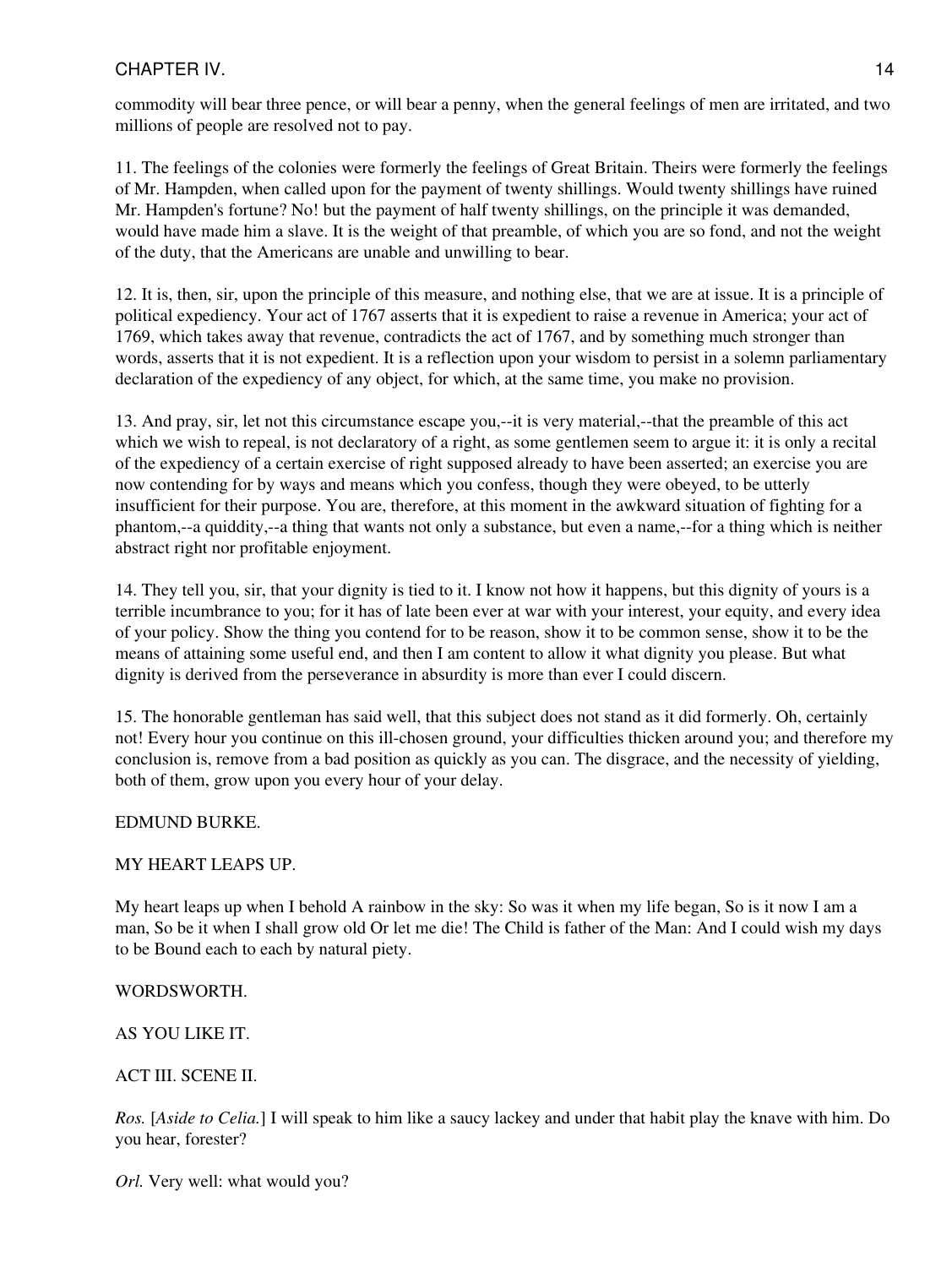## CHAPTER IV. 2002. THE SERVICE SERVICE SERVICE SERVICE SERVICE SERVICE SERVICE SERVICE SERVICE SERVICE SERVICE S

*Ros.* I pray you, what is't o'clock?

*Orl.* You should ask me what time o' day: there's no clock in the forest.

*Ros.* Then there is no true lover in the forest; else sighing every minute and groaning every hour would detect the lazy foot of Time as well as a clock.

*Orl.* And why not the swift foot of Time? had not that been as proper?

*Ros.* By no means, sir: Time travels in divers paces with divers persons. I'll tell you who Time ambles withal, who Time trots withal, who Time gallops withal, and who he stands still withal.

*Orl.* I prithee, who doth he trot withal?

*Ros.* Marry, he trots hard with a young maid between the contract of her marriage and the day it is solemniz'd; if the interim be but a se'nnight, Time's pace is so hard that it seems the length of seven years.

*Orl.* Who ambles Time withal?

*Ros.* With a priest that lacks Latin and a rich man that hath not the gout, for the one sleeps easily because he cannot study, and the other lives merrily because he feels no pain, the one lacking the burden of lean and wasteful learning, the other knowing no burden of heavy tedious penury; these Time ambles withal.

*Orl.* Who doth he galop withal?

*Ros.* With a thief to the gallows; for though he go as softly as foot can fall, he thinks himself too soon there.

*Orl.* Who stays it still withal?

*Ros.* With lawyers in the vacation; for they sleep between term and term, and then they perceive not how Time moves.

*Orl.* Where dwell you, pretty youth?

*Ros.* With this shepherdess, my sister; here in the skirts of the forest, like fringe upon a petticoat.

*Orl.* Are you native of this place?

*Ros.* As the cony that you see dwell where she is kindled.

*Orl.* Your accent is something finer than you could purchase in so remov'd a dwelling.

*Ros.* I have been told so of many: but indeed an old religious uncle of mine taught me to speak, who was in his youth an inland man; one that knew courtship too well, for there he fell in love. I have heard him read many lectures against it, and I thank God I am not a woman, to be touch'd with so many giddy offences as he hath generally tax'd their whole sex withal.

*Orl.* Can you remember any of the principal evils laid to the charge of women?

*Ros.* There were none principal; they were all like one another as half-pence are, every one fault seeming monstrous till his fellow-fault came to match it.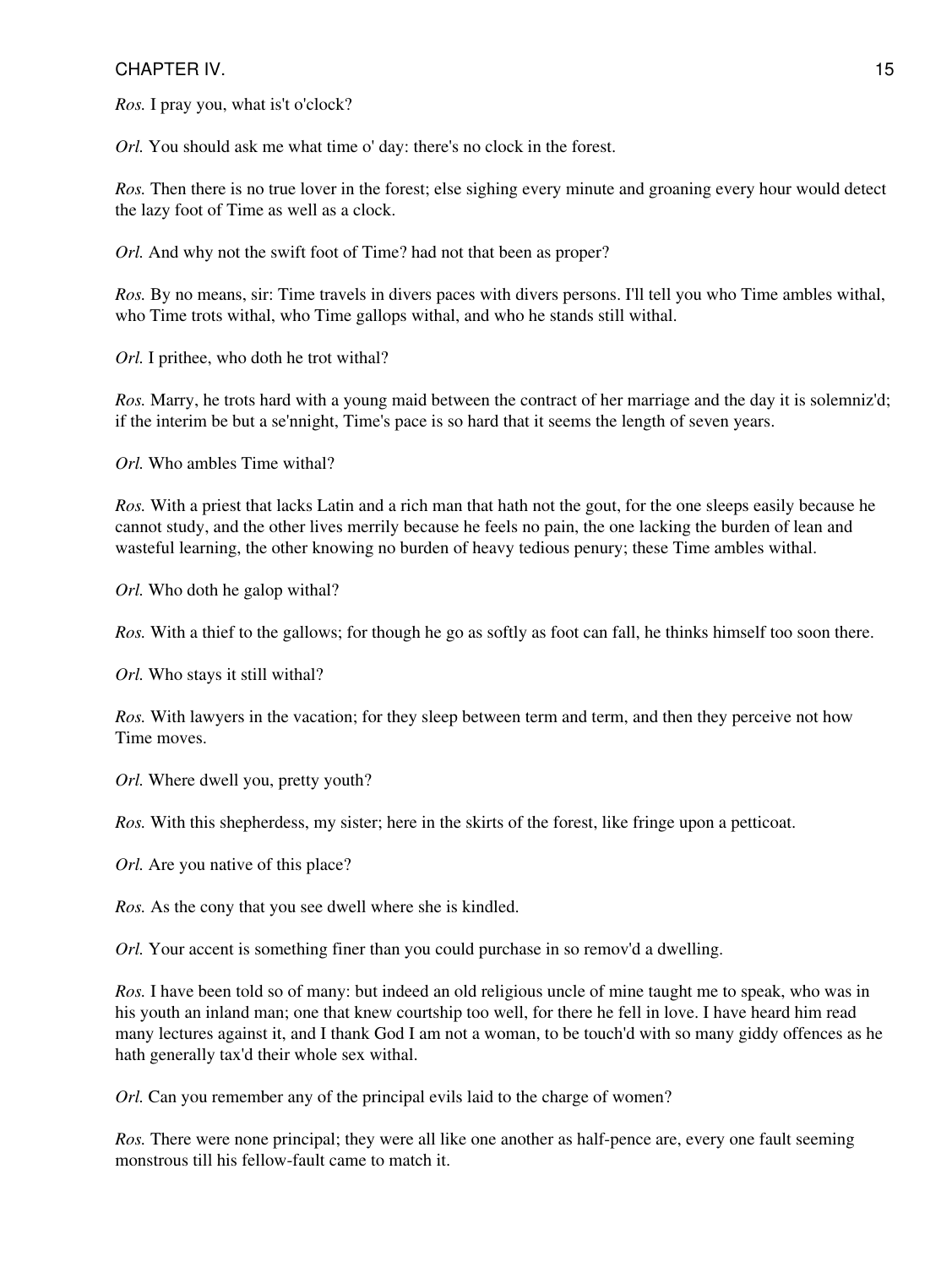# CHAPTER IV. 2002. THE STREET STREET IS A STREET WAS SERIES FOR A STREET IS A STREET IS A STREET IS A STREET IS A STREET IS A STREET IS A STREET IS A STREET IS A STREET IS A STREET IS A STREET IS A STREET IS A STREET IS A S

*Orl.* I prithee, recount some of them.

*Ros.* No, I will not cast away my physic but on those that are sick. There is a man haunts the forest, that abuses our young plants with carving Rosalind on their barks; hangs odes upon hawthorns and elegies on brambles, all, forsooth, deifying the name of Rosalind: if I could meet that fancy-monger, I would give him some good counsel, for he seems to have the quotidian of love upon him.

*Orl.* I am he that is so love-shak'd: I pray you, tell me your remedy.

*Ros.* There is none of my uncle's marks upon you: he taught me how to know a man in love; in which cage of rushes, I am sure, you are not prisoner.

*Orl.* What were his marks?

*Ros.* A lean cheek, which you have not; a blue eye, and sunken, which you have not; an unquestionable spirit, which you have not; a beard neglected, which you have not; but I pardon you for that, for simply your having in beard is a younger brother's revenue: then your hose should be ungarter'd, your bonnet unbanded, your sleeve unbutton'd, your shoe unti'd and every thing about you demonstrating a careless desolation; but you are no such man; you are rather point-device in your accoutrements, as loving yourself than seeming the lover of any other.

*Orl.* Fair youth, I would I could make thee believe I love.

*Ros.* Me believe it? you may as soon make her that you love believe it; which, I warrant, she is apter to do than to confess she does: that is one of the points in the which women still give the lie to their consciences. But, in good sooth, are you he that hangs the verses on the trees, wherein Rosalind is so admired?

*Orl.* I swear to thee, youth, by the white hand of Rosalind, I am that he, that unfortunate he.

*Ros.* But are you so much in love as your rhymes speak?

*Orl.* Neither rhyme nor reason can express how much.

*Ros.* Love is merely a madness; and, I tell you, deserves as well a dark house and a whip as madmen do; and the reason why they are not so punish'd and cured is, that the lunacy is so ordinary that the whippers are in love too. Yet I profess curing it by counsel.

*Orl.* Did you ever cure any so?

*Ros.* Yes, one; and in this manner. He was to imagine me his love, his mistress; and I set him every day to woo me: at which time would I, being but a moonish youth, be effeminate, changeable, longing and liking, proud, fantastical, apish, shallow, inconstant, full of tears, full of smiles, for every passion something and for no passion truly any thing, as boys and women are for the most part cattle of this colour; would now like him, now loathe him; then entertain him, then forswear him; now weep for him, then spit at him; that I drave my suitor from his mad humour of love to a living humour of madness; which was, to forswear the full stream of the world, and to live in a nook merely monastic. And thus I cur'd him; and this way will I take upon me to wash your liver as clean as a sound sheep's heart, that there shall not be one spot of love in't.

*Orl.* I would not be cured, youth.

*Ros.* I would cure you, if you would but call me Rosalind, and come every day to my cote and woo me.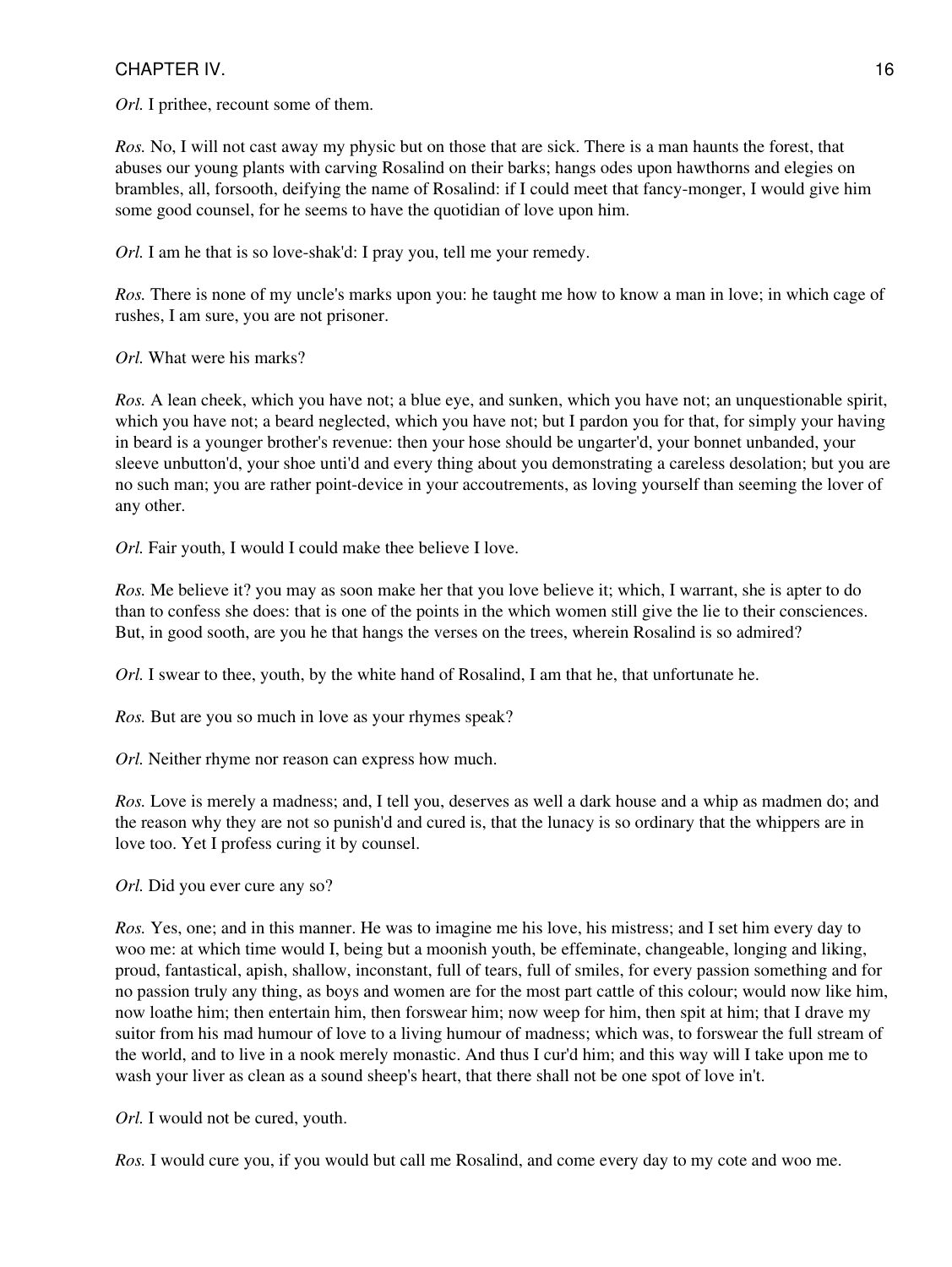# CHAPTER IV. 2002 17

*Orl.* Now, by the faith of my love, I will: tell me where it is.

*Ros.* Go with me to it, and I'll show it you: and by the way you shall tell me where in the forest you live. Will you go?

*Orl.* With all my heart, good youth.

*Ros.* Nay, you must call me Rosalind. Come, sister, will you go?

# *CHAPTER II.*

VITAL SLIDE.

# THE RISING IN 1776.

I.

Out of the north the wild news came, Far flashing on its wings of flame, Swift as the boreal light which flies At midnight through the startled skies. And there was tumult in the air, The fife's shrill note, the drum's loud beat, And through the wide land everywhere The answering tread of hurrying feet; While the first oath of Freedom's gun Came on the blast from Lexington; And Concord, roused, no longer tame, Forgot her old baptismal name, Made bare her patriot arm of power, And swelled the discord of the hour.

II.

Within its shade of elm and oak The church of Berkley Manor stood; There Sunday found the rural folk, And some esteemed of gentle blood. In vain their feet with loitering tread Passed 'mid the graves where rank is naught; All could not read the lesson taught In that republic of the dead.

III.

How sweet the hour of Sabbath talk, The vale with peace and sunshine full Where all the happy people walk, Decked in their homespun flax and wool! Where youth's gay hats with blossoms bloom, And every maid with simple art, Wears on her breast, like her own heart, A bud whose depths are all perfume; While every garment's gentle stir Is breathing rose and lavender.

# IV.

The pastor came; his snowy locks Hallowed his brow of thought and care; And calmly, as shepherds lead their flocks, He led into the house of prayer. The pastor rose; the prayer was strong; The psalm was warrior David's song; The text, a few short words of might,-- "The Lord of hosts shall arm the right!"

# V.

He spoke of wrongs too long endured, Of sacred rights to be secured; Then from his patriot tongue of flame The startling words for Freedom came. The stirring sentences he spake, Compelled the heart to glow or quake, And, rising on his theme's broad wing, And grasping in his nervous hand The imaginary battle-brand, In face of death he dared to fling Defiance to a tyrant king.

VI.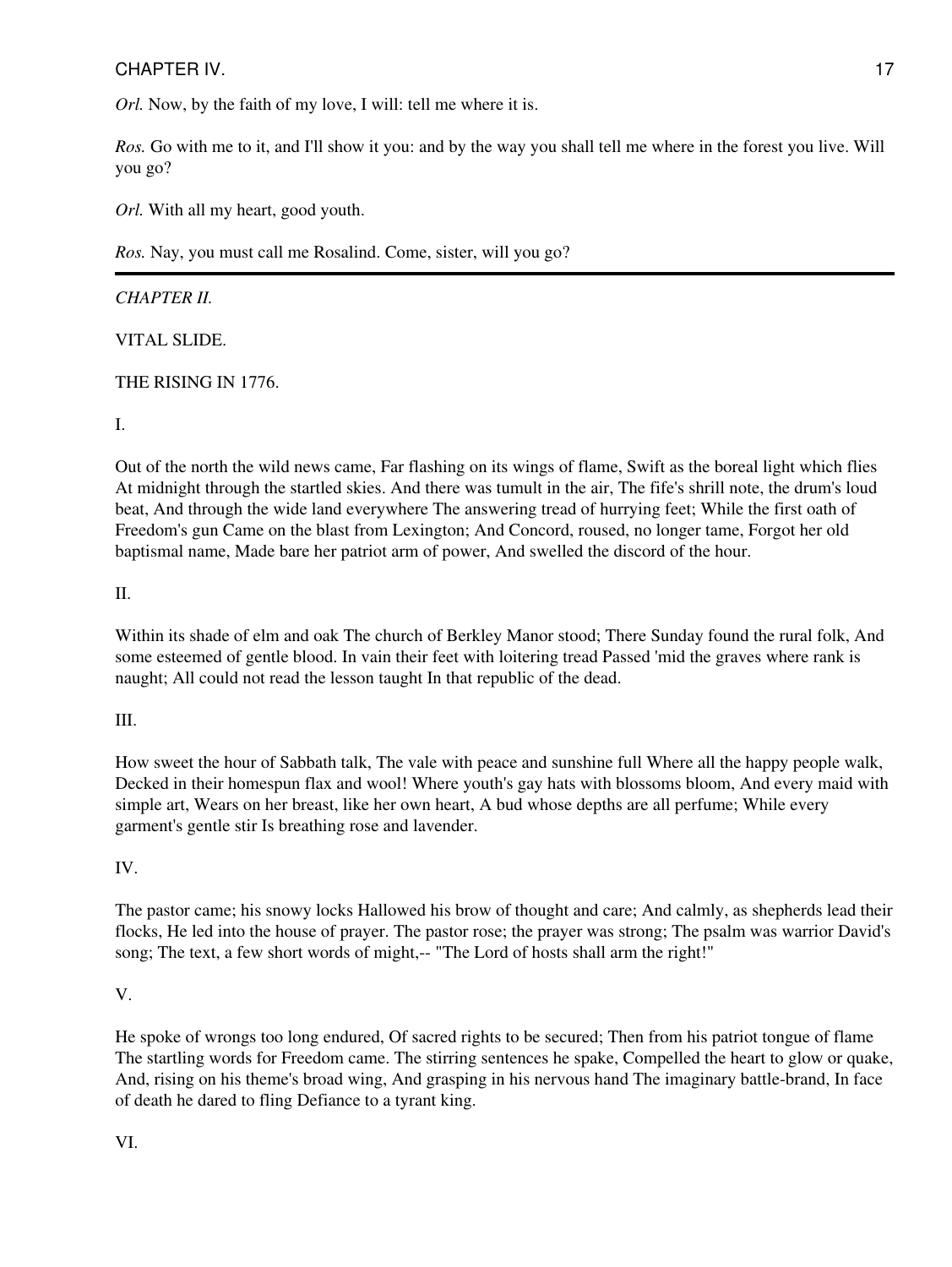# CHAPTER IV. 2002 18

Even as he spoke, his frame, renewed In eloquence of attitude, Rose, as it seemed, a shoulder higher; Then swept his kindling glance of fire From startled pew to breathless choir; When suddenly his mantle wide His hands impatient flung aside. And, lo! he met their wondering eyes Complete in all a warrior's guise.

# VII.

A moment there was awful pause,-- When Berkley cried, "Cease, traitor! cease! God's temple is the house of peace!" The other shouted, "Nay, not so, When God is with our righteous cause; His holiest places then are ours, His temples are our forts and towers, That frown upon the tyrant foe; In this, the dawn of Freedom's day, There is a time to fight and pray!"

## VIII.

And now before the open door-- The warrior priest had ordered so-- The enlisting trumpet's sudden roar Rang through the chapel, o'er and o'er, Its long reverberating blow, So loud and clear, it seemed the ear Of dusty death must wake and hear. And there the startling drum and fife Fired the living with fiercer life; While overhead, with wild increase, Forgetting its ancient toll of peace, The great bell swung as ne'er before: It seemed as it would never cease; And every word its ardor flung From off its jubilant iron tongue Was, "WAR! WAR! WAR!"

# IX.

"Who dares"--this was the patriot's cry, As striding from the desk he came,-- "Come out with me, in Freedom's name For her to live, for her to die?" A hundred hands flung up reply, A hundred voices answered "I!"

## T. B. READ.

# THE TENT-SCENE BETWEEN BRUTUS AND CASSIUS.

CASSIUS. That you have wronged me doth appear in this: You have condemned and noted Lucius Pella, For taking bribes here of the Sardians; Wherein, my letters (praying on his side, Because I knew the man) were slighted off.

BRUTUS. You wronged yourself, to write in such a case.

CAS. At such a time as this, it is not meet That every nice offence should bear its comment.

BRU. Let me tell you, Cassius, you yourself Are much condemned to have an itching palm; To sell and mart your offices for gold, To undeservers.

CAS. I an itching palm? You know that you are Brutus that speak this, Or, by the gods, this speech were else your last.

BRU. The name of Cassius honors this corruption, And chastisement doth therefore hide its head.

## CAS. Chastisement?

BRU. Remember March, the ides of March remember! Did not great Julius bleed for justice's sake? What villain touched his body, that did stab, And not for justice?--What! shall one of us, That struck the foremost man of all this world, But for supporting robbers;--shall we now Contaminate our fingers with base bribes? And sell the mighty space of our large honors For so much trash as may be grasped thus? I had rather be a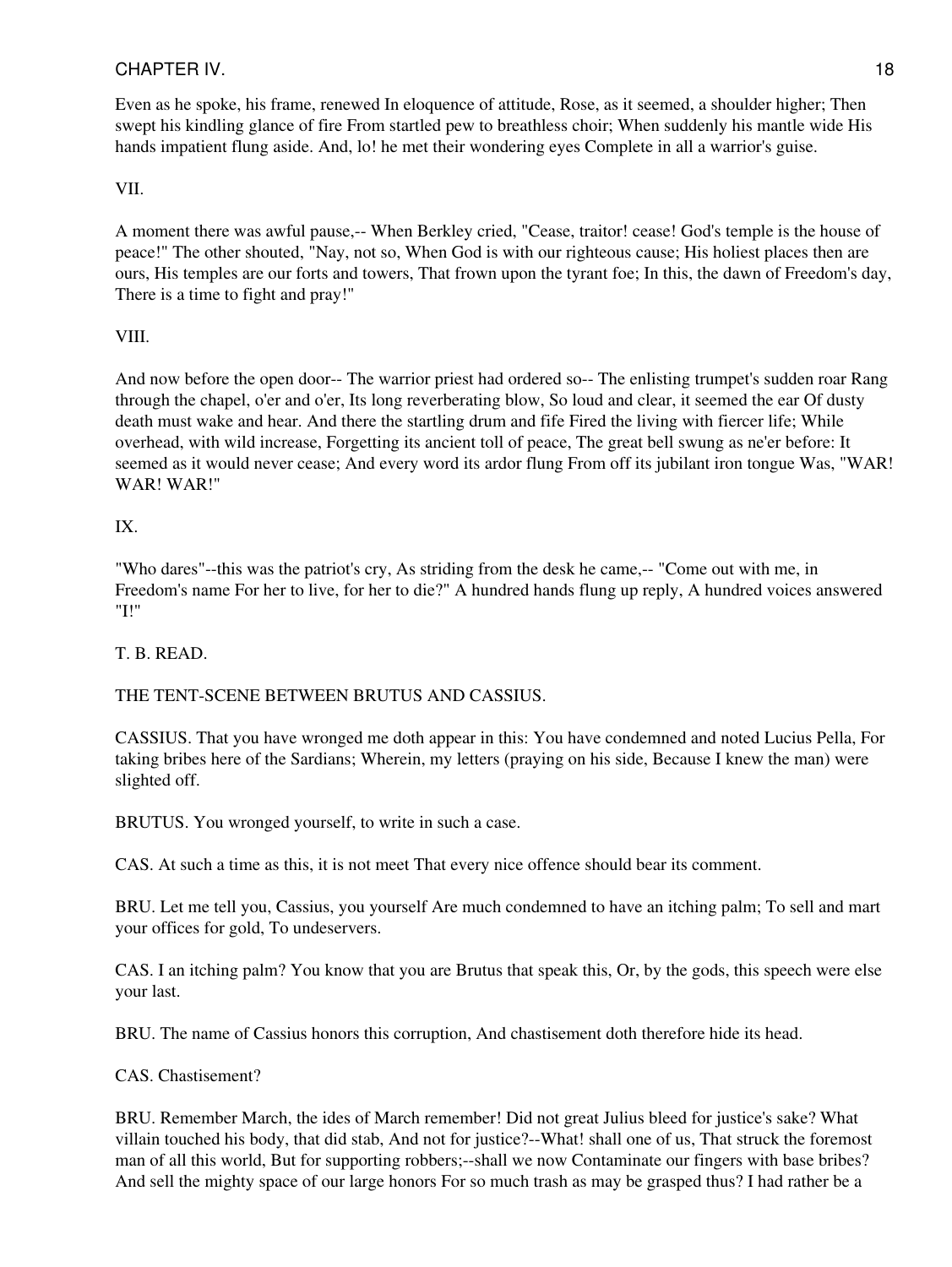# CHAPTER IV. 2002 19

dog, and bay the moon, Than such a Roman.

CAS. Brutus, bay not me: I'll not endure it. You forget yourself, To hedge me in: I am a soldier, I, Older in practice, abler than yourself To make conditions.

BRU. Go to; you're not, Cassius.

CAS. I am.

BRU. I say you are not.

CAS. Urge me no more: I shall forget myself: Have mind upon your health: tempt me no further.

BRU. Away, slight man!

CAS. Is't possible!

BRU. Hear me, for I will speak. Must I give way and room to your rash choler? Shall I be frighted when a madman stares?

CAS. Must I endure all this?

BRU. All this? Ay, more! Fret till your proud heart break. Go, show your slaves how choleric you are, And make your bondmen tremble. Must I budge? Must I observe you? Must I stand and crouch Under your testy humor? You shall digest the venom of your spleen, Though it do split you: for, from this day forth, I'll use you for my mirth; yea, for my laughter, When you are waspish.

CAS. Is it come to this?

BRU. You say you are a better soldier; Let it appear so; make your vaunting true, And it shall please me well. For mine own part, I shall be glad to learn of noble men.

CAS. You wrong me every way; you wrong me, Brutus; I said an elder soldier, not a better. Did I say better?

BRU. If you did I care not.

CAS. When Cæsar lived, he durst not thus have moved me.

BRU. Peace, peace! you durst not so have tempted him!

CAS. I durst not?

BRU. No.

CAS. What! Durst not tempt him?

BRU. For your life you durst not.

CAS. Do not presume too much upon my love; I may do that I shall be sorry for.

BRU. You have done that which you should be sorry for. There is no terror, Cassius, in your threats! For I am armed so strong in honesty, That they pass by me as the idle wind, Which I respect not. I did send to you For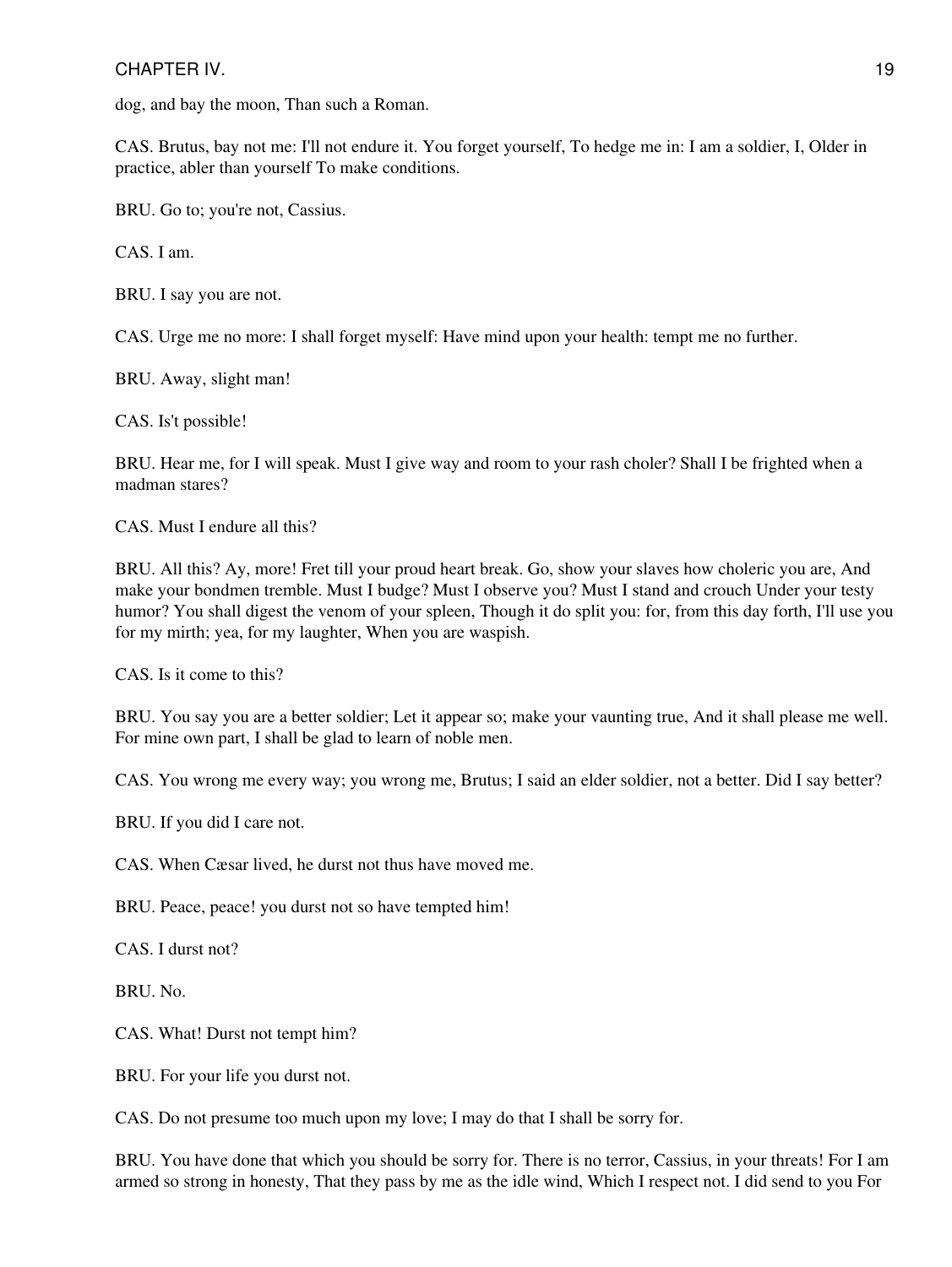certain sums of gold, which you denied me:-- For I can raise no money by vile means: I had rather coin my heart, And drop my blood for drachmas, than to wring From the hard hands of peasants their vile trash By any indirection. I did send To you for gold to pay my legions; Which you denied me. Was that done like Cassius? Should I have answered Caius Cassius so? When Marcus Brutus grows so covetous, To lock such rascal counters from his friends, Be ready, gods, with all your thunderbolts; Dash him to pieces!

CAS. I denied you not.

BRU. You did.

CAS. I did not: He was but a fool That brought my answer back.--Brutus hath rived my heart, A friend should bear a friend's infirmities; But Brutus makes mine greater than they are.

BRU. I do not, till you practice them on me.

CAS. You love me not.

BRU. I do not like your faults.

CAS. A friendly eye could never see such faults.

BRU. A flatterer's would not, though they do appear As huge as high Olympus.

CAS. Come, Antony, and young Octavius, come! Revenge yourselves alone on Cassius: For Cassius is a-weary of the world-- Hated by one he loves; braved by his brother; Checked like a bondman; all his faults observed, Set in a note-book, learned, and conned by rote, To cast into my teeth. O, I could weep My spirit from my eyes!--There is my dagger, And here my naked breast; within, a heart Dearer than Plutus' mine, richer than gold: If that thou be'st a Roman, take it forth: I, that denied thee gold, will give my heart. Strike, as thou didst at Cæsar; for I know, Then thou didst hate him worst, thou lovedst him better Than ever thou lovedst Cassius.

BRU. Sheath your dagger; Be angry when you will, it shall have scope: Do what you will, dishonor shall be humor. O Cassius, you are yoked with a lamb, That carries anger, as the flint bears fire; Who, much enforced, shows a hasty spark, And straight is cold again.

CAS. Hath Cassius lived To be but mirth and laughter to his Brutus, When grief and blood ill-tempered vexeth him?

BRU. When I spoke that, I was ill-tempered too.

CAS. Do you confess so much? Give me your hand

BRU. And my heart, too.

CAS. O Brutus!

BRU. What's the matter?

CAS. Have you not love enough to bear with me, When that rash humor which my mother gave me, Makes me forgetful?

BRU. Yes, Cassius; and from henceforth, When you are over-earnest with your Brutus, He'll think your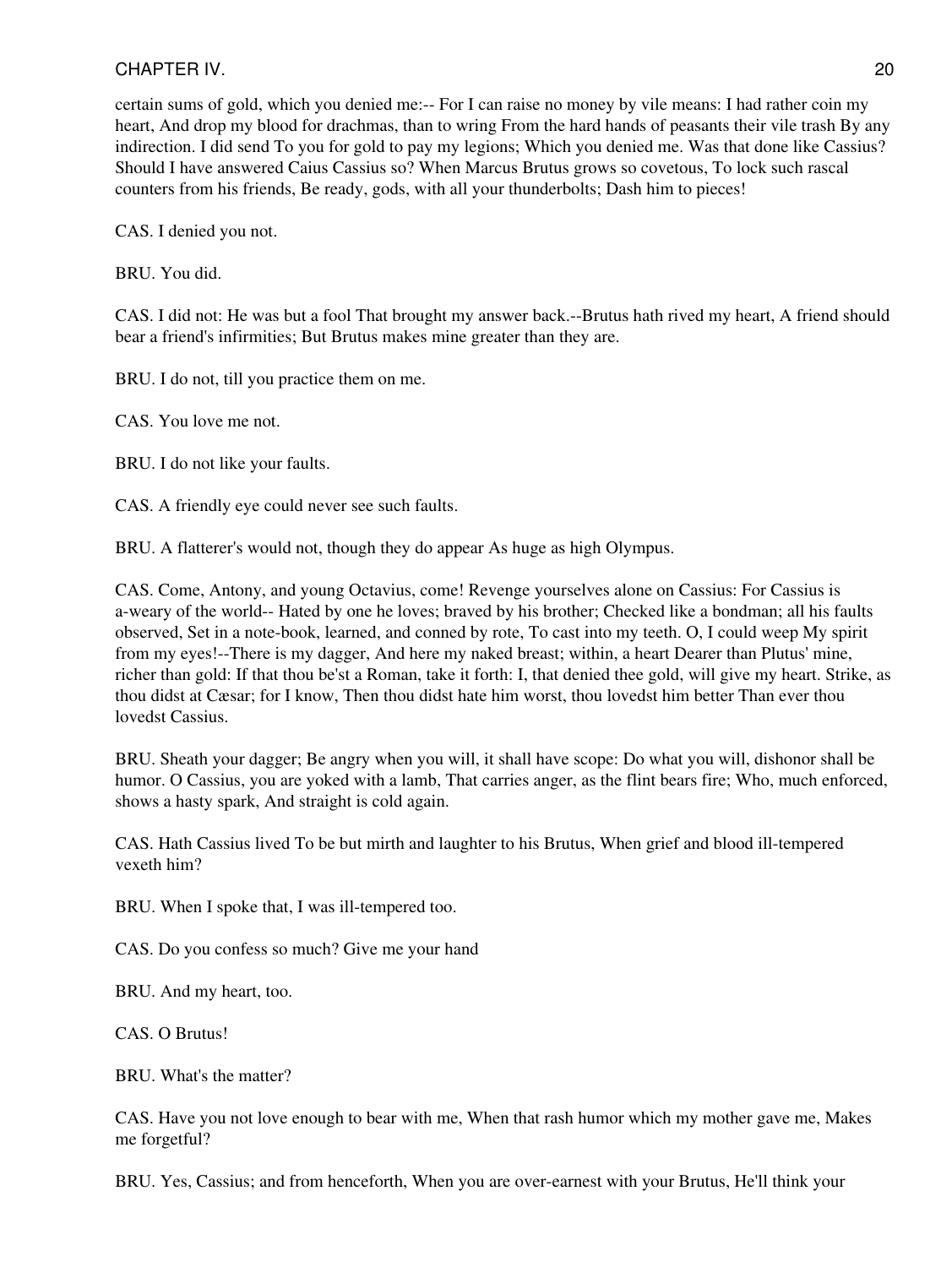mother chides, and leave you so.

## SHAKESPEARE.

# THE FORGING OF THE ANCHOR.

#### I.

Come, see the Dolphin's anchor forged; 'tis at a white heat now; The bellows ceased, the flames decreased; though on the forge's brow The little flames still fitfully play through the sable mound; And fitfully you still may see the grim smiths ranking round, All clad in leathern panoply, their broad hands only bare; Some rest upon their sledges here, some work the windlass there.

## II.

The windlass strains the tackle chains, the black mound heaves below, And red and deep a hundred veins burst out at every throe; It rises, roars, rends all outright--O Vulcan, what a glow! 'Tis blinding white, 'tis blasting bright; the high sun shines not so: The high sun sees not, on the earth, such fiery, fearful show;

## III.

The roof-ribs swarth, the candent hearth, the ruddy, lurid row Of smiths, that stand, an ardent band, like men before the foe; As, quivering through his fleece of flame, the sailing monster slow Sinks on the anvil--all about the faces fiery grow-- "Hurrah!" they shout--"leap out!--leap out!" bang, bang, the sledges go.

## IV.

Leap out, leap out, my masters! leap out and lay on load! Let's forge a goodly anchor, a bower, thick and broad For a heart of oak is hanging on every blow, I bode, And I see the good ship riding, all in a perilous road; The low reef roaring on her lee, the roll of ocean poured From stem to stern, sea after sea, the main-mast by the board;

## V.

The bulwarks down, the rudder gone, the boats stove at the chains; But courage still, brave mariners, the bower yet remains, And not an inch to flinch he deigns save when ye pitch sky-high. Then moves his head, as though he said, "Fear nothing--here am I!"

## VI.

Swing in your strokes in order, let foot and hand keep time, Your blows make music sweeter far than any steeple's chime; But while ye swing your sledges, sing, and let the burden be, The anchor is the anvil king, and royal craftsmen we.

## VII.

Strike in, strike in; the sparks begin to dull their rustling red; Our hammers ring with sharper din, our work will soon be sped; Our anchor soon must change his bed of fiery, rich array, For a hammock at the roaring bows, or an oozy couch of clay; Our anchor soon must change the lay of merry craftsmen here, For the yeo-heave-o, and the heave away, and the sighing seaman's cheer.

VIII.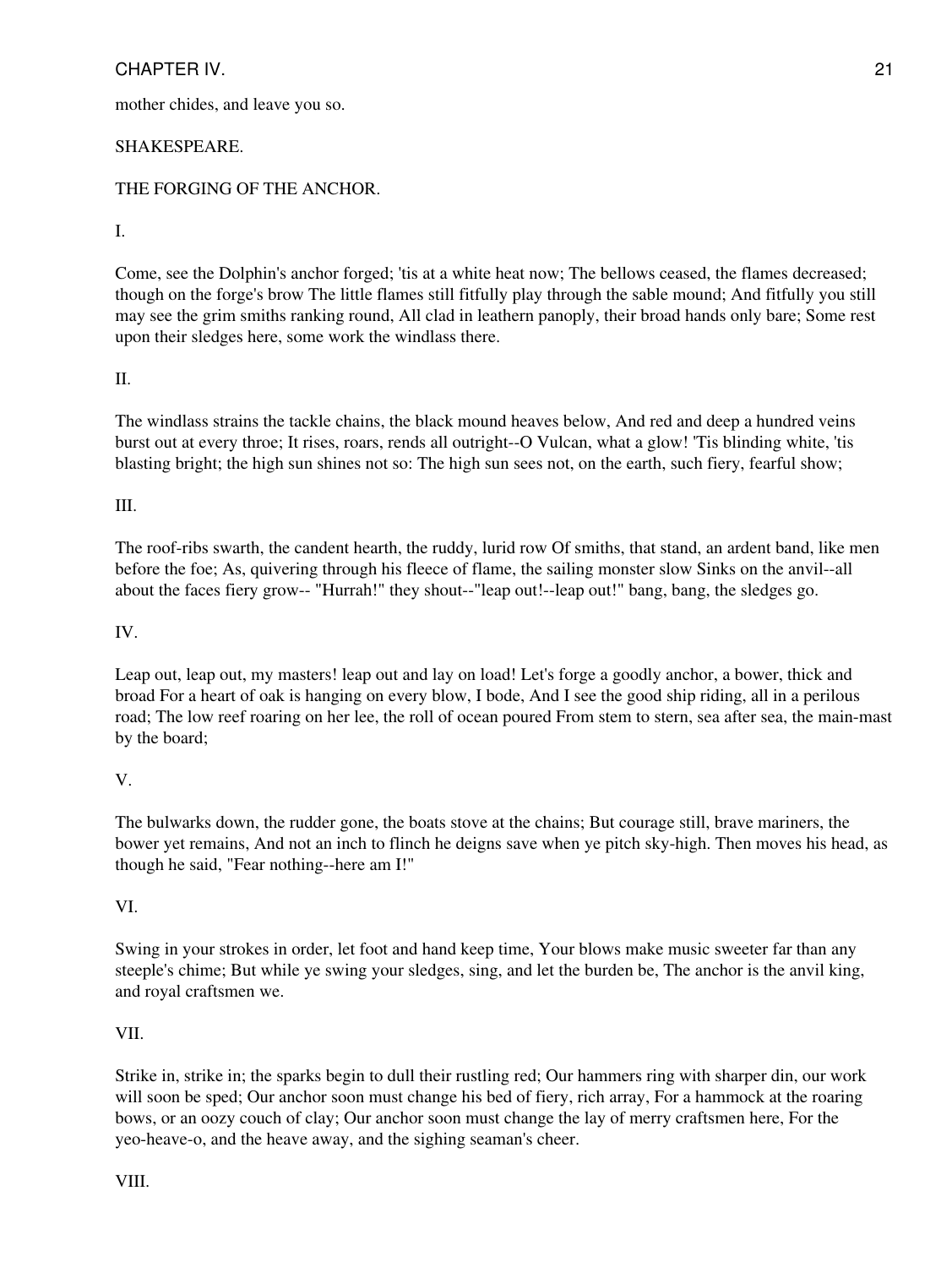In livid and obdurate gloom, he darkens down at last, A shapely one he is and strong, as e'er from cat was cast. A trusted and trustworthy guard, if thou had'st life like me, What pleasures would thy toils reward beneath the deep-green sea!

# IX.

O deep-sea-diver, who might then behold such sights as thou? The hoary monster's palaces! methinks what joy 'twere now To go plump, plunging down amid the assembly of the whales, And feel the churned sea round me boil beneath their scourging tails! Then deep in tanglewoods to fight the fierce sea-unicorn, And send him foiled and bellowing back, for all his ivory horn; To leave the subtle sworder-fish, of bony blade forlorn, And for the ghastly grinning shark, to laugh his jaws to scorn.

# X.

O broad-armed fisher of the deep, whose sports can equal thine? The Dolphin weighs a thousand tons, that tugs thy cable line; And night by night 'tis thy delight, thy glory day by day, Through sable sea and breaker white, the giant game to play; But, shamer of our little sports, forgive the name I gave; A fisher's joy is to destroy--thine office is to save.

# XI.

O lodger in the sea-king's halls, couldst thou but understand Whose be the white bones by thy side, or who that dripping band, Slow swaying in the heaving wave, that round about thee bend, With sounds like breakers in a dream, blessing their ancient friend; O couldst thou know what heroes glide with larger steps round thee, Thine iron side would swell with pride, thou'dst leap within the sea!

# XII.

Give honor to their memories, who left the pleasant strand To shed their blood so freely for the love of Fatherland-- Who left their chance of quiet age and grassy churchyard grave So freely for a restless bed amid the tossing wave-- O, though our anchor may not be all I have fondly sung, Honor him for their memory, whose bones he goes among!

# S. FERGUSON.

# SUPPOSED SPEECH OF JOHN ADAMS.

1. Sink or swim, live or die, survive or perish, I give my hand and my heart to this vote. It is true, indeed, that in the beginning we aimed not at independence. But there's a divinity which shapes our ends. The injustice of England has driven us to arms; and, blinded to her own interest for our good, she has obstinately persisted, till independence is now within our grasp. We have but to reach forth to it, and it is ours. Why, then, should we defer the Declaration?

2. Is any man so weak as now to hope for a reconciliation with England, which shall leave either safety to the country and its liberties, or safety to his own life and his own honor? Are not you, sir, who sit in that chair, is not he, our venerable colleague near you, are you not both already the prescribed and predestined objects of punishment and of vengeance? Cut off from all hope of royal clemency, what are you, what can you be, while the power of England remains, but outlaws?

3. If we postpone independence, do we mean to carry on or give up the war? Do we mean to submit to the measures of Parliament, Boston Port Bill, and all? Do we mean to submit, and consent that we ourselves shall be ground to powder, and our country and its rights trodden down in the dust?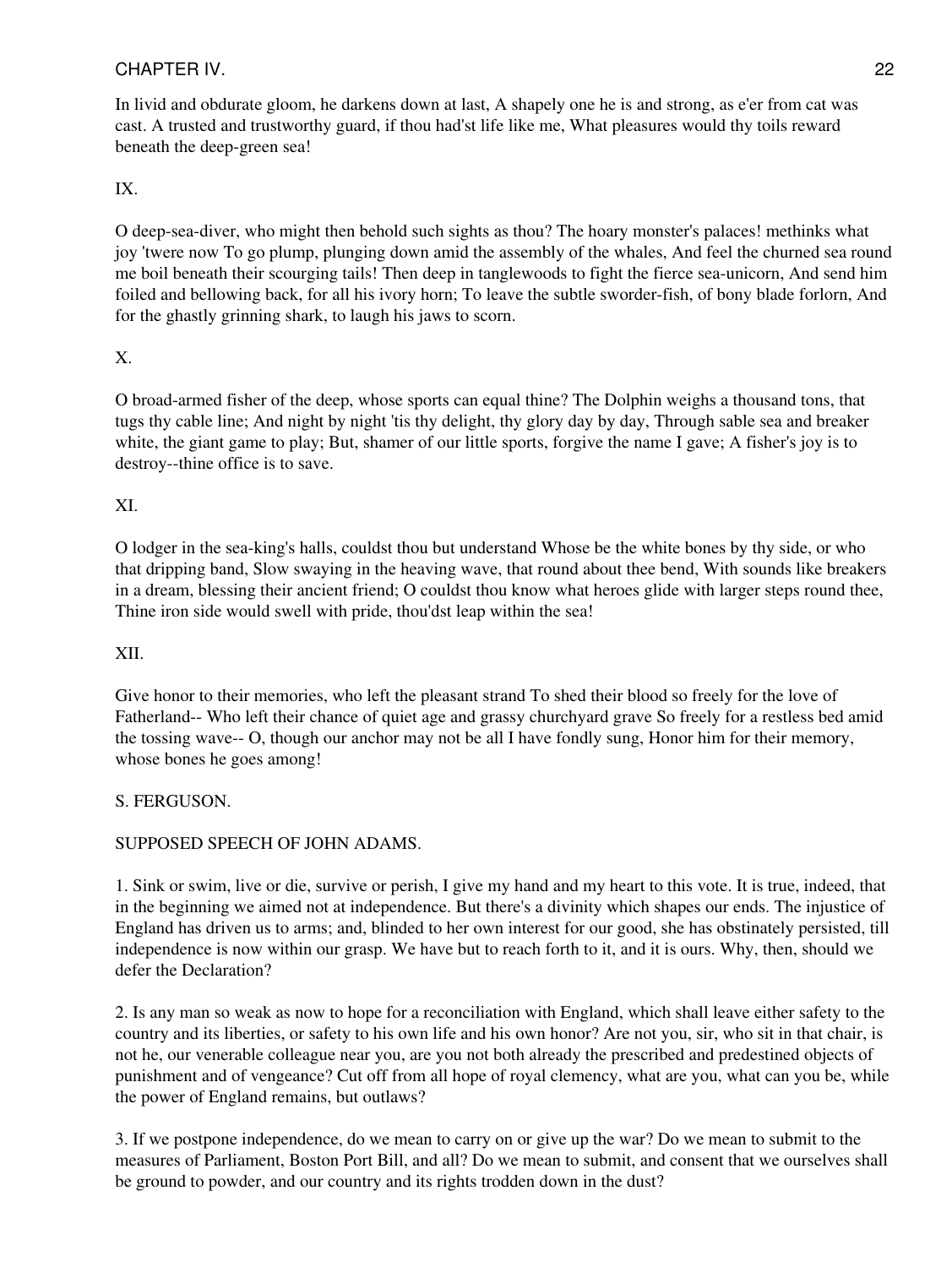4. I know we do not mean to submit. We never shall submit. Do we intend to violate that most solemn obligation ever entered into by men, that plighting before God, of our sacred honor to Washington, when, putting him forth to incur the dangers of war, as well as the political hazards of the times, we promised to adhere to him, in every extremity, with our fortunes and our lives?

5. I know there is not a man here, who would not rather see a general conflagration sweep over the land, or an earthquake sink it, than one jot or tittle of that plighted faith fall to the ground. For myself, having, twelve months ago, in this place, moved you that George Washington be appointed commander of the forces raised, or to be raised, for the defence of American liberty, may my right hand forget her cunning, and my tongue cleave to the roof of my mouth, if I hesitate or waver in the support I give him.

6. The war, then, must go on. We must fight it through. And if the war must go on, why put off longer the Declaration of Independence? That measure will strengthen us. It will give us character abroad. The nations will then treat with us, which they never can do while we acknowledge ourselves subjects in arms against our sovereign. Nay, I maintain that England herself will sooner treat for peace with us on the footing of independence, than consent, by repealing her acts, to acknowledge that her whole conduct towards us has been a course of injustice and oppression.

7. Her pride will be less wounded by submitting to that course of things which now predestinates our independence, than by yielding the points in controversy to her rebellious subjects. The former she would regard as the result of fortune; the latter she would feel as her own deep disgrace. Why then, why then, sir, do we not as soon as possible change this from a civil to a national war? And since we must fight it through, why not put ourselves in a state to enjoy all the benefits of victory, if we gain the victory?

8. If we fail, it can be no worse for us. But we shall not fail. The cause will raise up armies; the cause will create navies. The people, the people, if we are true to them, will carry us, and will carry themselves, gloriously through this struggle. I care not how fickle other people have been found. I know the people of these colonies, and I know that resistance to British aggression is deep and settled in their hearts, and cannot be eradicated. Every colony, indeed, has expressed its willingness to follow, if we but take the lead.

9. Sir, the Declaration will inspire the people with increased courage. Instead of a long and bloody war for the restoration of privileges, for redress of grievances, for chartered immunities held under a British king, set before them the glorious object of entire independence and it will breathe into them anew the breath of life.

10. Read this Declaration at the head of the army; every sword will be drawn from its scabbard, and the solemn vow uttered, to maintain it, or to perish on the bed of honor. Publish it from the pulpit; religion will approve it, and the love of religious liberty will cling round it, resolved to stand with it, or fall with it. Send it to the public halls; proclaim it there; let them hear it who heard the first roar of the enemy's cannon; let them see it who saw their brothers and their sons fall on the field of Bunker Hill, and in the streets of Lexington and Concord, and the very walls will cry out in its support.

11. Sir, I know the uncertainty of human affairs, but I see, I see clearly through this day's business. You and I, indeed, may rue it. We may not live to the time when this Declaration shall be made good. We may die; die colonists; die slaves; die, it may be, ignominiously, and on the scaffold. Be it so. Be it so. If it be the pleasure of Heaven that my country shall require the poor offering of my life, the victim shall be ready at the appointed hour of sacrifice, come when that hour may. But while I do live, let me have a country, or at least the hope of a country, and that a free country.

12. But whatever may be our fate, be assured, be assured that this Declaration will stand. It may cost treasure and it may cost blood; but it will stand, and it will richly compensate for both. Through the thick gloom of the present, I see the brightness of the future as the sun in heaven. We shall make this a glorious, an immortal day. When we are in our graves, our children will honor it. They will celebrate it with thanksgiving, with festivity,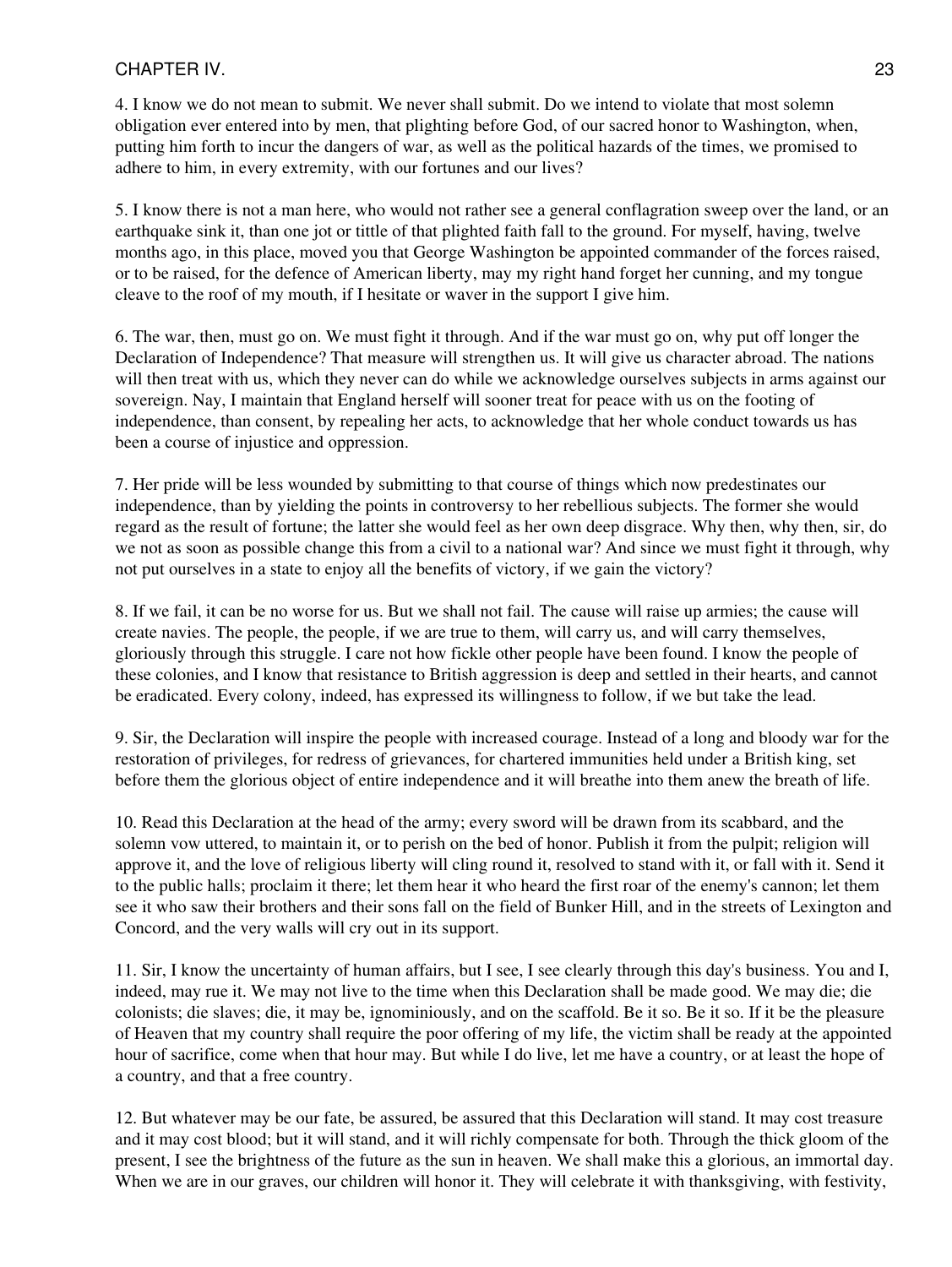with bonfires, and illuminations. On its annual return, they will shed tears, copious, gushing tears, not of subjection and slavery, not of agony and distress, but of exultation, of gratitude, and of joy.

13. Sir, before God, I believe the hour is come. My judgment approves this measure, and my whole heart is in it. All that I have, and all that I am, and all that I hope in this life, I am now ready here to stake upon it; and I leave off as I began, that, live or die, survive or perish, I am for the Declaration. It is my living sentiment, and by the blessing of God it shall be my dying sentiment,--independence now, and INDEPENDENCE FOREVER!

## DANIEL WEBSTER.

LIFE AND SONG.

I.

If life were caught by a clarionet, And a wild heart throbbing in the reed, Should thrill its joy and trill its fret, And utter its heart in every deed,

## II.

Then would this breathing clarionet Type what the poet fain would be; For none o' the singers ever yet Has wholly lived his minstrelsy;

## III.

Or clearly sung his true, true thought; Or utterly bodied forth his life, Or out of life and song has wrought The perfect one of man and wife;

## IV.

Or lived and sung, that Life and Song Might each express the other's all, Careless if life or art were long Since both were one, to stand or fall.

# V.

So that the wonder struck the crowd, Who shouted it about the land: His song was only living aloud, His work, a singing with his hand!

# SIDNEY LANIER.

# GATHERING SONG OF DONALD THE BLACK.

## I.

Pibroch of Donuil Dhu Pibroch of Donuil Wake thy wild voice anew, Summon Clan Conuil. Come away, come away, Hark to the summons! Come in your war-array, Gentles and commons.

# II.

Come from deep glen, and From mountain so rocky; The war-pipe and pennon Are at Inverlocky. Come every hill-plaid, and True heart that wears one, Come every steel blade, and Strong hand that bears one.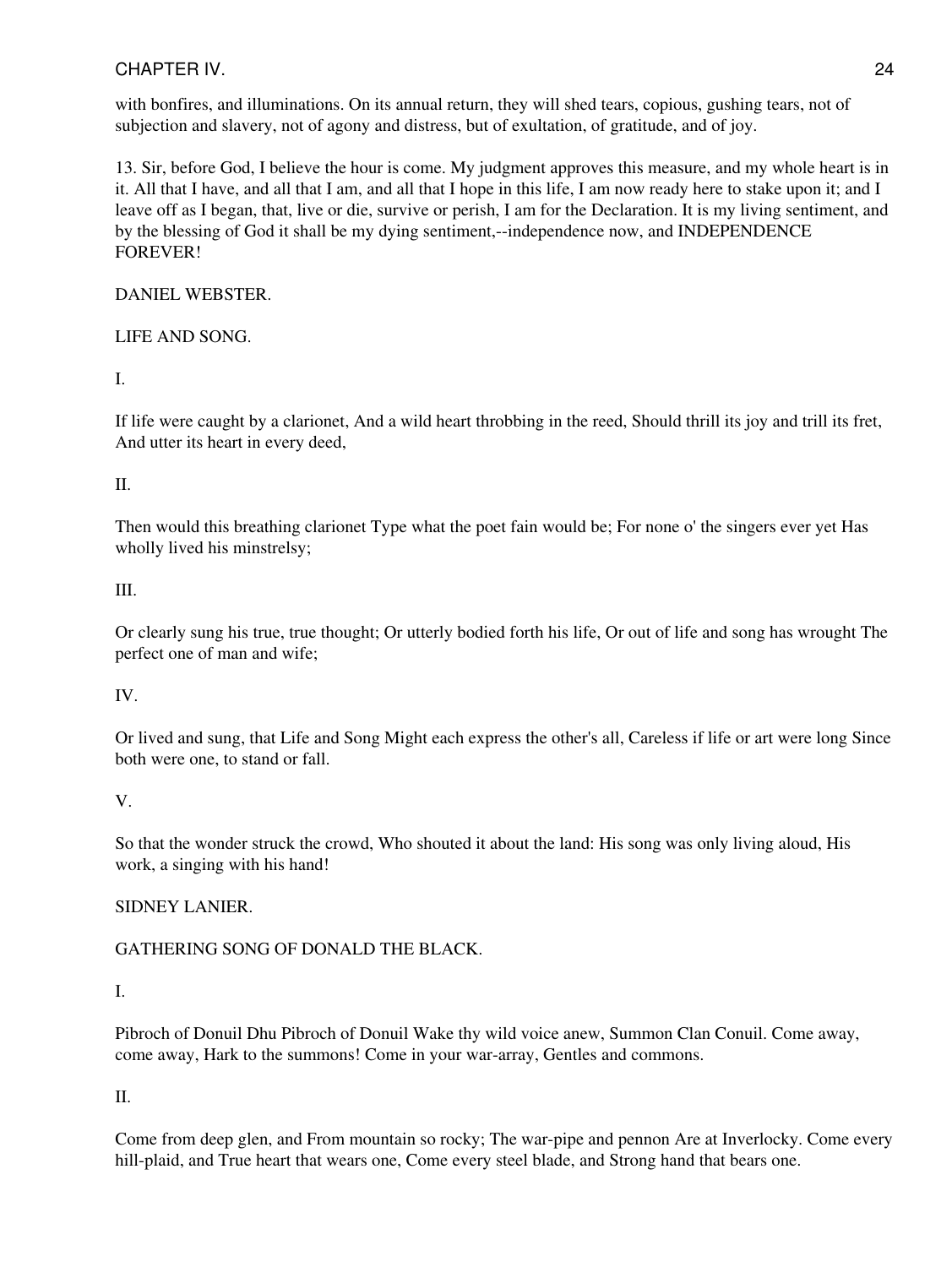III.

Leave untended the herd, The flock without shelter; Leave the corpse uninterr'd, The bride at the altar; Leave the deer, leave the steer, Leave nets and barges: Come with your fighting gear, Broadswords and targes.

# IV.

Come as the winds come, when Forests are rended, Come as the waves come, when Navies are stranded: Faster come, faster come, Faster and faster, Chief, vassal, page and groom, Tenant and master.

# V.

Fast they come, fast they come; See how they gather! Wide waves the eagle plume Blended with heather. Cast your plaids, draw your blades, Forward each man set! Pibroch of Donuil Dhu Knell for the onset!

# SIR WALTER SCOTT.

# NUTTING.

I.

It seems a day (I speak of one from many singled out) One of those heavenly days that cannot die; When, in the eagerness of boyish hope, I left our cottage-threshold, sallying forth With a huge wallet o'er my shoulders slung, A nutting-crook in hand; and turned my steps Tow'rd some far-distant wood, a Figure quaint, Tricked out in proud disguise of cast-off weeds Which for that service had been husbanded, By exhortation of my frugal Dame-- Motley accoutrement, of power to smile At thorns, and brakes, and brambles,--and, in truth, More ragged than need was!

## II.

O'er pathless rocks, Through beds of matted fern, and tangled thickets, Forcing my way, I came to one dear nook Unvisited, where not a broken bough Drooped with its withered leaves, ungracious sign Of devastation; but the hazels rose Tall and erect, with tempting clusters hung, A virgin scene!--A little while I stood, Breathing with such suppression of the heart As joy delights in; and, with wise restraint Voluptuous, fearless of a rival, eyed The banquet;--or beneath the trees I sate Among the flowers, and with the flowers I played; A temper known to those, who, after long And weary expectation, have been blest With sudden happiness beyond all hope.

# III.

Perhaps it was a bower beneath whose leaves The violets of five seasons re-appear And fade, unseen by any human eye; Where fairy water-breaks do murmur on Forever; and I saw the sparkling foam, And--with my cheek on one of those green stones That, fleeced with moss, under the shady trees, Lay round me, scattered like a flock of sheep-- I heard the murmur and the murmuring sound, In that sweet mood when pleasure loves to pay Tribute to ease; and, of its joy secure, The heart luxuriates with indifferent things, Wasting its kindliness on stocks and stones, And on the vacant air.

# IV.

Then up I rose, And dragged to earth both branch and bough, with crash And merciless ravage; and the shady nook Of hazels, and the green and mossy bower, Deformed and sullied, patiently gave up Their quiet being: and, unless I now Confound my present feelings with the past; Ere from the mutilated bower I turned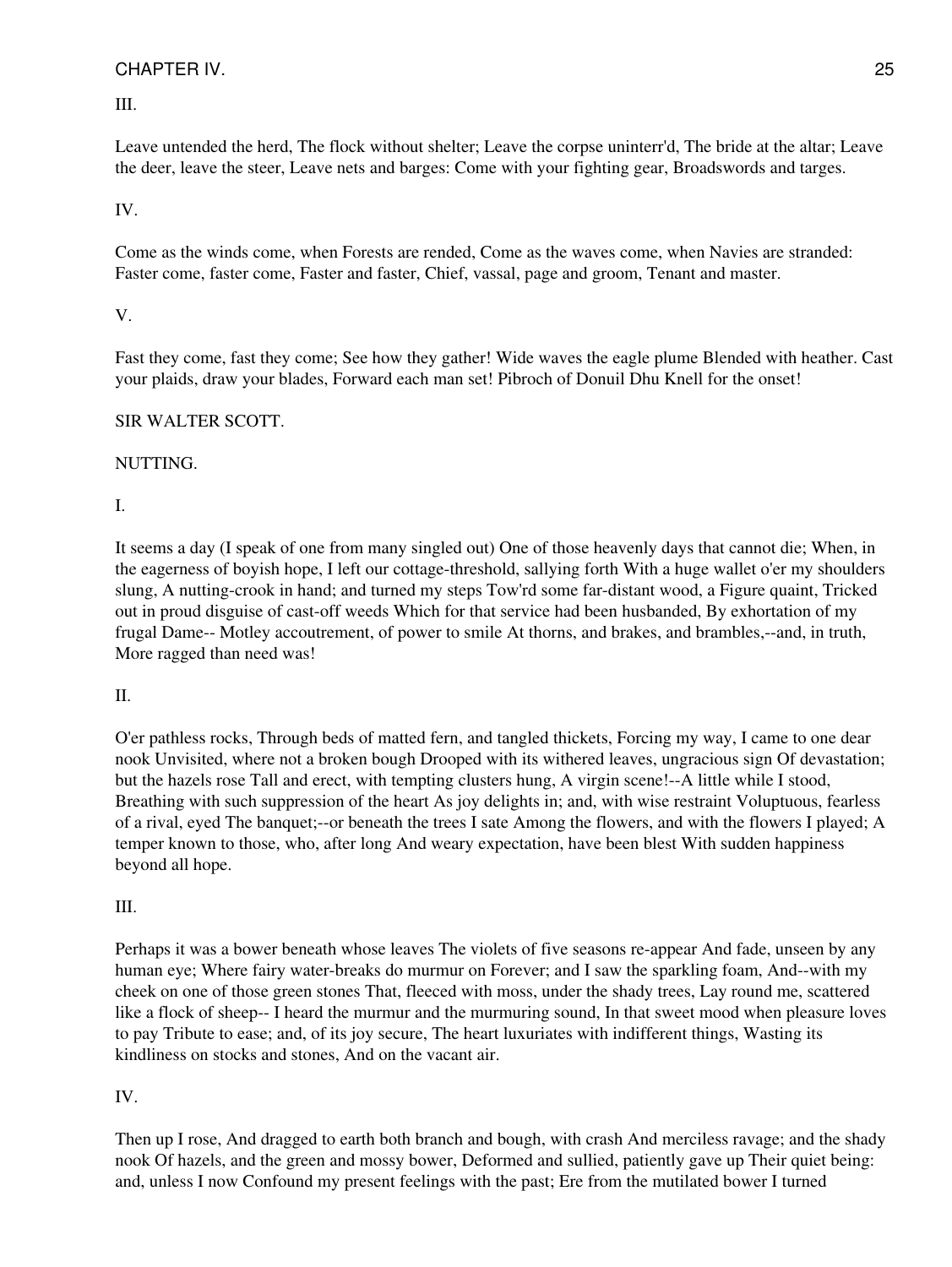Exulting, rich beyond the wealth of kings, I felt a sense of pain when I beheld The silent trees, and saw the intruding sky-- Then, dearest Maiden, move along these shades In gentleness of heart; with gentle hand Touch--for there is a spirit in the woods.

## WILLIAM WORDSWORTH.

## THE DODSON FAMILY.

## *From Mill on the Floss.*

## PART I.

1. The Dodsons were certainly a handsome family, and Mrs. Glegg was not the least handsome of the sisters. As she sat in Mrs. Tulliver's arm-chair, no impartial observer could have denied that for a woman of fifty she had a very comely face and figure. It is true she despised the advantages of costume, for though, as she often observed, no woman had better clothes, it was not her way to wear her new things out before her old ones. Other women, if they liked, might have their best thread-lace in every wash; but when Mrs. Glegg died, it would be found that she had better lace laid by in the right-hand drawer of her wardrobe, in the Spotted Chamber, than ever Mrs. Wooll of St. Ogg's had bought in her life, although Mrs. Wooll wore her lace before it was paid for.

2. So of her curled fronts: to look out on the week-day world from under a crisp and glossy front, would be to introduce a most dreamlike and unpleasant confusion between the sacred and the secular. Occasionally, indeed, Mrs. Glegg wore one of her third-best fronts on a week-day visit, but not at a sister's house; especially not at Mrs. Tulliver's, who, since her marriage, had hurt her sisters' feelings greatly by wearing her own hair. But Bessy was always weak!

3. So if Mrs. Glegg's front to-day was more fuzzy and lax than usual, she had a design under it: she intended the most pointed and cutting allusion to Mrs. Tulliver's bunches of blond curls, separated from each other by a due wave of smoothness on each side of the parting. Mrs. Tulliver had shed tears several times at sister Glegg's unkindness on the subject of these unmatronly curls, but the consciousness of looking the handsomer for them, naturally administered support.

4. Mrs. Glegg chose to wear her bonnet in the house to-day--untied and tilted slightly, of course--a frequent practice of hers when she was on a visit, and happened to be in a severe humor: she didn't know what draughts there might be in strange houses. For the same reason she wore a small sable tippet, which reached just to her shoulders, and was very far from meeting across her well-formed chest, while her long neck was protected by a *chevaux-de-frise* of miscellaneous frilling. One would need to be learned in the fashions of those times to know how far in the rear of them Mrs. Glegg's slate-colored silk gown must have been; but from certain constellations of small yellow spots upon it, and a mouldy odor about it suggestive of a damp clothes-chest, it was probable that it belonged to a stratum of garments just old enough to have come recently into wear.

5. Mrs. Glegg held her large gold watch in her hand with the many-doubled chain round her fingers, and observed to Mrs. Tulliver, who had just returned from a visit to the kitchen, that whatever it might be by other people's clocks and watches, it was gone half-past twelve by hers.

6. "I don't know what ails sister Pullet," she continued. "It used to be the way in our family for one to be as early as another,--I'm sure it was so in my poor father's time,--and not for one sister to sit half an hour before the others came. But if the ways o' the family are altered, it shan't be *my* fault--*I'll* never be the one to come into a house when all the rest are going away. I wonder *at* sister Deane--she used to be more like me. But if you'll take my advice, Bessy, you'll put the dinner forrard a bit, sooner than put it back, because folks are late as ought to ha' known better."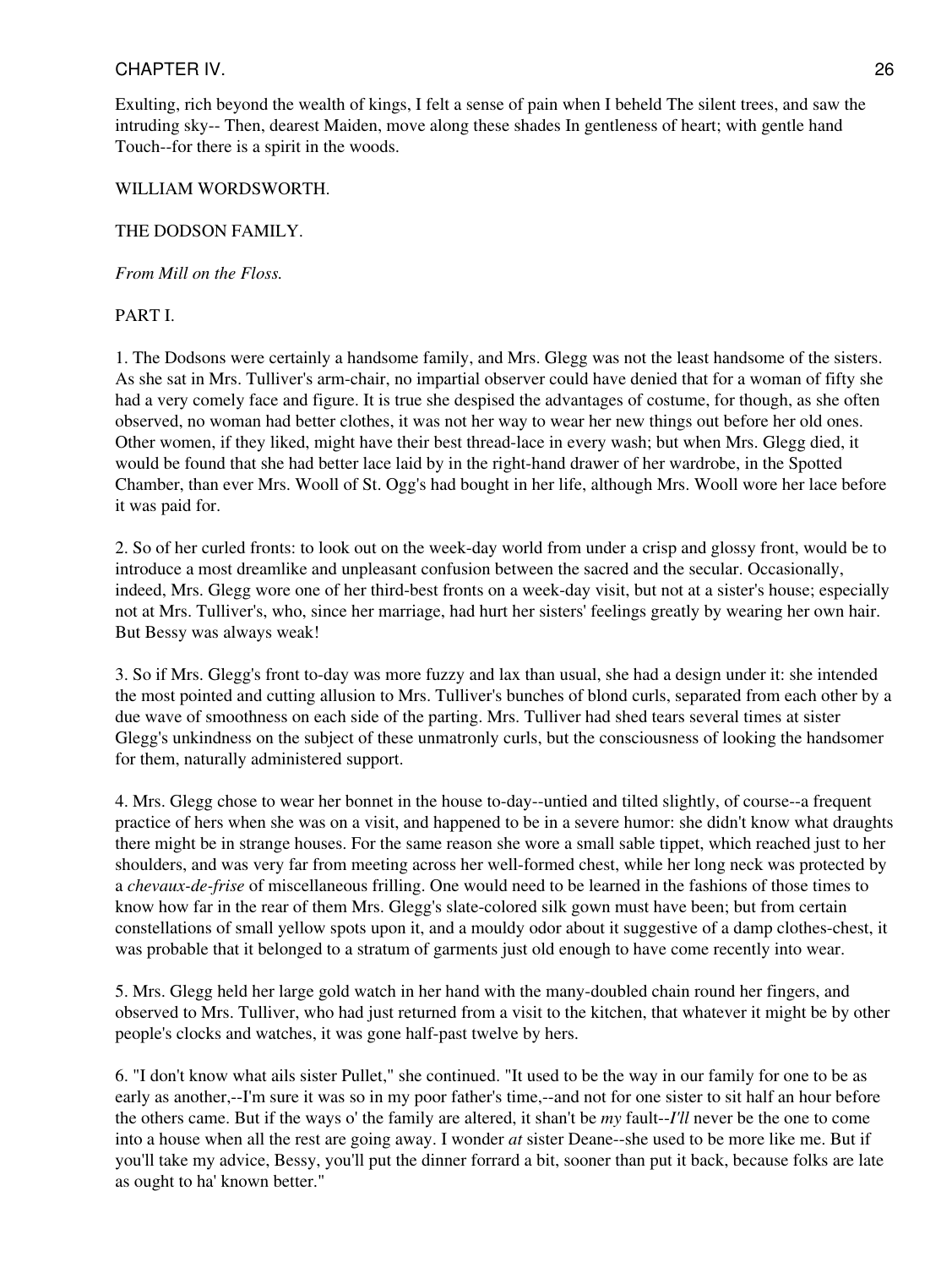7. "Oh dear, there's no fear but what they'll be all here in time, sister," said Mrs. Tulliver, in her mild-peevish tone. "The dinner won't be ready till half-past one. But if it's long for you to wait, let me fetch you a cheesecake and a glass o' wine."

"Well, Bessy!" said Mrs. Glegg, with a bitter smile, and a scarcely perceptible toss of her head, "I should ha' thought you'd known your own sister better. I never *did* eat between meals, and I'm not going to begin. Not but what I hate that nonsense of having your dinner at half-past one, when you might have it at one. You was never brought up in that way, Bessy."

8. "Why, Jane, what can I do? Mr. Tulliver doesn't like his dinner before two o'clock, but I put it half an hour earlier because o' you."

"Yes, yes, I know how it is with husbands--they're for putting everything off--they'll put the dinner off till after tea, if they've got wives as are weak enough to give in to such work; but it's a pity for you, Bessy, as you haven't got more strength o' mind. It'll be well if your children don't suffer for it. And I hope you've not gone and got a great dinner for us. A boiled joint, as you could make broth of for the kitchen," Mrs. Glegg added, in a tone of emphatic protest, "and a plain pudding, with a spoonful o' sugar, and no spice, 'ud be far more becoming."

9. With sister Glegg in this humor, there was a cheerful prospect for the day. Mrs. Tulliver never went the length of quarrelling with her, but this point of the dinner was a tender one, and not at all new, so that she could make the same answer she had often made before.

"Mr. Tulliver says he always *will* have a good dinner for his friends while he can pay for it," she said, "and he's a right to do as he likes in his own house, sister."

10. "Well, Bessy, *I* can't leave your children enough out o' my savings, to keep 'em from ruin. And you mustn't look to having any o' Mr. Glegg's money, for it's well if I don't go first--he comes of a long-lived family; and if he was to die and leave me well for my life, he'd tie all the money up to go back to his own kin."

11. The sound of wheels while Mrs. Glegg was speaking was an interruption highly welcome to Mrs. Tulliver, who hastened out to receive sister Pullet--it must be sister Pullet, because the sound was that of a four-wheel.

# PART II.

1. Sister Pullet was in tears when the one-horse chaise stopped before Mrs. Tulliver's door, and it was apparently requisite that she should shed a few more before getting out, for though her husband and Mrs. Tulliver stood ready to support her, she sat still and shook her head sadly, as she looked through her tears at the vague distance. "Why, whativer is the matter, sister?" said Mrs. Tulliver.

2. There was no reply but a further shake of the head, as Mrs. Pullet slowly rose and got down from the chaise, not without casting a glance at Mr. Pullet to see that he was guarding her handsome silk dress from injury. Mr. Pullet was a small man with a high nose, small twinkling eyes, and thin lips, in a fresh-looking suit of black and a white cravat, that seemed to have been tied very tight on some higher principle than that of mere personal ease.

3. It is a pathetic sight and a striking example of the complexity introduced into the emotions by a high state of civilization--the sight of a fashionably drest female in grief. Perceiving that the tears are hurrying fast, she unpins her strings and throws them languidly backward--a touching gesture, indicative, even in the deepest gloom, of the hope in future dry moments when cap-strings will once more have a charm.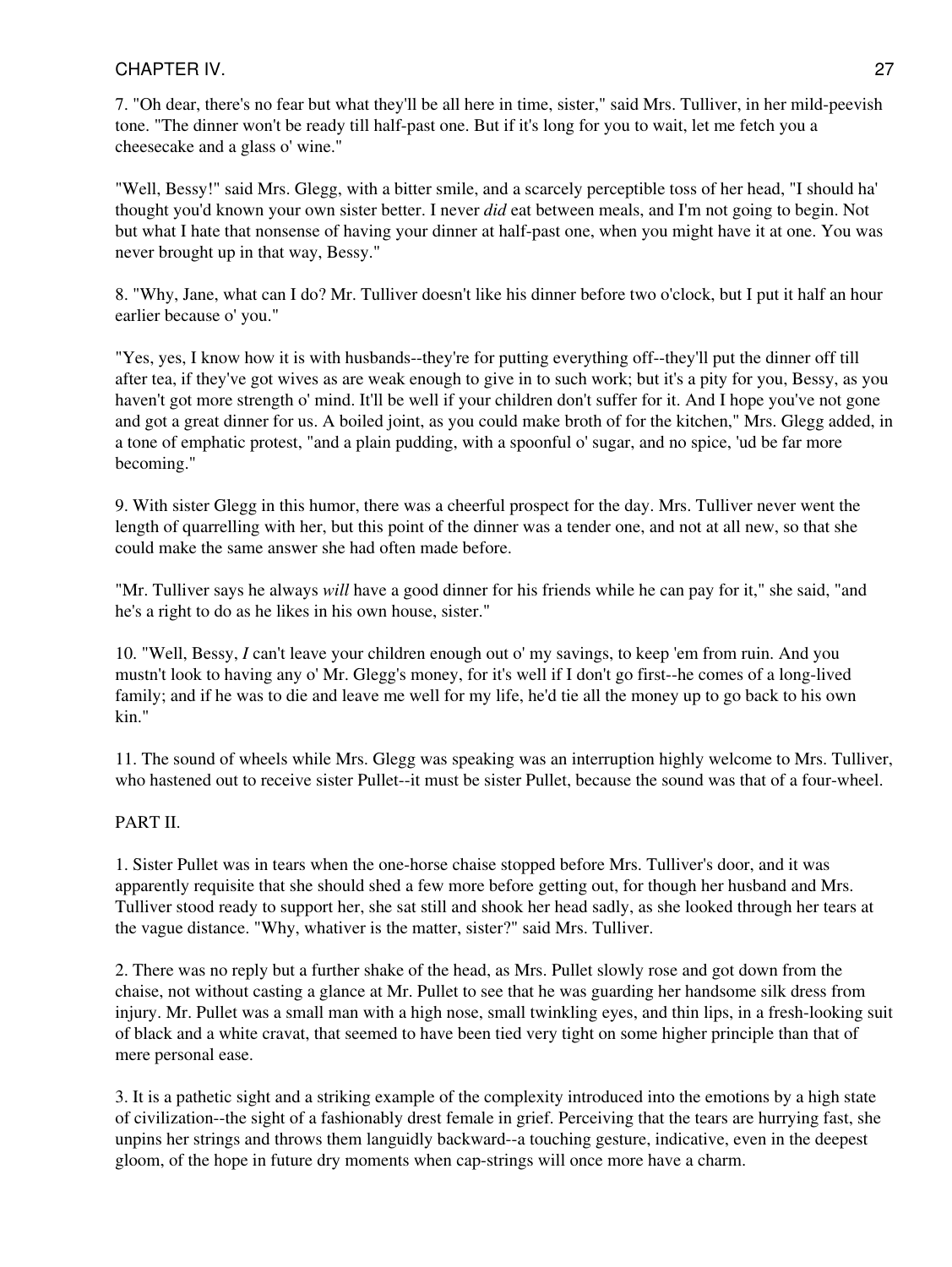4. Mrs. Pullet brushed each doorpost with great nicety, about the latitude of her shoulders (at that period a woman was truly ridiculous to an instructed eye if she did not measure a yard and a half across the shoulders), and having done that, sent the muscles of her face in quest of fresh tears as she advanced into the parlor where Mrs. Glegg was seated.

5. "Well, sister, you're late; what's the matter?" said Mrs. Glegg, rather sharply, as they shook hands.

Mrs. Pullet sat down--lifting up her mantle carefully behind, before she answered--

"She's gone. Died the day before yesterday, an' her legs was as thick as my body," she added, with deep sadness, after a pause. "They'd tapped her no end o' times, and the water--they say you might ha' swum in it, if you'd liked."

6. "Well, Sophy, it's a mercy she's gone, then, whoever she may be," said Mrs. Glegg, with the promptitude and emphasis of a mind naturally clear and decided; "but I can't think who you're talking of, for my part."

"But *I* know," said Mrs. Pullet, sighing and shaking her head; "and there isn't another such a dropsy in the parish. *I* know as its old Mrs. Sutton o' the Twentylands."

"Well, she's no kin o' yours, nor much acquaintance as I've ever heared of," said Mrs. Glegg, who always cried just as much as was proper when anything happened to her own "kin," but not on other occasions.

7. "She said to me, when I went to see her last Christmas, she said, 'Mrs. Pullet, if ever you have the dropsy, you'll think o' me.' She *did* say so," added Mrs. Pullet, beginning to cry bitterly again; "those were her very words. And she's to be buried o' Saturday, and Pullet's bid to the funeral."

"Sophy," said Mrs. Glegg, unable any longer to contain her spirit of rational remonstrance--"Sophy, I wonder *at* you, fretting and injuring your health about people as don't belong to you. Your poor father never did so, nor your aunt Frances neither, nor any o' the family as I ever heard of. You couldn't fret no more than this, if we'd heared as our cousin Abbott had died sudden without making his will."

8. Mrs. Pullet was silent, having to finish her crying, and rather flattered than indignant at being upbraided for crying too much.

"Ah!" she sighed, shaking her head at the idea that there were but few who could enter fully into her experiences. "Sister, I may as well go and take my bonnet off now. Did you see as the cap-box was put out?" she added, turning to her husband.

Mr. Pullet, by an unaccountable lapse of memory, had forgotten it, and hastened out, with a stricken conscience, to remedy the omission.

9. "They'll bring it up-stairs, sister," said Mrs. Tulliver, wishing to go at once, for she was fond of going up-stairs with her sister Pullet, and looking thoroughly at her cap before she put it on her head, and discussing millinery in general. This was part of Bessy's weakness, that stirred Mrs. Glegg's sisterly compassion: Bessy went far too well drest, considering.

But when Mrs. Pullet was alone with Mrs. Tulliver up-stairs, the remarks were naturally to the disadvantage of Mrs. Glegg, and they agreed, in confidence, that there was no knowing what sort of fright sister Jane would come out next.

## GEORGE ELIOT.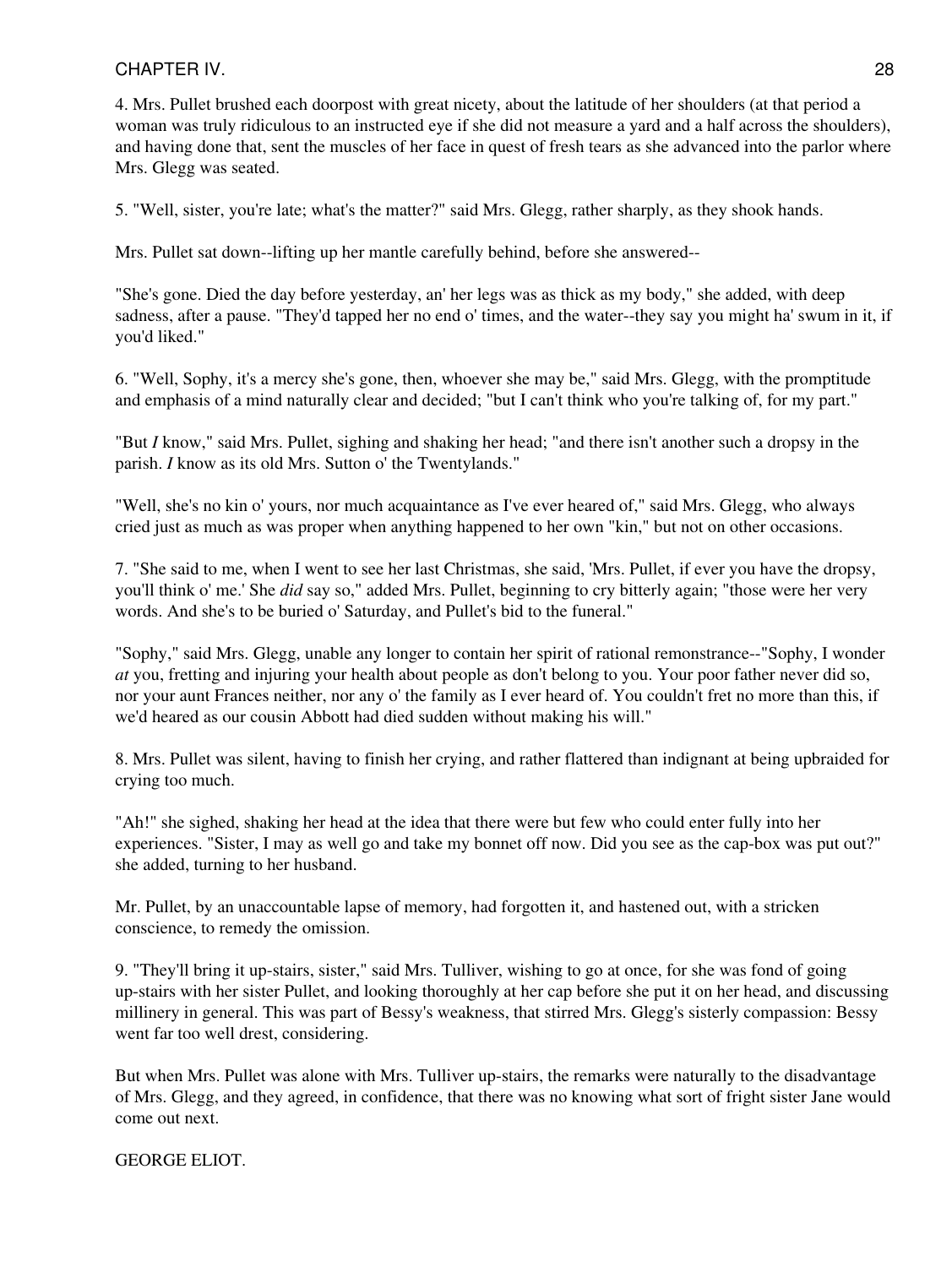## AFTER THE MARCH RAIN.

I.

The Cock is crowing, The stream is flowing, The small birds twitter, The lake doth glitter, The green field sleeps in the sun; The oldest and youngest Are at work with the strongest; The cattle are grazing, Their heads never raising; There are forty feeding like one!

II.

Like an army defeated The snow hath retreated, And now doth fare ill On the top of the bare hill; The ploughboy is whooping--anon--anon: There's joy in the mountains; There's life in the fountains; Small clouds are sailing, Blue sky prevailing; The rain is over and gone!

## WILLIAM WORDSWORTH.

# *CHAPTER III.*

SLIDE IN VOLUME.

## FIRST BATTLES OF THE REVOLUTION.

I.

1. We have cause for honest complacency, that when the distant citizen of our own republic, when the stranger from foreign lands, inquires for the spots where the noble blood of the Revolution began to flow, where the first battle of that great and glorious contest was fought, he is guided through the villages of Middlesex, to the plains of Lexington and Concord. It is a commemoration of our soil, to which ages, as they pass, will add dignity and interest; till the names of Lexington and Concord in the annals of freedom, will stand by the side of the most honorable names in Roman or Grecian story.

2. It was one of those great days, one of those elemental occasions in the world's affairs, when the people rise and act for themselves. Some organization and preparation had been made; but from the nature of the case, with scarce any effect on the events of that day.

3. It may be doubted whether there was an efficient order given, the whole day, to any body of men as large as a regiment. It was the people, in their first capacity, as citizens and as freemen, starting from their beds at midnight, from their firesides and from their fields, to take their own cause into their own hands.

4. Such a spectacle is the height of the moral sublime; when the want of everything is fully made up by the spirit of the cause, and the soul within stands in place of discipline, organization, and resources. In the prodigious efforts of a veteran army, beneath the dazzling splendor of their array, there is something revolting to the reflective mind.

5. The ranks are filled with the desperate, the mercenary, the depraved; an iron slavery, by the name of subordination, merges the free will of one hundred thousand men in the unqualified despotism of one; the humanity, mercy, and remorse, which scarce ever desert the individual bosom, are sounds without a meaning to that fearful, ravenous, irrational monster of prey, a mercenary army. It is hard to say who are most to be commiserated, the wretched people on whom it is let loose, or the still more wretched people whose substance has been sucked out to nourish it into strength and fury.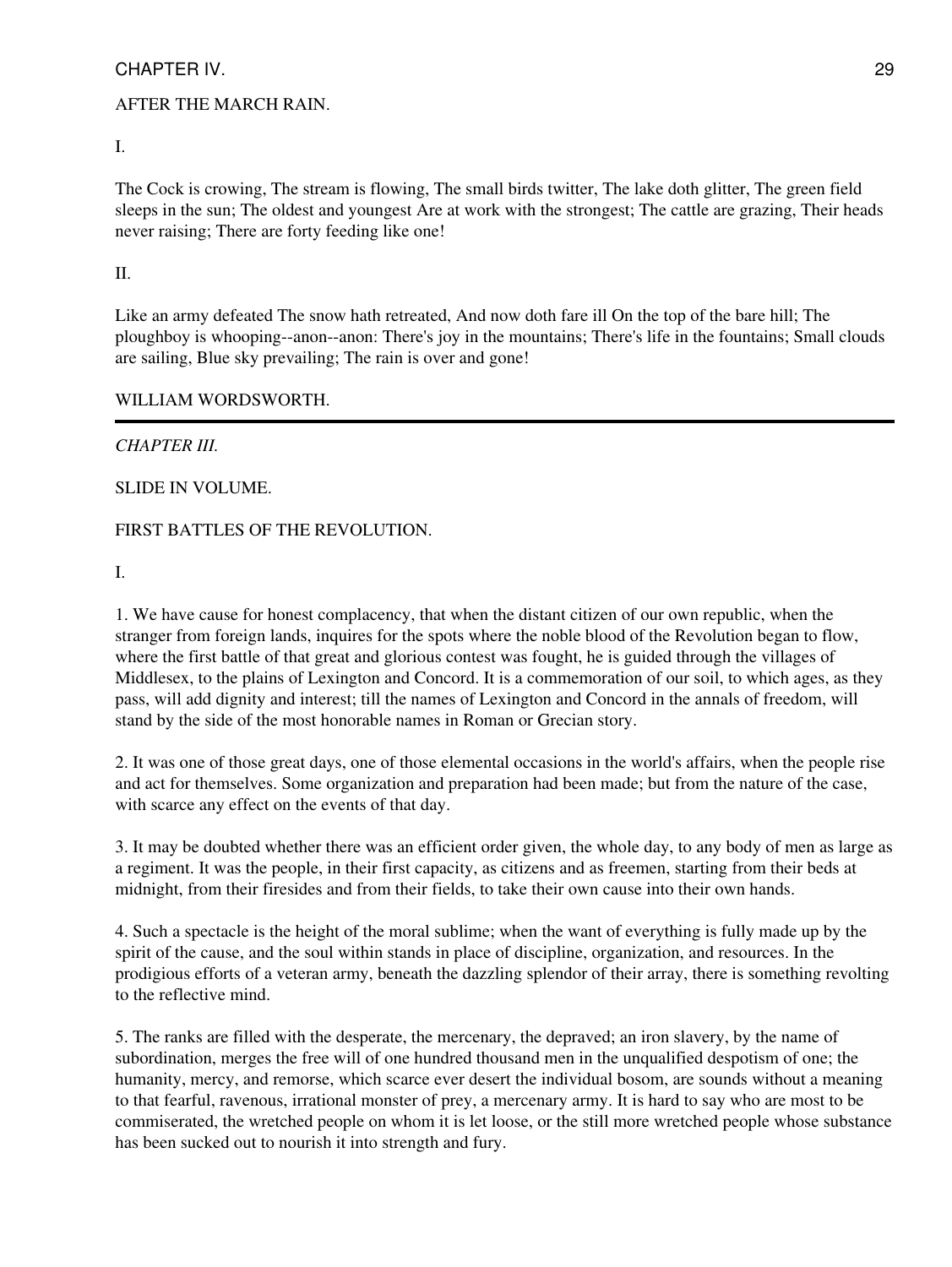6. But in the efforts of the people,--of the people struggling for their rights, moving, not in organized, disciplined masses, but in their spontaneous action, man for man, and heart for heart,--there is something glorious. They can then move forward without orders, act together without combination, and brave the flaming lines of battle, without intrenchments to cover or walls to shield them.

7. No dissolute camp has worn off from the feelings of the youthful soldier the freshness of that home, where his mother and his sister sit waiting, with tearful eyes and aching hearts, to hear good news from the wars; no long service in the ranks of a conqueror has turned the veteran's heart into marble; their valor springs not from recklessness, from habit, from indifference to the preservation of a life knit by no pledges to the life of others. But in the strength and spirit of the cause alone they act, they contend, they bleed. In this they conquer.

8. The people always conquer. They always must conquer. Armies may be defeated, kings may be overthrown, and new dynasties imposed, by foreign arms, on an ignorant and slavish race, that care not in what language the covenant of their subjection runs, nor in whose name the deed of their barter and sale is made out. But the people never invade; and, when they rise against the invader, are never subdued.

9. If they are driven from the plains, they fly to the mountains. Steep rocks and everlasting hills are their castles; the tangled, pathless thicket their palisado, and God is their ally. Now he overwhelms the hosts of their enemies beneath his drifting mountains of sand; now he buries them beneath a falling atmosphere of polar snows; he lets loose his tempests on their fleets; he puts a folly into their counsels, a madness into the hearts of their leaders; and never gave, and never will give, a final triumph over a virtuous and gallant people, resolved to be free.

# EDWARD EVERETT.

# THE ANTIQUITY OF FREEDOM.

# I.

Here are old trees--tall oaks and gnarled pines-- That stream with gray-green mosses; here the ground Was never trenched by spade, and flowers spring up Unsown, and die ungathered.

# II.

It is sweet To linger here, among the flitting birds And leaping squirrels, wandering brooks, and winds That shake the leaves, and scatter as they pass, A fragrance from the cedars, thickly set With pale blue berries. In these peaceful shades-- Peaceful, unpruned, immeasurably old-- My thoughts go up the long, dim path of years, Back to the earliest days of liberty.

# III.

O Freedom, thou art not, as poets dream, A fair young girl, with light and delicate limbs, And wavy tresses, gushing from the cap With which the Roman master crowned his slave When he took off the gyves. A bearded man, Armed to the teeth, art thou; one mailed hand Grasps the broad shield, and one the sword; thy brow, Glorious in beauty though it be, is scarred With tokens of old wars; thy massive limbs Are strong with struggling.

# IV.

Power at thee has launched His bolts, and with his lightnings smitten thee; They could not quench the life thou hast from Heaven. Merciless power has dug thy dungeon deep, And his swart armorers, by a thousand fires, Have forged thy chain; yet while he deems thee bound, The links are shivered, and the prison walls Fall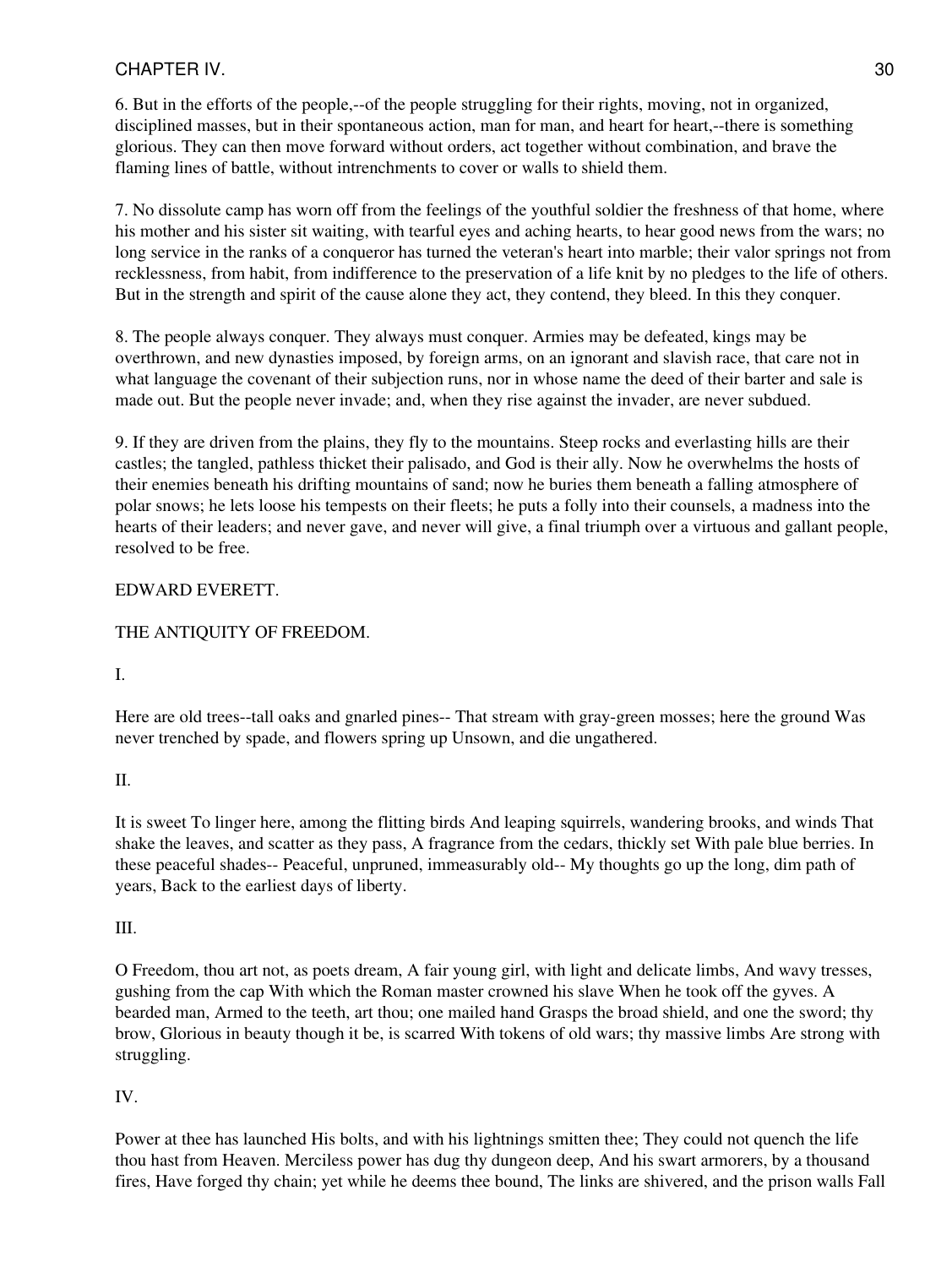outward; terribly thou springest forth, As springs the flame above a burning pile And shoutest to the nations, who return Thy shoutings, while the pale oppressor flies.

V.

Thy birthright was not given by human hands; Thou wert twin-born with man. In pleasant fields, While yet our race was few, thou sat'st with him, To tend the quiet flock, and watch the stars, And teach the reed to utter simple airs. Thou, by his side, amid the tangled wood, Didst war upon the panther and the wolf, His only foes; and thou with him didst draw The earliest furrows on the mountain-side, Soft with the deluge.

# VI.

Tyranny himself, Thy enemy, although of reverend look, Hoary with many years, and far obeyed, Is later born than thou; and as he meets The grave defiance of thine elder eye, The usurper trembles in his fastnesses.

# VII.

O, not yet Mayst thou unbrace thy corselet, nor lay by Thy sword; nor yet, O Freedom, close thy lids In slumber; for thine enemy never sleeps, And thou must watch and combat till the day Of the new earth and heaven.

## VIII.

But wouldst thou rest Awhile from tumult and the frauds of men, These old and friendly solitudes invite Thy visit. They, while yet the forest trees Were young upon the unviolated earth, And yet the moss-stains on the rock were new, Beheld thy glorious childhood, and rejoiced.

# WILLIAM CULLEN BRYANT.

# NATIONAL BANKRUPTCY.

# FROM A SPEECH BEFORE THE NATIONAL CONVENTION OF FRANCE, 1789.

1. I hear much said of patriotism, appeals to patriotism, transports of patriotism. Gentlemen, why prostitute this noble world? Is it so very magnanimous to give up a part of your income in order to save your whole property? This is very simple arithmetic; and he that hesitates, deserves contempt rather than indignation.

2. Yes, gentlemen, it is to your immediate self-interest, to your most familiar notions of prudence and policy that I now appeal. I say not to you now, as heretofore, beware how you give the world the first example of an assembled nation untrue to the public faith.

3. I ask you not, as heretofore, what right you have to freedom, or what means of maintaining it, if, at your first step in administration, you outdo in baseness all the old and corrupt governments. I tell you, that unless you prevent this catastrophe, you will all be involved in the general ruin; and that you are yourselves the persons most deeply interested in making the sacrifices which the government demands of you.

4. I exhort you, then, most earnestly, to vote these extraordinary supplies; and God grant they may prove sufficient! Vote, then, I beseech you; for, even if you doubt the expediency of the means, you know perfectly well that the supplies are necessary, and that you are incapable of raising them in any other way. Vote them at once, for the crisis does not admit of delay; and, if it occurs, we must be responsible for the consequences.

5. Beware of asking for time. Misfortune accords it never. While you are lingering, the evil day will come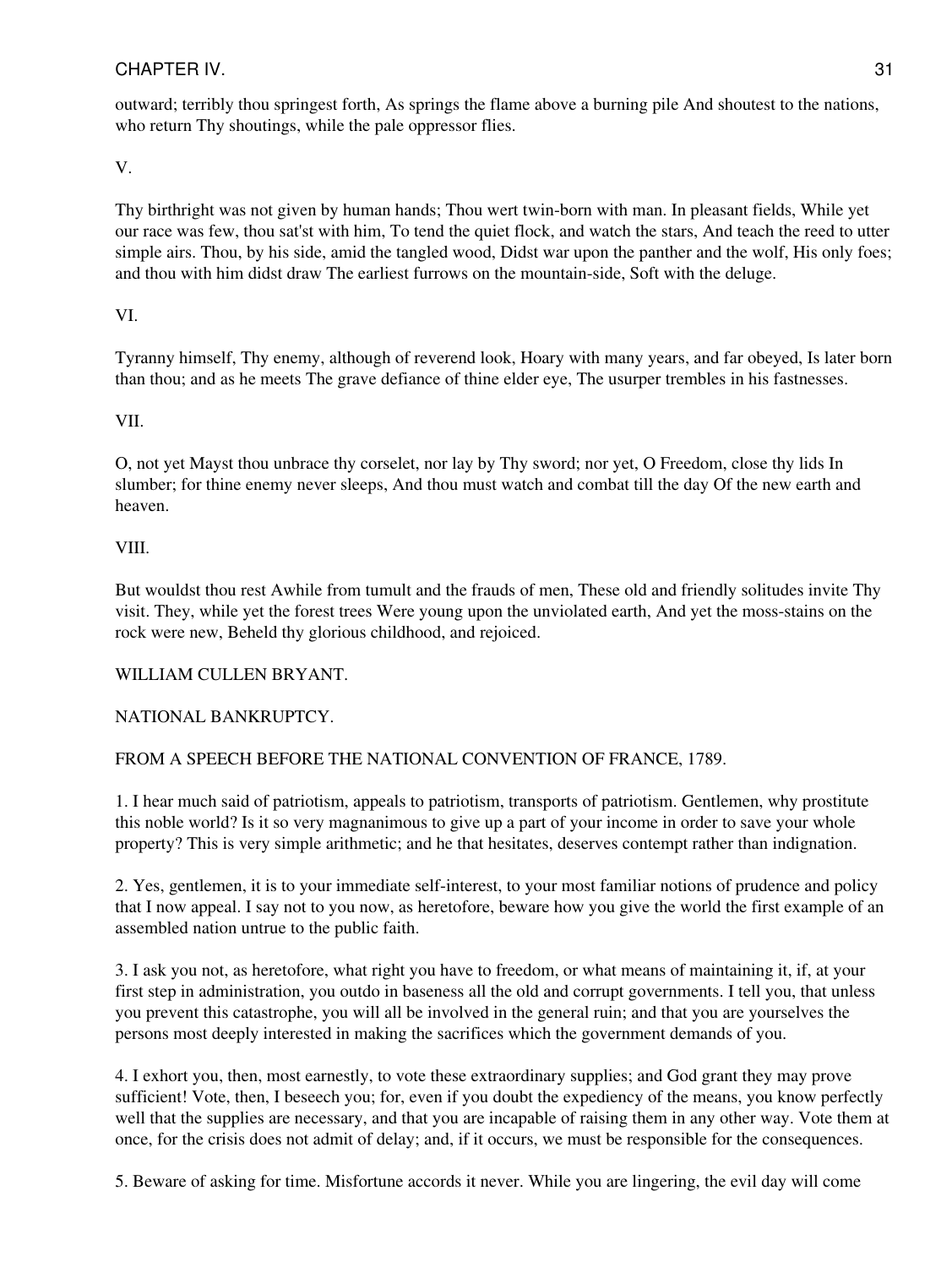upon you. Why, gentlemen, it is but a few days since, that upon occasion of some foolish bustle in the Palais Royal, some ridiculous insurrection that existed nowhere but in the heads of a few weak or designing individuals, we were told with emphasis, "Catiline is at the gates of Rome, and yet we deliberate."

6. We know, gentlemen, that this was all imagination. We are far from being at Rome; nor is there any Catiline at the gates of Paris. But now are we threatened with a real danger; bankruptcy, national bankruptcy, is before you; it threatens to swallow up your persons, your property, your honor,--and yet you deliberate.

#### MIRABEAU.

## THE LANTERN BEARERS.

1. These boys congregated every autumn about a certain easterly fisher-village, where they tasted in a high degree the glory of existence. The place was created seemingly on purpose for the diversion of young gentlemen. A street or two of houses, mostly red and many of them tiled; a number of fine trees clustered about the manse and the kirkyard, and turning the chief street into a shady alley; many little gardens more than usually bright with flowers; nets a-drying, and fisher-wives scolding in the backward parts; a smell of fish, a genial smell of seaweed; whiffs of blowing sand at the street corners; shops with golf-balls and bottled lollipops; such, as well as memory serves me, were the ingredients of the town.

2. These, you are to conceive posted on a spit between two sandy bays, and sparsely flanked with villas--enough for the boys to lodge in with their subsidiary parents, not enough (not yet enough) to cocknify the scene; a haven in the rocks in front: in front of that, a file of gray islets; to the left, endless links and sand wreaths, a wilderness of hiding-holes, alive with popping rabbits and soaring gulls: to the right, a range of seaward crags, one rugged brow beyond another; the ruins of a mighty and ancient fortress on the brink of one; coves between--now charmed into sunshine quiet, now whistling with wind and clamorous with bursting surges; the dens and sheltered hollows redolent of thyme and southernwood, the air at the cliff's edge brisk and clean and pungent of the sea--in front of all, the Bass Rock, tilted seaward like a doubtful bather, the surf ringing it with white, the solan-geese hanging round its summit like a great and glittering smoke.

3. This choice piece of seaboard was sacred, besides, to the wrecker; and the Bass, in the eye of fancy, still flew the colors of King James; and in the ear of fancy the arches of Tantallon still rang with horse-shoe iron, and echoed to the commands of Bell--the--Cat.

4. ... But what my memory dwells upon the most was a sport peculiar to the place, and indeed to a week or so of our two months' holiday there. Maybe it still flourishes in its native spot; for boys and their pastimes are swayed by periodic forces inscrutable to man; so that tops and marbles reappear in their due season, regular like the sun and moon; and the harmless art of knuckle-bones has seen the fall of the Roman empire and the rise of the United States.

5. It may still flourish in its native spot, but nowhere else, I am persuaded; for I tried myself to introduce it on Tweed-side, and was defeated lamentably; its charm being quite local, like a country wine that cannot be exported.

6. The idle manner of it was this: Toward the end of September, when school-time was drawing near and the nights were already black, we would begin to sally from our respective villas, each equipped with a tin bull's-eye lantern. The thing was so well known that it had worn a rut in the commerce of Great Britain; and the grocers, about the due time, began to garnish their windows with our particular brand of luminary. We wore them buckled to the waist upon a cricket belt, and over them, such was the rigour of the game, a buttoned top-coat. They smelled noisomely of blistered tin; they never burned aright, though they would always burn our fingers; their use was naught; the pleasure of them merely fanciful; and yet a boy with a bull's-eye under his top-coat asked for nothing more.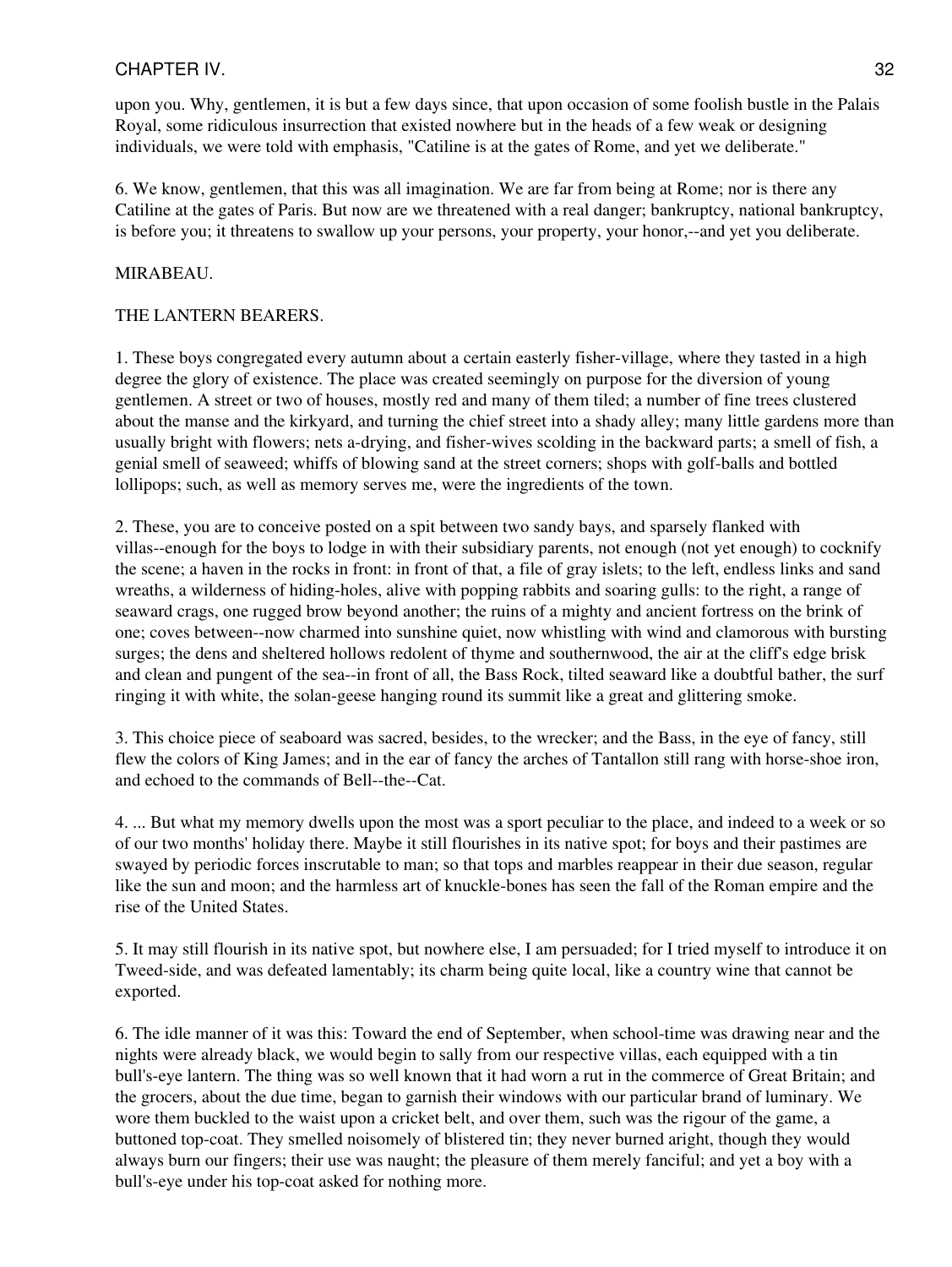7. The fishermen used lanterns about their boats, and it was from them, I suppose, that we had got the hint; but theirs were not bull's-eyes, nor did we ever play at being fishermen. The police carried them at their belts, and we had plainly copied them in that; yet we did not pretend to be policemen. Burglars, indeed, we may have had some haunting thoughts of; and we had certainly an eye to past ages when lanterns were more common, and to certain story-books in which we had found them to figure very largely. But take it for all in all, the pleasure of the thing was substantive, and to be a boy with a bull's-eye under his top-coat was good enough for us.

8. When two of these asses met, there would be an anxious "Have you got your lantern?" and a gratified "Yes!" That was the shibboleth, and very needful too; for, as it was the rule to keep our glory contained, none could recognize a lantern bearer, unless (like the pole-cat) by the smell. Four or five would sometimes climb into the belly of a ten-man lugger, with nothing but the thwarts above them--for the cabin was usually locked, or choose out some hollow of the links where the wind might whistle overhead. There the coats would be unbuttoned and the bull's-eyes discovered; and in the chequering glimmer, under the huge windy hall of the night, and cheered by a rich steam of toasting tinware, these fortunate young gentlemen would crouch together in the cold sands of the links or on the scaly bilges of the fishing-boat, and delight themselves with inappropriate talk.

9. Woe is me that I may not give some specimens--some of their foresights of life, or deep inquiries into the rudiments of man and nature, these were so fiery and so innocent, they were so richly silly, so romantically young. But the talk at any rate was but a condiment; and these gatherings themselves only accidents in the career of the lantern bearer. The essence of this bliss was to walk by yourself in the black night; the slide shut, the top-coat buttoned; not a ray escaping, whether to conduct your footsteps or to make your glory public: a mere pillar of darkness in the dark; and all the while, deep down in the privacy of your fool's heart, to know you had a bull's-eye at your belt, and to exult and sing over the knowledge.

ROBERT LOUIS STEVENSON.

## TARPEIA.

Woe: lightly to part with one's soul as the sea with its foam! Woe to Tarpeia, Tarpeia, daughter of Rome!

Lo, now it was night, with the moon looking chill as she went: It was morn when the innocent stranger strayed into the tent.

The hostile Sabini were pleased, as one meshing a bird; She sang for them there in the ambush: they smiled as they heard.

Her sombre hair purpled in gleams, as she leaned to the light; All day she had idled and feasted, and now it was night.

The chief sat apart, heavy-browed, brooding elbow on knee; The armlets he wore were thrice royal, and wondrous to see:

Exquisite artifice, work of barbaric design, Frost's fixèd mimicry; orbic imaginings fine

In sevenfold coils: and in orient glimmer from them, The variform voluble swinging of gem upon gem.

And the glory thereof sent fever and fire to her eye. "I had never such trinkets!" she sighed,--like a lute was her sigh.

"Were they mine at the plea, were they mine for the token, all told, Now the citadel sleeps, now my father the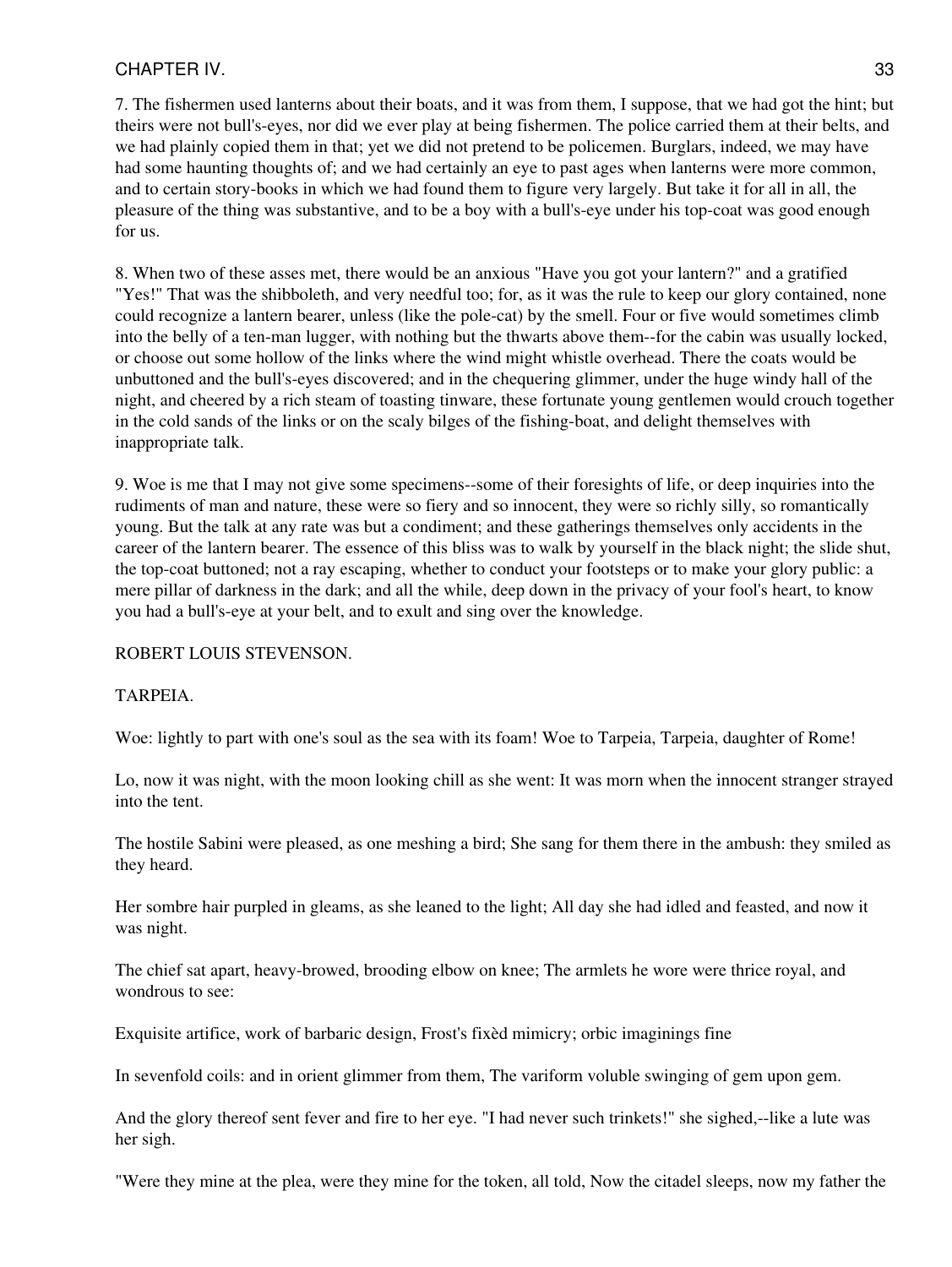keeper is old,"

"If I go by the way that I know, and thou followest hard, If yet at the touch of Tarpeia the gates be unbarred?"

The chief trembled sharply for joy, then drew rein on his soul: "Of all this arm beareth I swear I will cede thee the whole."

And up from the nooks of the camp, with hoarse plaudit outdealt, The bearded Sabini glanced hotly, and vowed as they knelt,

Bare-stretching the wrists that bore also the glowing great boon: "Yea! surely as over us shineth the lurid low moon,

"Not alone of our lord, but of each of us take what he hath! Too poor is the guerdon, if thou wilt but show us the path!"

Her nostril upraised, like a fawn's on the arrowy air, She sped, in a serpentine gleam to the precipice stair.

They climbed in her traces, they closed on their evil swift star: She bent to the latches, and swung the huge portal ajar.

Repulsed where they passed her, half-tearful for wounded belief, "The bracelets!" she pleaded. Then faced her, the leonine chief,

And answered her: "Even as I promised, maid-merchant, I do." Down from his dark shoulder the baubles he sullenly drew.

"This left arm shall nothing begrudge thee. Accept. Find it sweet. Give, too, O my brothers!" The jewels he flung at her feet,

The jewels hard heavy; she stooped to them, flushing with dread, But the shield he flung after: it clanged on her beautiful head.

Like the Apennine bells when the villagers' warnings begin, Athwart the first lull broke the ominous din upon din;

With a "Hail, benefactress!" upon her they heaped in their zeal Death: agate and iron; death: chrysoprase, beryl and steel.

'Neath the outcry of scorn, 'neath the sinewy tension and hurl, The moaning died slowly, and still they massed over the girl

A mountain of shields! and the gemmy hight tangle in links, A torrent-like gush, pouring out on the grass from the chinks,

Pyramidal gold! the sumptuous monument won By the deed they had loved her for, doing, and loathed her for, done.

Such was the wage that they paid her, such the acclaim: All Rome was aroused with the thunder that buried her shame.

On surged the Sabini to battle. O you that aspire! Tarpeia the traitor had fill of her woman's desire.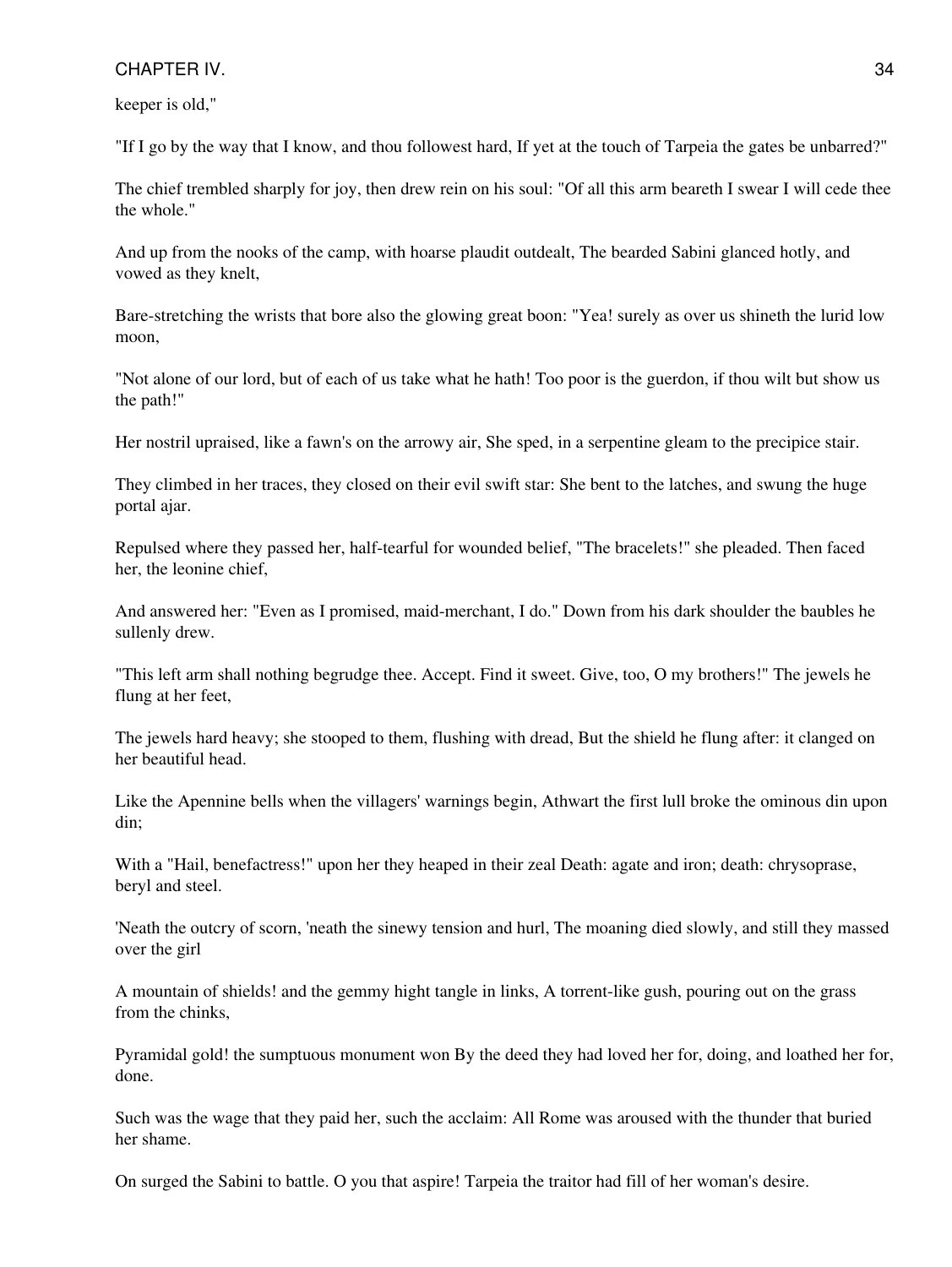Woe: lightly to part with one's soul as the sea with its foam! Woe to Tarpeia, Tarpeia, daughter of Rome!

# LOUISE IMOGEN GUINEY.

# THE BELLS.

## I.

Hear the sledges with the bells-- Silver bells. What a world of merriment their melody foretells! How they tinkle, tinkle, tinkle, In the icy air of night! While the stars that oversprinkle All the heavens, seem to twinkle With a crystalline delight, Keeping, time, time, time, In a sort of Runic rhyme, To the tintinnabulation that so musically wells From the bells, bells, bells, bells, Bells, bells, bells-- From the jingling and the tinkling of the bells.

# II.

Hear the mellow wedding bells, Golden bells! What a world of happiness their harmony foretells! Through the balmy air of night How they ring out their delight! From the molten-golden notes, All in tune, What a liquid ditty floats To the turtle dove that listens, while she gloats On the moon! Oh, from out the sounding cells, What a gush of euphony voluminously wells! How it swells, How it dwells On the Future! how it tells Of the rapture that impels To the swinging and the ringing Of the bells, bells, bells, Of the bells, bells, bells, bells, Bells, bells, bells-- To the rhyming and the chiming of the bells!

## III.

Hear the loud alarum bells-- Brazen bells! What a tale of terror now, their turbulency tells! In the startled air of night How they scream out their affright! Too much horrified to speak, They can only shriek, shriek, Out of tune, In a clamorous appealing to the mercy of the fire. In a mad expostulation with the deaf and frantic fire, Leaping higher, higher, higher, With a desperate desire, And a resolute endeavor Now--now to sit, or never, By the side of the pale-faced moon. Oh, the bells, bells, bells! What a tale their terror tells Of despair! How they clang, and clash, and roar! What a horror they outpour On the bosom of the palpitating air! Yet the ear, it fully knows, By the twanging And the clanging, How the danger ebbs and flows; Yet the ear distinctly tells, In the jangling And the wrangling, How the danger sinks and swells, By the sinking or the swelling in the anger of the bells--

Of the bells-- Of the bells, bells, bells, bells, Bells, bells, bells-- In the clamor and the clangor of the bells!

# IV.

Hear the tolling of the bells-- Iron bells! What a world of solemn thought their monody compels In the silence of the night, How we shiver with affright With the melancholy menace of their tone! For every sound that floats From the rust within their throats Is a groan. And the people--ah, the people-- They that dwell up in the steeple, All alone, And who tolling, tolling, tolling, In that muffled monotone, Feel a glory in so rolling On the human heart a stone-- They are neither man nor woman-- They are neither brute nor human-- They are Ghouls: And their king it is who tolls; And he rolls, rolls, rolls, Rolls A pæan from the bells! And his merry bosom swells With the pæan of the bells! And he dances, and he yells, Keeping time, time, time, In a sort of Runic rhyme, To the pæan of the bells-- Of the bells: Keeping time, time, time, In a sort of Runic rhyme, To the throbbing of the bells-- Of the bells, bells, bells-- To the sobbing of the bells, Keeping time, time, time, As he knells, knells, knells, In a happy Runic rhyme, To the rolling of the bells-- Of the bells, bells, bells, To the tolling of the bells-- Of the bells, bells, bells, bells; Bells, bells, bells-- To the moaning and the groaning of the bells!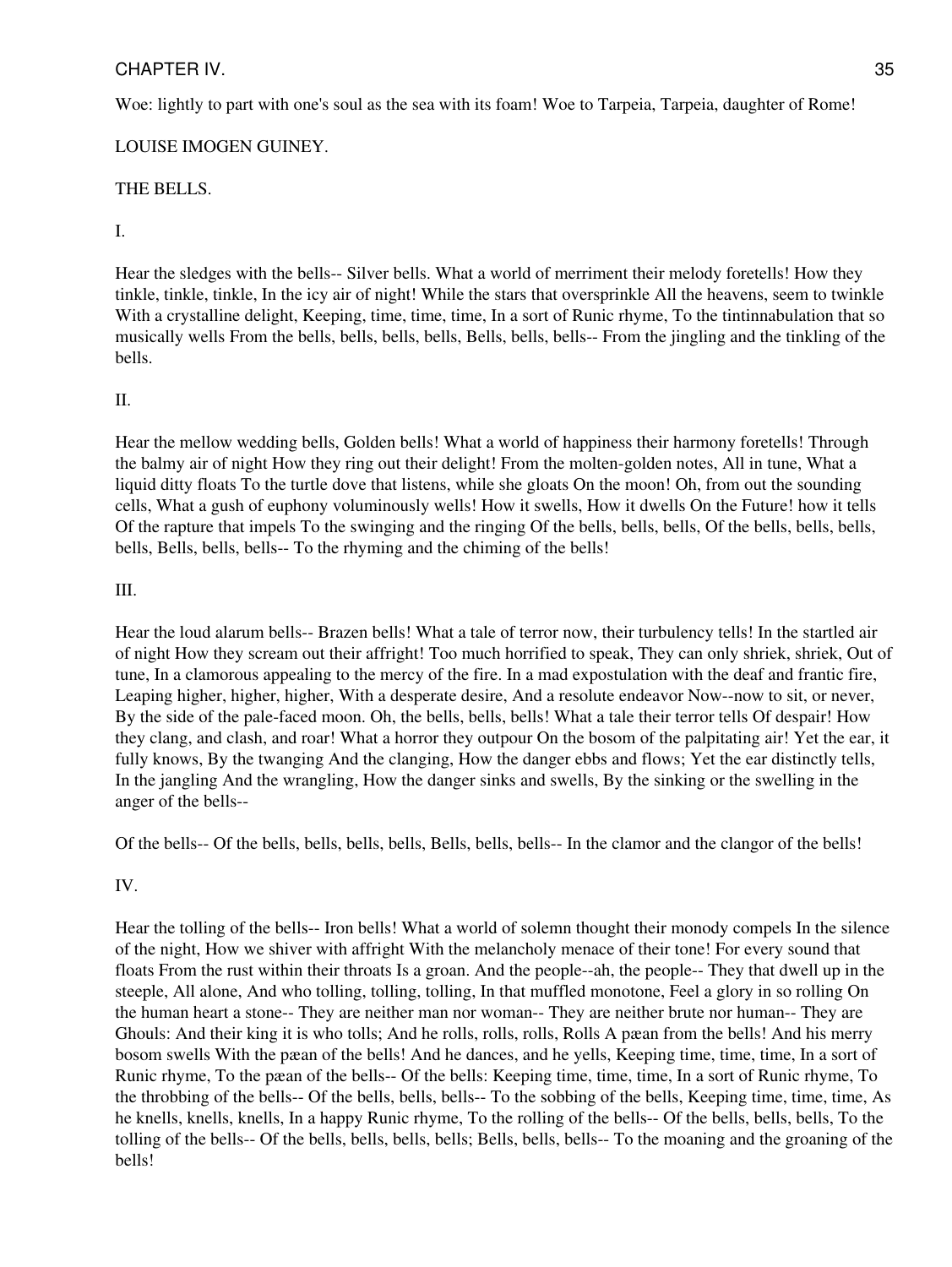E. A. POE.

THE TEMPERANCE QUESTION.

1. Some men look upon this temperance cause as a whining bigotry, narrow asceticism, or a vulgar sentimentality, fit for little minds, weak women, and weaker men. On the contrary, I regard it as second only to one or two others of the primary reforms of the age, and for this reason: every race has its peculiar temptation; every clime has its specific sin.

2. The tropics and tropical races are tempted to one form of sensuality; the colder and temperate regions, and our Saxon blood, find their peculiar temptation in the stimulus of drink and food. In old times our heaven was a drunken revel. We relieve ourselves from the over-weariness of constant and exhausting toil by intoxication. Science has brought a cheap means of drunkenness within the reach of every individual.

3. National prosperity and free institutions have put into the hands of almost every workman the means of being drunk for a week on the labor of two or three hours. With that blood and that temptation, we have adopted democratic institutions, where the law has no sanctions but the purpose and virtue of the masses. The statute book rests not on bayonets, as in Europe, but on the hearts of the people.

4. A drunken people can never be the basis of a free government. It is the corner-stone neither of virtue, prosperity, nor progress. To us, therefore, the title-deeds of whose estates, and the safety of whose lives depend upon the tranquility of the streets, upon the virtue of the masses, the presence of any vice which brutalizes the average mass of mankind, and tends to make it more readily the tool of intriguing and corrupt leaders, is necessarily a stab at the very life of the nation. Against such a vice is marshalled the Temperance Reformation.

5. That my sketch is no fancy picture every one of you knows. Every one of you can glance back over your own path, and count many and many a one among those who started from the goal at your side, with equal energy and perhaps greater promise, who has found a drunkard's grave long before this. The brightness of the bar, the ornament of the pulpit, the hope and blessing and stay of many a family--you know, every one of you who has reached middle life, how often on your path you set up the warning, "Fallen before the temptations of the street!"

6. Hardly one house in this city, whether it be full and warm with all the luxury of wealth, or whether it find hard, cold maintenance by the most earnest economy; no matter which--hardly a house that does not count among sons or nephews some victim of this vice. The skeleton of this warning sits at every board. The whole world is kindred in this suffering. The country mother launches her boy with trembling upon the temptations of city life; the father trusts his daughter anxiously to the young man she has chosen, knowing what a wreck intoxication may make of the house-tree they set up.

7. Alas! how often are their worst forebodings more than fulfilled! I have known a case--probably many of you recall some almost equal to it--where one worthy woman could count father, brother, husband, and son-in-law all drunkards--no man among her near kindred, except her son, who was not a victim of this vice. Like all other appetites, this finds resolution weak when set against the constant presence of temptation.

# WENDELL PHILLIPS.

# SHERIDAN'S RIDE.

I.

Up from the South at break of day, Bringing to Winchester fresh dismay, The affrighted air with a shudder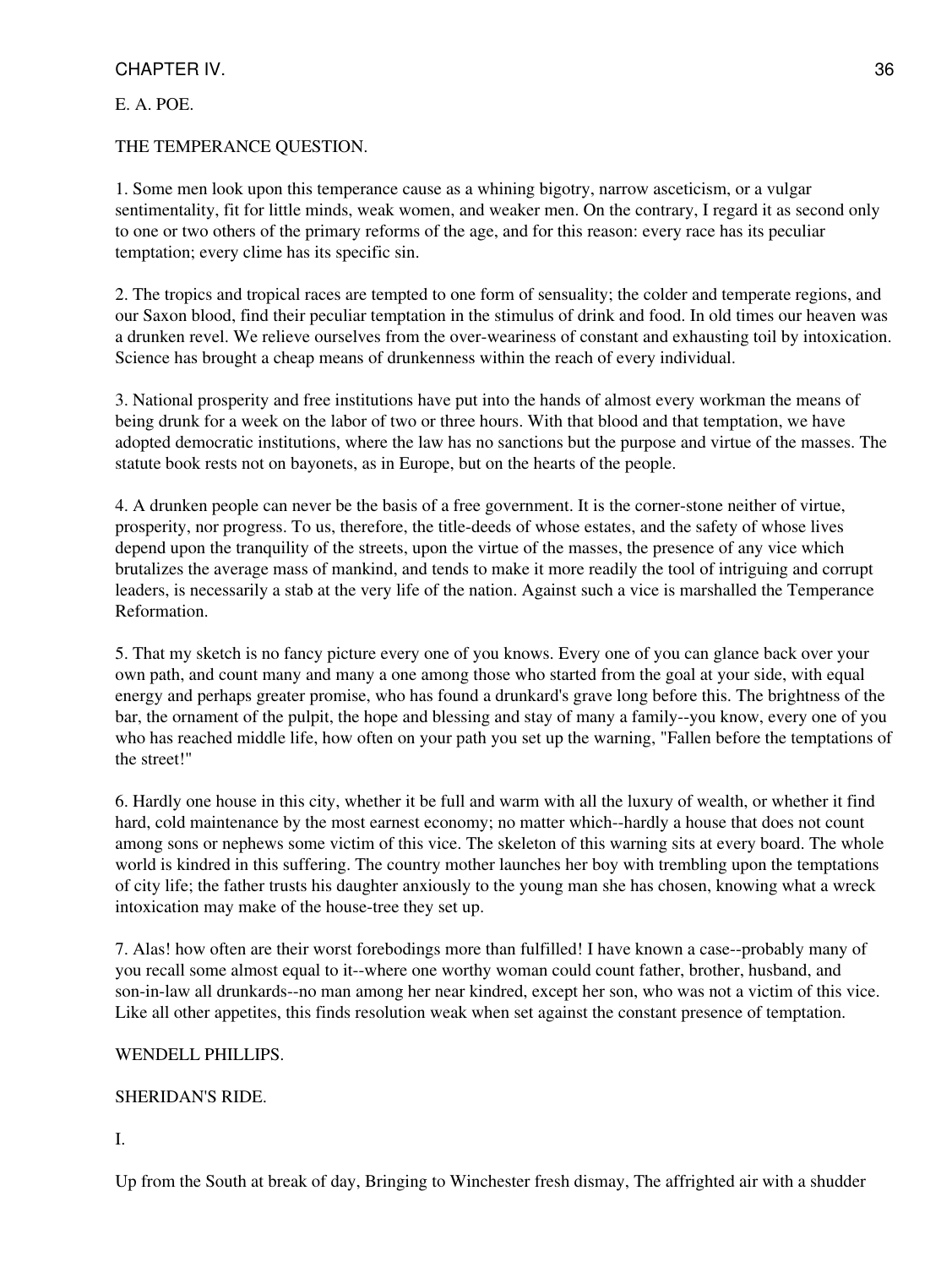bore, Like a herald in haste, to the chieftain's door, The terrible grumble and rumble and roar, Telling the battle was on once more, And Sheridan--twenty miles away!

II.

And wilder still those billows of war Thundered along the horizon's bar; And louder yet into Winchester rolled The roar of that red sea uncontrolled, Making the blood of the listener cold, As he thought of the stake in that fiery fray, And Sheridan--twenty miles away!

# III.

But there is a road from Winchester town, A good, broad highway leading down; And there, through the flush of the morning light, A steed as black as the steeds of night, Was seen to pass as with eagle flight-- As if he knew the terrible need, He stretched away with the utmost speed; Hills rose and fell--but his heart was gay, With Sheridan fifteen miles away!

# IV.

Still sprung from those swift hoofs, thundering South, The dust, like the smoke from the cannon's mouth, Or the trail of a comet sweeping faster and faster, Foreboding to traitors the doom of disaster; The heart of the steed and the heart of the master Were beating like prisoners assaulting their walls, Impatient to be where the battlefield calls; Every nerve of the charger was strained to full play, With Sheridan only ten miles away!

## V.

Under his spurning feet the road Like an arrowy Alpine river flowed, And the landscape sped away behind Like an ocean flying before the wind; And the steed, like a bark fed with furnace ire, Swept on with his wild eyes full of fire. But lo! he is nearing his heart's desire-- He is snuffing the smoke of the roaring fray, With Sheridan only five miles away!

# VI.

The first that the General saw were the groups Of stragglers, and then the retreating troops; What was done--what to do--a glance told him both, Then striking his spurs with a muttered oath, He dashed down the line 'mid a storm of huzzahs, And the wave of retreat checked its course there, because The sight of the master compelled it to pause. With foam and with dust the black charger was gray; By the flash of his eye, and his red nostril's play, He seemed to the whole great army to say, "I have brought you Sheridan all the way From Winchester down to save the day!"

## VII.

Hurrah, hurrah for Sheridan! Hurrah, hurrah for horse and man! And when their statues are placed on high, Under the dome of the Union sky-- The American soldier's temple of Fame,-- There, with the glorious General's name, Be it said in letters both bold and bright: "Here is the steed that saved the day, By carrying Sheridan into the fight From Winchester--twenty miles away!"

# T. B. READ.

# TO A PUPIL.

Is reform needed? Is it through you? The greater the reform needed, the greater the Personality you need to accomplish it. You! do you not see how it would serve to have eyes, blood, complexion, clean and sweet? Do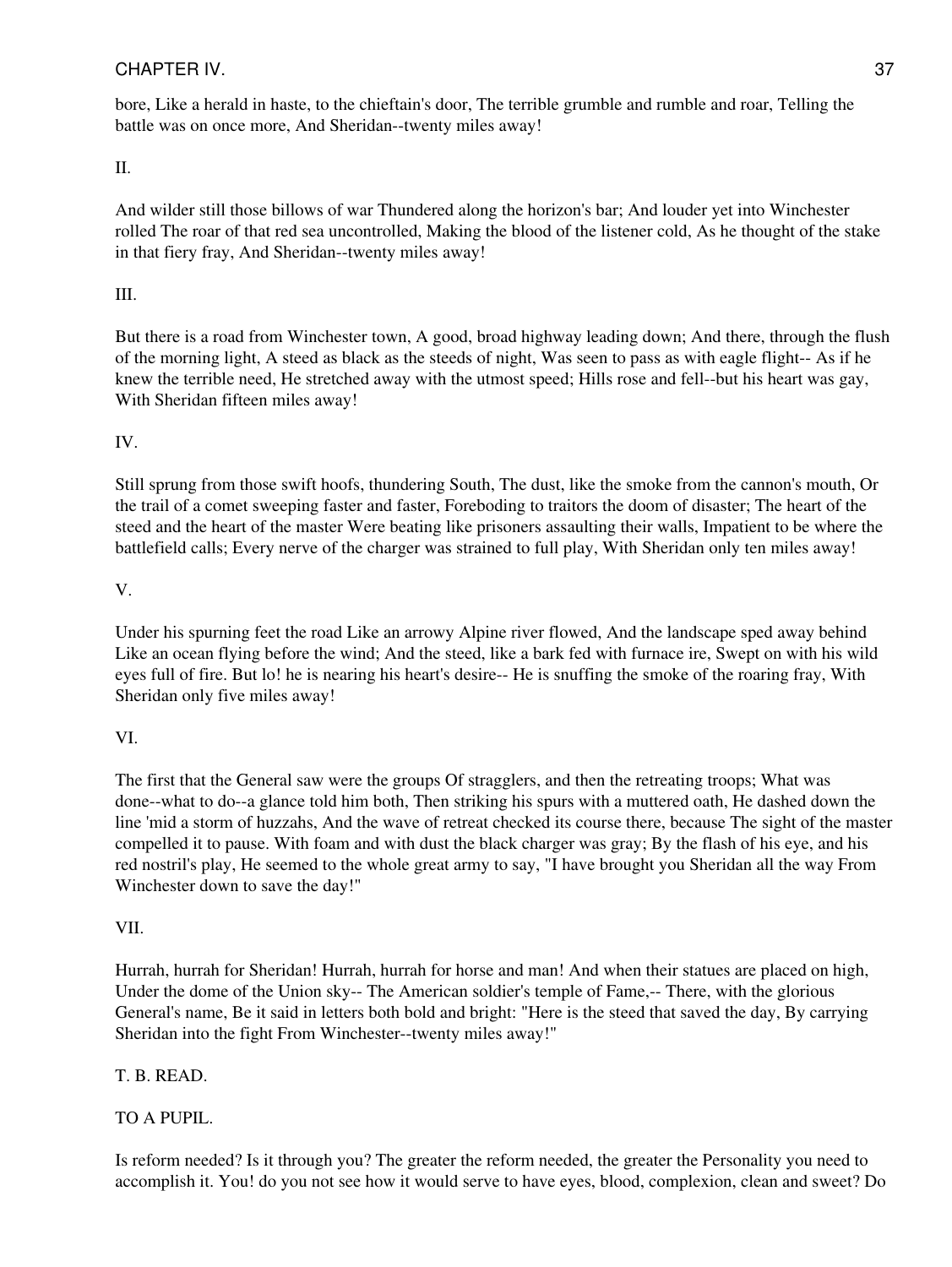you not see how it would serve to have such a body and soul that when you enter the crowd an atmosphere of desire and command enters with you, and every one is impressed with your Personality? O the magnet! the flesh over and over! Go dear friend, if need be give up all else and commence to-day to inure yourself to pluck, reality, self-esteem, definiteness, elevatedness, Rest not till you rivet and publish yourself of your own Personality.

## WALT WHITMAN.

## *CHAPTER IV.*

## FORMING PICTURES.

## THE PICKWICKIANS ON ICE.

1. "Now," said Wardle, after a substantial lunch, with the agreeable items of strong beer and cherry-brandy, had been done ample justice to, "what say you to an hour on the ice? We shall have plenty of time."

"Capital!" said Mr. Benjamin Allen.

"Prime!" ejaculated Mr. Bob Sawyer.

"You skate, of course, Winkle?" said Wardle.

2. "Ye--yes; oh, yes!" replied Mr. Winkle. "I--am rather out of practice."

"Oh, do skate, Mr. Winkle," said Arabella. "I like to see it so much!"

"Oh, it is so graceful!" said another young lady.

A third young lady said it was elegant, and a fourth expressed her opinion that it was "swan-like."

3. "I should be very happy, I am sure," said Mr. Winkle, reddening; "but I have no skates."

This objection was at once overruled. Trundle had got a couple of pair, and the fat boy announced that there were half a dozen more down-stairs; whereat Mr. Winkle expressed exquisite delight, and looked exquisitely uncomfortable.

4. Old Wardle led the way to a pretty large sheet of ice; and, the fat boy and Mr. Weller having shovelled and swept away the snow which had fallen on it during the night, Mr. Bob Sawyer adjusted his skates with a dexterity which to Mr. Winkle was perfectly marvellous, and described circles with his left leg, and cut figures of eight, and inscribed upon the ice, without once stopping for breath, a great many other pleasant and astonishing devices, to the excessive satisfaction of Mr. Pickwick, Mr. Tupman, and the ladies; which reached a pitch of positive enthusiasm when old Wardle and Benjamin Allen, assisted by the aforesaid Bob Sawyer, performed some mystic evolutions, which they called a reel.

5. All this time Mr. Winkle, with his face and hands blue with the cold, had been forcing a gimlet into the soles of his feet, and putting his skates on with the points behind, and getting the straps into a very complicated and entangled state, with the assistance of Mr. Snodgrass, who knew rather less about skates than a Hindoo. At length, however, with the assistance of Mr. Weller, the unfortunate skates were firmly screwed and buckled on, and Mr. Winkle was raised to his feet.

6. "Now, then, sir," said Sam, in an encouraging tone, "off with you, and show 'em how to do it."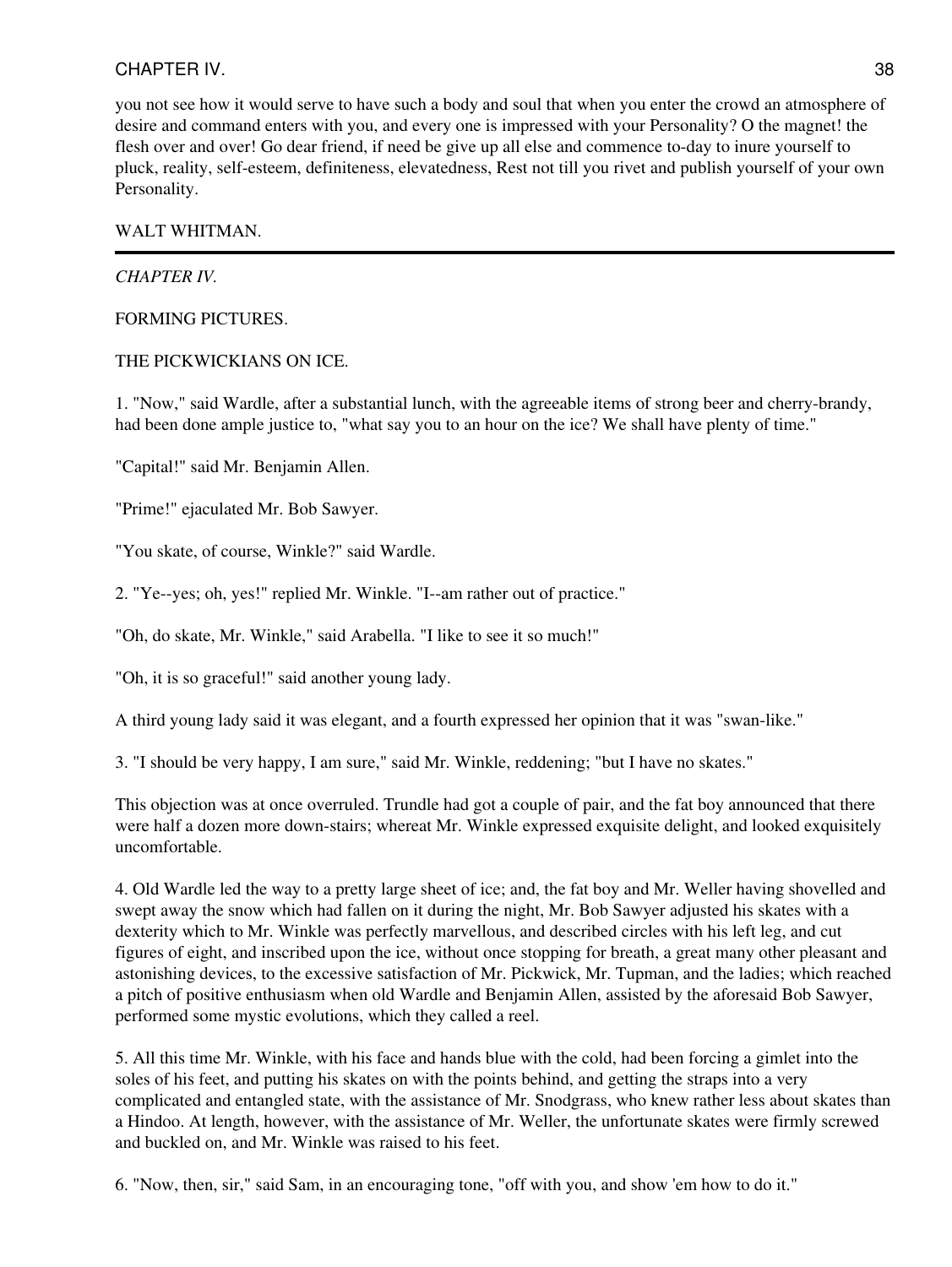"Stop, Sam, stop!" said Mr. Winkle, trembling violently, and clutching hold of Sam's arms with the grasp of a drowning man. "How slippery it is, Sam!"

"Not an uncommon thing upon ice, sir," replied Mr. Weller. "Hold up, sir."

This last observation of Mr. Weller's bore reference to a demonstration Mr. Winkle made, at the instant, of a frantic desire to throw his feet in the air, and dash the back of his head on the ice.

7. "These--these--are very awkward skates, ain't they, Sam?" inquired Mr. Winkle, staggering.

"I'm afeered there's an orkard gen'lm'n in 'em, sir," replied Sam.

"Now, Winkle," cried Mr. Pickwick, quite unconscious that there was anything the matter. "Come; the ladies are all anxiety."

"Yes, yes," replied Mr. Winkle with a ghastly smile, "I'm coming."

"Just a-goin' to begin," said Sam, endeavoring to disengage himself. "Now, sir, start off."

8. "Stop an instant, Sam," gasped Mr. Winkle, clinging most affectionately to Mr. Weller. "I find I've got a couple of coats at home that I don't want, Sam. You may have them, Sam."

"Thankee, Sir," replied Mr. Weller.

"Never mind touching your hat, Sam," said Mr. Winkle hastily. "You needn't take your hand away to do that. I meant to have given you five shillings this morning for a Christmas-box, Sam. I'll give it to you this afternoon, Sam."

"You're wery good, sir," replied Mr. Weller.

"Just hold me at first, Sam, will you?" said Mr. Winkle. "There, that's right. I shall soon get in the way of it, Sam. Not too fast, Sam; not too fast!"

9. Mr. Winkle stooping forward, with his body half doubled up, was being assisted over the ice by Mr. Weller, in a very singular and un-swan-like manner, when Mr. Pickwick most innocently shouted from the opposite bank,--

"Sam!"

"Sir?" said Mr. Weller.

"Here! I want you."

"Let go, sir," said Sam; "don't you hear the governor a-callin'? Let go, sir."

10. With a violent effort Mr. Weller disengaged himself from the grasp of the agonized Pickwickian; and, in so doing, administered a considerable impetus to the unhappy Mr. Winkle. With an accuracy which no degree of dexterity or practice could have insured, that unfortunate gentleman bore swiftly down into the centre of the reel, at the very moment when Mr. Bob Sawyer was performing a flourish of unparalleled beauty. Mr. Winkle struck wildly against him, and with a loud crash they fell heavily down. Mr. Pickwick ran to the spot. Bob Sawyer had risen to his feet; but Mr. Winkle was far too wise to do anything of the kind in skates. He was seated on the ice, making spasmodic efforts to smile; but anguish was depicted on every lineament of his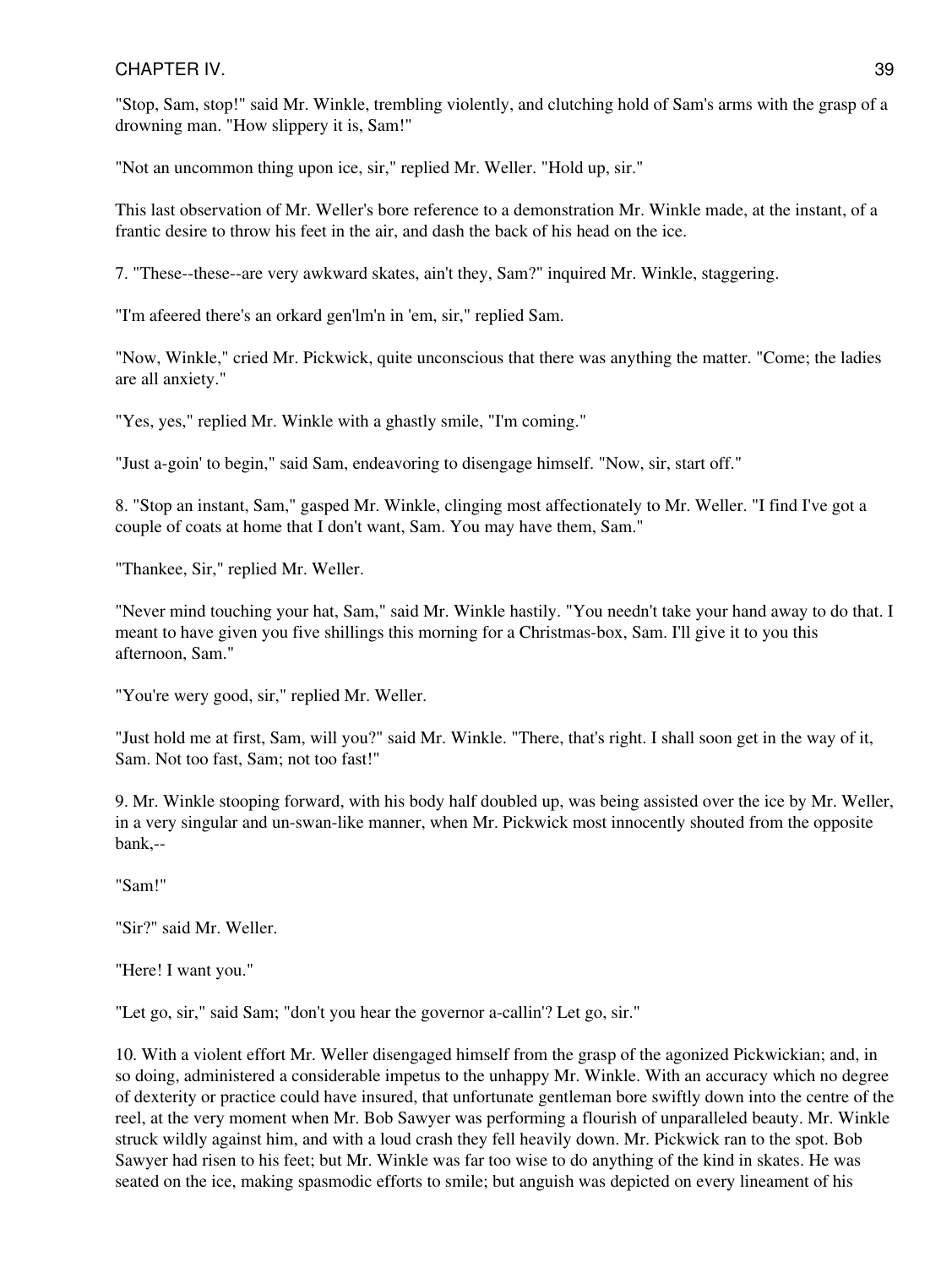countenance.

11. "Are you hurt?" inquired Mr. Benjamin Allen with great anxiety.

"Not much," said Mr. Winkle, rubbing his back very hard.

"I wish you would let me bleed you," said Mr. Benjamin Allen with great eagerness.

"No, thank you," replied Mr. Winkle hurriedly.

"I really think you had better," said Mr. Allen.

"Thank you," replied Mr. Winkle, "I'd rather not."

"What do you think, Mr. Pickwick?" inquired Bob Sawyer.

12. Mr. Pickwick was excited and indignant. He beckoned to Mr. Weller, and said in a stern voice, "Take his skates off."

"No; but really I had scarcely begun," remonstrated Mr. Winkle.

"Take his skates off," repeated Mr. Pickwick firmly.

The command was not to be resisted. Mr. Winkle allowed Sam to obey it in silence.

"Lift him up," said Mr. Pickwick. Sam assisted him to rise.

13. Mr. Pickwick retired a few paces apart from the by-standers; and, beckoning his friend to approach, fixed a searching look upon him, and uttered in a low but distinct and emphatic tone, these remarkable words:

"You're a humbug, sir."

"A what?" said Mr. Winkle, starting.

"A humbug, sir. I will speak plainer if you wish it. An imposter, sir."

With these words Mr. Pickwick turned slowly on his heel, and rejoined his friends.

14. While Mr. Pickwick was delivering himself of the sentiment just recorded, Mr. Weller and the fat boy, having by their joint endeavors cut out a slide, were exercising themselves thereupon in a very masterly and brilliant manner. Sam Weller, in particular, was displaying that beautiful feat of fancy sliding, which is currently denominated "knocking at the cobbler's door," and which is achieved by skimming over the ice on one foot, and occasionally giving a twopenny postman's knock upon it with the other. It was a good long slide; and there was something in the motion which Mr. Pickwick, who was very cold with standing still, could not help envying.

15. "It looks a nice warm exercise, that, doesn't it?" he inquired of Wardle, when that gentleman was thoroughly out of breath by reason of the indefatigable manner in which he had converted his legs into a pair of compasses, and drawn complicated problems on the ice.

"Ah, it does, indeed," replied Wardle. "Do you slide?"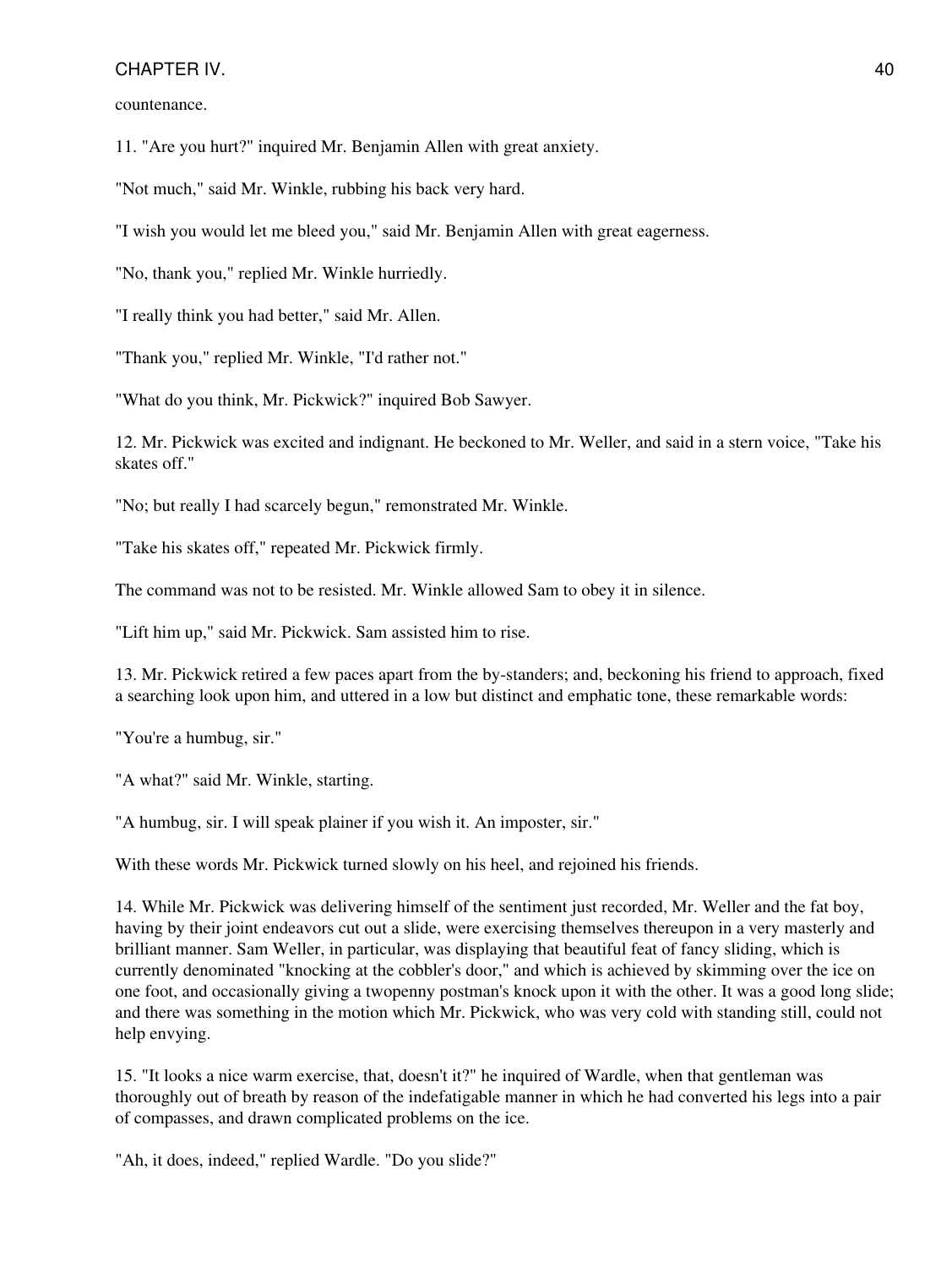"I used to do so on the gutters, when I was a boy," replied Mr. Pickwick.

"Try it now," said Wardle.

"Oh, do please, Mr. Pickwick!" cried all the ladies.

"I should be very happy to afford you any amusement," replied Mr. Pickwick; "but I haven't done such a thing these thirty years."

16. "Pooh! pooh! nonsense!" said Wardle, dragging off his skates with the impetuosity which characterized all his proceedings. "Here! I'll keep you company; come along." And away went the good-tempered old fellow down the slide with a rapidity which came very close upon Mr. Weller, and beat the fat boy all to nothing.

Mr. Pickwick paused, considered, pulled off his gloves, and put them in his hat, took two or three short runs, balked himself as often, and at last took another run, and went slowly and gravely down the slide, with his feet about a yard and a quarter apart, amidst the gratified shouts of all the spectators.

17. "Keep the pot a-bilin', sir," said Sam; and down went Wardle again, and then Mr. Pickwick, and then Sam, and then Mr. Winkle, and then Mr. Bob Sawyer, and then the fat boy, and then Mr. Snodgrass, following closely upon each other's heels, and running after each other with as much eagerness as if all their future prospects in life depended on their expedition.

18. It was the most intensely interesting thing to observe the manner in which Mr. Pickwick performed his share in the ceremony; to watch the torture of anxiety with which he viewed the person behind gaining upon him at the imminent hazard of tripping him up; to see him gradually expend the painful force which he had put on at first, and turn slowly round on the slide, with his face towards the point from which he started; to contemplate the playful smile which mantled on his face when he had accomplished the distance, and the eagerness with which he turned round when he had done so, and ran after his predecessor, his black gaiters tripping pleasantly through the snow, and his eyes beaming cheerfulness and gladness through his spectacles. And when he was knocked down, (which happened upon the average every third round), it was the most invigorating sight that could possibly be imagined, to behold him gather up his hat, gloves, and handkerchief with a glowing countenance, and resume his station in the rank with an ardor and enthusiasm which nothing could abate.

19. The sport was at its height, the sliding was at the quickest, the laughter was at the loudest, when a sharp, smart crack was heard. There was a quick rush towards the bank, a wild scream from the ladies, and a shout from Mr. Tupman. A large mass of ice disappeared, the water bubbled up over it, and Mr. Pickwick's hat, gloves, and handkerchief were floating on the surface; and this was all of Mr. Pickwick that anybody could see.

20. Dismay and anguish were depicted on every countenance; the males turned pale, and the females fainted; Mr. Snodgrass and Mr. Winkle grasped each other by the hand, and gazed at the spot where their leader had gone down, with frenzied eagerness; while Mr. Tupman, by way of rendering the promptest assistance, and at the same time conveying to any person who might be within hearing the clearest possible notion of the catastrophe, ran off across the country at his utmost speed, screaming "Fire!" with all his might and main.

21. It was at this very moment, when old Wardle and Sam Weller were approaching the hole with cautious steps and Mr. Benjamin Allen was holding a hurried consultation with Mr. Bob Sawyer on the advisability of bleeding the company generally, as an improving little bit of professional practice,--it was at this very moment that a face, head, and shoulders emerged from beneath the water, and disclosed the features and spectacles of Mr. Pickwick.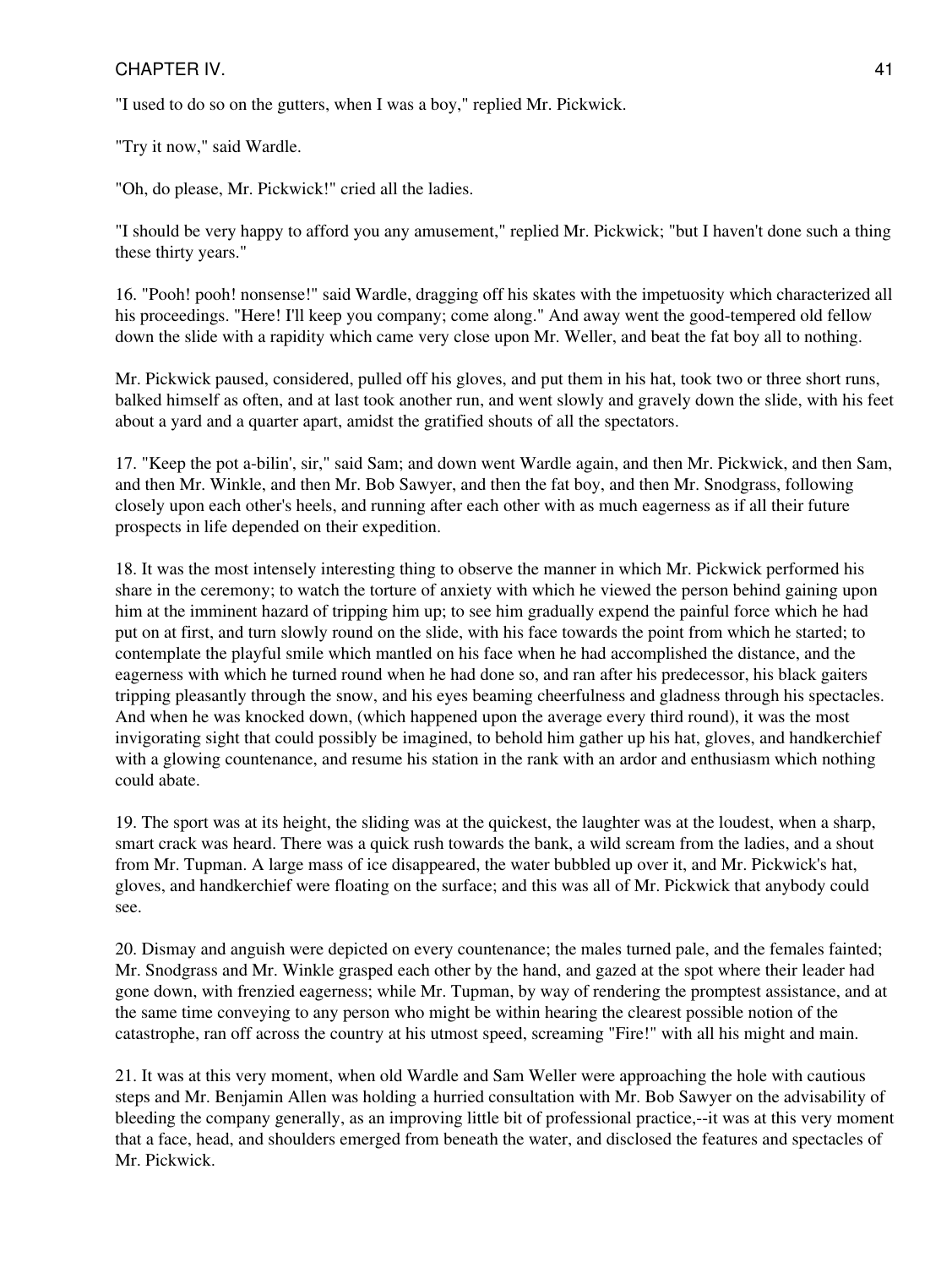22. "Keep yourself up for an instant, for only one instant," bawled Mr. Snodgrass.

"Yes--do: let me implore you--for my sake," roared Mr. Winkle, deeply affected. The adjuration was rather unnecessary; the probability being, that, if Mr. Pickwick had not decided to keep himself up for anybody else's sake, it would have occurred to him that he might as well do so for his own.

"Do you feel the bottom there, old fellow?" said Wardle.

"Yes--certainly," replied Mr. Pickwick, wringing the water from his head and face, and gasping for breath. "I fell upon my back. I couldn't get on my feet at first."

23. The clay upon so much of Mr. Pickwick's coat as was yet visible bore testimony to the accuracy of this statement; and, as the fears of the spectators were still further relieved by the fat boy's suddenly recollecting that the water was nowhere more than five feet deep, prodigies of valor were performed to get him out. After a vast quantity of splashing and cracking and struggling, Mr. Pickwick was at length fairly extricated from his unpleasant situation, and once more stood on dry land.

24. Mr. Pickwick was wrapped up, and started off for home, presenting the singular phenomenon of an elderly gentleman dripping wet, and without a hat, with his arms bound down to his sides, skimming over the ground without any clearly defined purpose, at the rate of six good English miles an hour.

# CHARLES DICKENS.

# THE REALM OF FANCY.

# I.

Ever let the Fancy roam; Pleasure never is at home: At a touch sweet Pleasure melteth, Like to bubbles when rain pelteth; Then let wingéd Fancy wander Through the thought still spread beyond her: Open wide the mind's cage-door, She'll dart forth, and cloudward soar.

# II.

O sweet Fancy! let her loose; Summer's joys are spoilt by use, And the enjoying of the Spring Fades as does its blossoming; Autumn's red-lipp'd fruitage too, Blushing through the mist and dew, Cloys with tasting: What do then? Sit thee by the ingle, when The sear faggot blazes bright, Spirit of a winter's night; When the soundless earth is muffled, And the cakéd snow is shuffled From the ploughboy's heavy shoon; When the Night doth meet the Noon In a dark conspiracy To banish Even from her sky.

# III.

Sit thee there, and send abroad, With a mind self-overaw'd, Fancy, high-commission'd:--send her! She has vassals to attend her: She will bring, in spite of frost, Beauties that the earth hath lost; She will bring thee, all together, All delights of summer weather; All the buds and bells of May, From dewy sward of thorny spray; All the heapéd Autumn's wealth, With a still, mysterious stealth:

# IV.

She will mix these pleasures up Like three fit wines in a cup, And thou shalt quaff it:--thou shalt hear Distant harvest-carols clear; Rustle of the reapéd corn; Sweet birds antheming the morn: And, in the same moment--hark! 'Tis the early April lark, Or the rooks, with busy caw, Foraging for sticks and straw.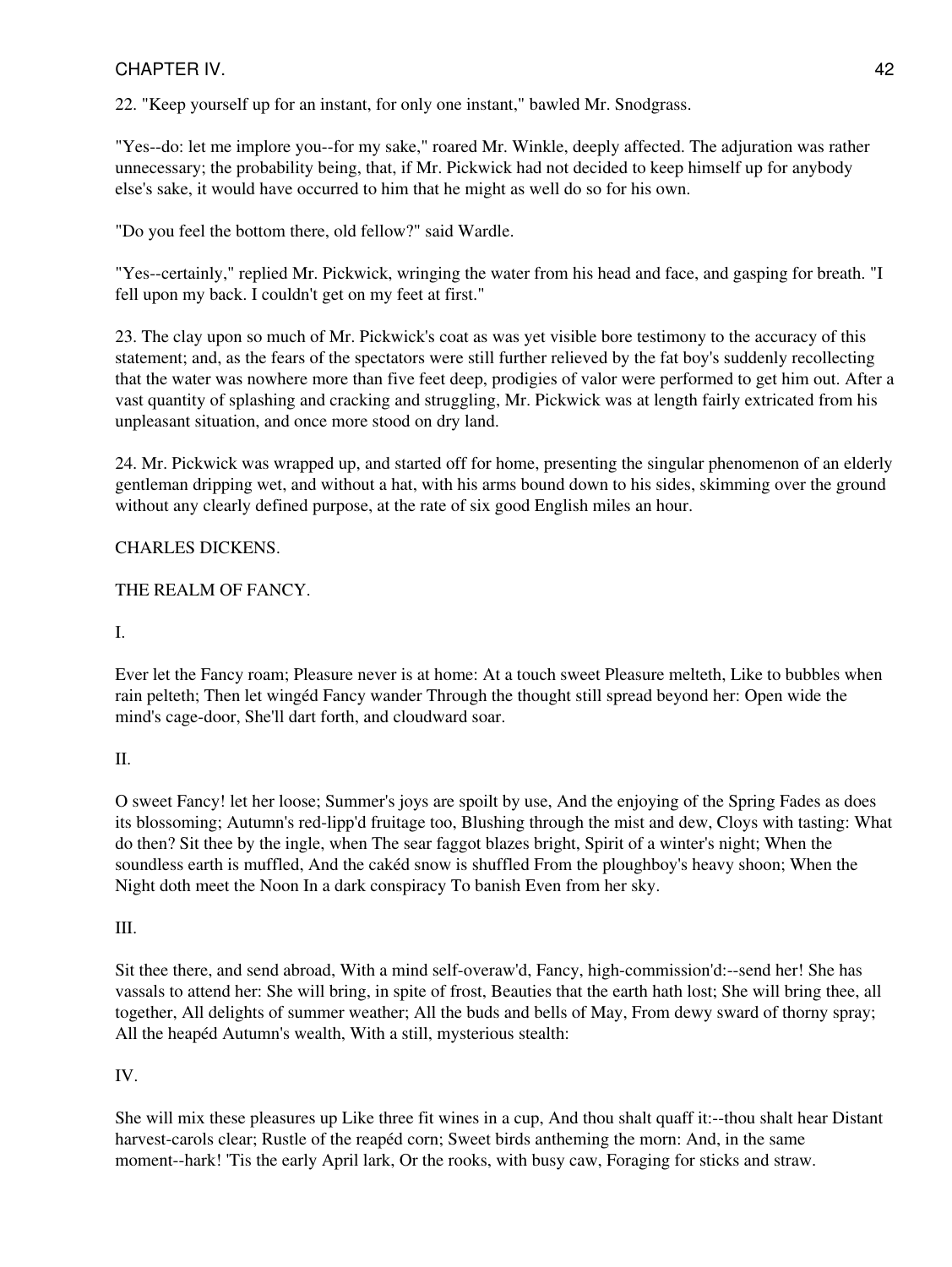# V.

Thou shalt, at one glance, behold The daisy and the marigold; White-plumed lilies, and the first Hedge-grown primrose that hath burst; Shaded hyacinth, alway Sapphire queen of the mid-May; And every leaf, and every flower Pearléd with the self-same shower.

# VI.

Thou shalt see the field-mouse peep Meagre from its celléd sleep; And the snake all winter-thin Cast on sunny bank its skin; Freckled nest-eggs thou shalt see Hatching in the hawthorn-tree, When the hen-bird's wing doth rest Quiet on her mossy nest; Then the hurry and alarm When the bee-hive casts its swarm; Acorns ripe down-pattering, While the autumn breezes sing.

## VII.

Oh, sweet Fancy! let her loose; Everything is spoilt by use: Where's the cheek that doth not fade, Too much gazed at? Where's the maid Whose lip mature is ever new? Where's the eye, however blue, Doth not weary? Where's the face One would meet in every place? Where's the voice, however soft, One would hear so very oft? At a touch sweet Pleasure melteth Like to bubbles when rain pelteth.

## VIII.

Let then wingéd Fancy find Thee a mistress to thy mind: Dulcet-eyed as Ceres' daughter, Ere the God of Torment taught her How to frown and how to chide; With a waist and with a side White as Hebe's, when her zone Slipt its golden clasp, and down Fell her kirtle to her feet, While she held the goblet sweet, And Jove grew languid.--Break the mesh Of the Fancy's silken leash; Quickly break her prison-string, And such joys as these she'll bring. --Let the wingéd Fancy roam, Pleasure never is at home.

J. KEATS.

# THE BATTLE OF NASEBY.

# I.

Oh, wherefore come ye forth, in triumph from the north, With your hands, and your feet, and your raiment all red? And wherefore doth your rout send forth a joyous shout? And whence be the grapes of the wine-press which we tread?

## II.

Oh, evil was the root, and bitter was the fruit, And crimson was the juice of the vintage that ye trod; For we trampled on the throng of the haughty and the strong, Who sat in the high places, and slew the saints of God.

## III.

It was about the noon of a glorious day in June, That we saw their banner's dance, and their cuirasses shine: And the Man of Blood was there, with his long essenced hair, And Astley, and Sir Marmaduke, and Rupert of the Rhine.

# IV.

Like a servant of the Lord, with his Bible and his sword, The general rode along us, to form us to the fight,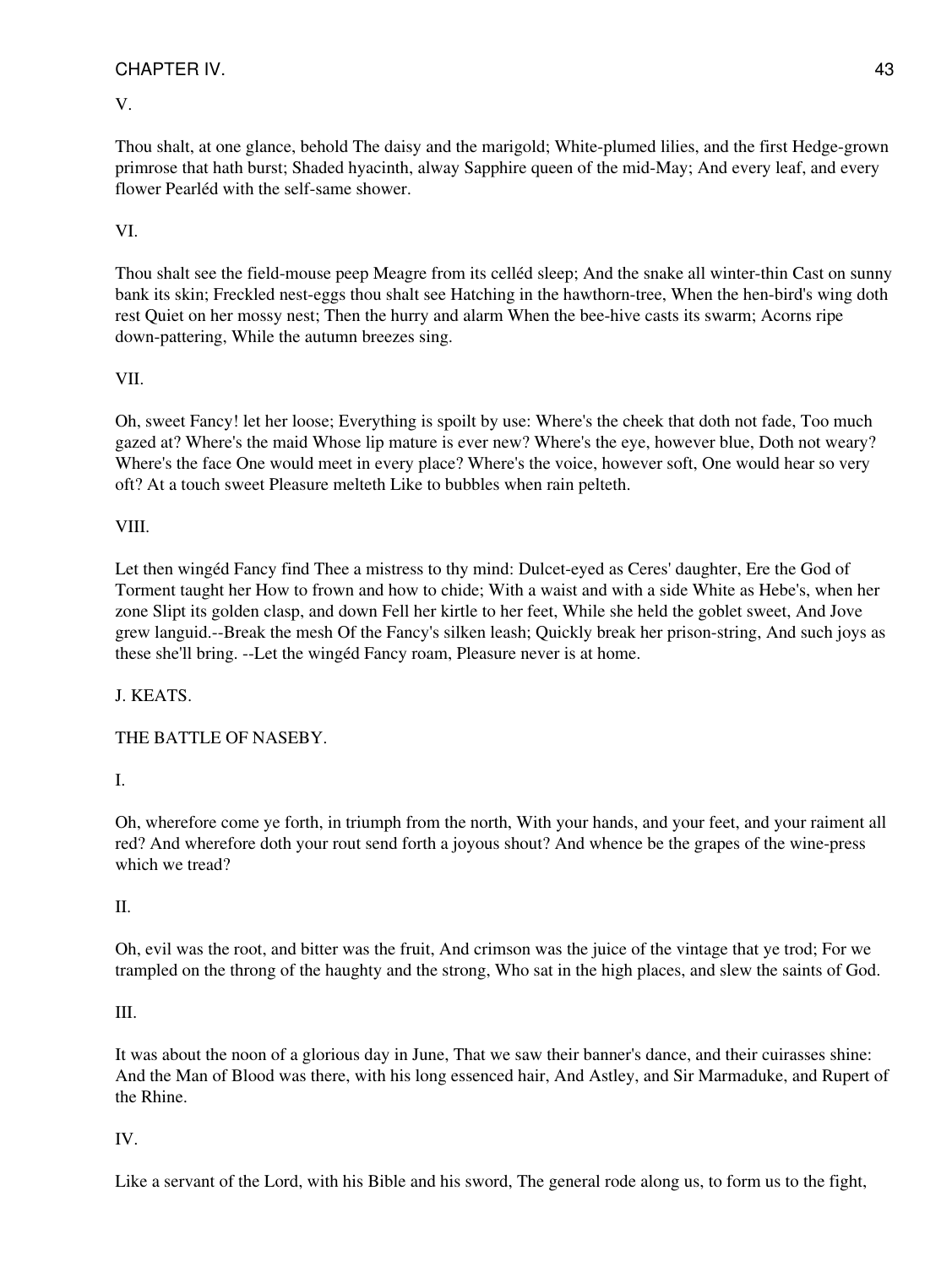When a murmuring sound broke out, and swelled into a shout, Among the godless horsemen, upon the tyrant's right.

V.

And, hark! like the roar of the billows on the shore, The cry of battle rises along their charging line! For God! for the Cause! for the Church! for the Laws! For Charles, king of England, and Rupert of the Rhine!

## VI.

The furious German comes, with his clarions and his drums, His bravoes of Alsatia, and pages of Whitehall; They are bursting on our flanks. Grasp your pikes, close your ranks, For Rupert never comes but to conquer or to fall.

## VII.

They are here! They rush on! We are broken! We are gone! Our left is borne before them like stubble on the blast. O Lord, put forth thy might! O Lord, defend the right! Stand back to back, in God's name, and fight it to the last.

## VIII.

Stout Skippon hath a wound; the center hath given ground; Hark! hark! What means this trampling of horsemen in our rear? Whose banner do I see, boys? 'Tis he, thank God! 'tis he, boys. Bear up another minute: brave Oliver is here.

## IX.

Their heads all stooping low, their points all in a row, Like a whirlwind on the trees, like a deluge on the dykes; Our cuirassiers have burst on the ranks of the Accurst, And at a shock have scattered the forest of his pikes.

# X.

Fast, fast, the gallants ride, in some safe nook to hide Their coward heads, predestined to rot on Temple Bar; And he--he turns, he flies:--shame on those cruel eyes That bore to look on torture, and dare not look on war.

# LORD MACAULAY.

## THE GLORIES OF MORNING.

1. I had occasion, a few weeks since, to take the early train from Providence to Boston; and for this purpose rose at two o'clock in the morning. Everything around was wrapt in darkness and hushed in silence, broken only by what seemed at that hour the unearthly clank and rush of the train. It was a mild, serene, midsummer's night--the sky was without a cloud--the winds were whist. The moon, then in the last quarter, had just risen, and the stars shone with a spectral lustre but little affected by her presence. Jupiter two hours high, was the herald of the day; the Pleiades, just above the horizon, shed their sweet influence in the east; Lyra sparkled near the zenith; the steady pointers, far beneath the pole, looked meekly up from the depths of the north to their sovereign.

2. Such was the glorious spectacle as I entered the train. As we proceeded, the timid approach of twilight became more perceptible; the intense blue of the sky began to soften; the smaller stars, like little children,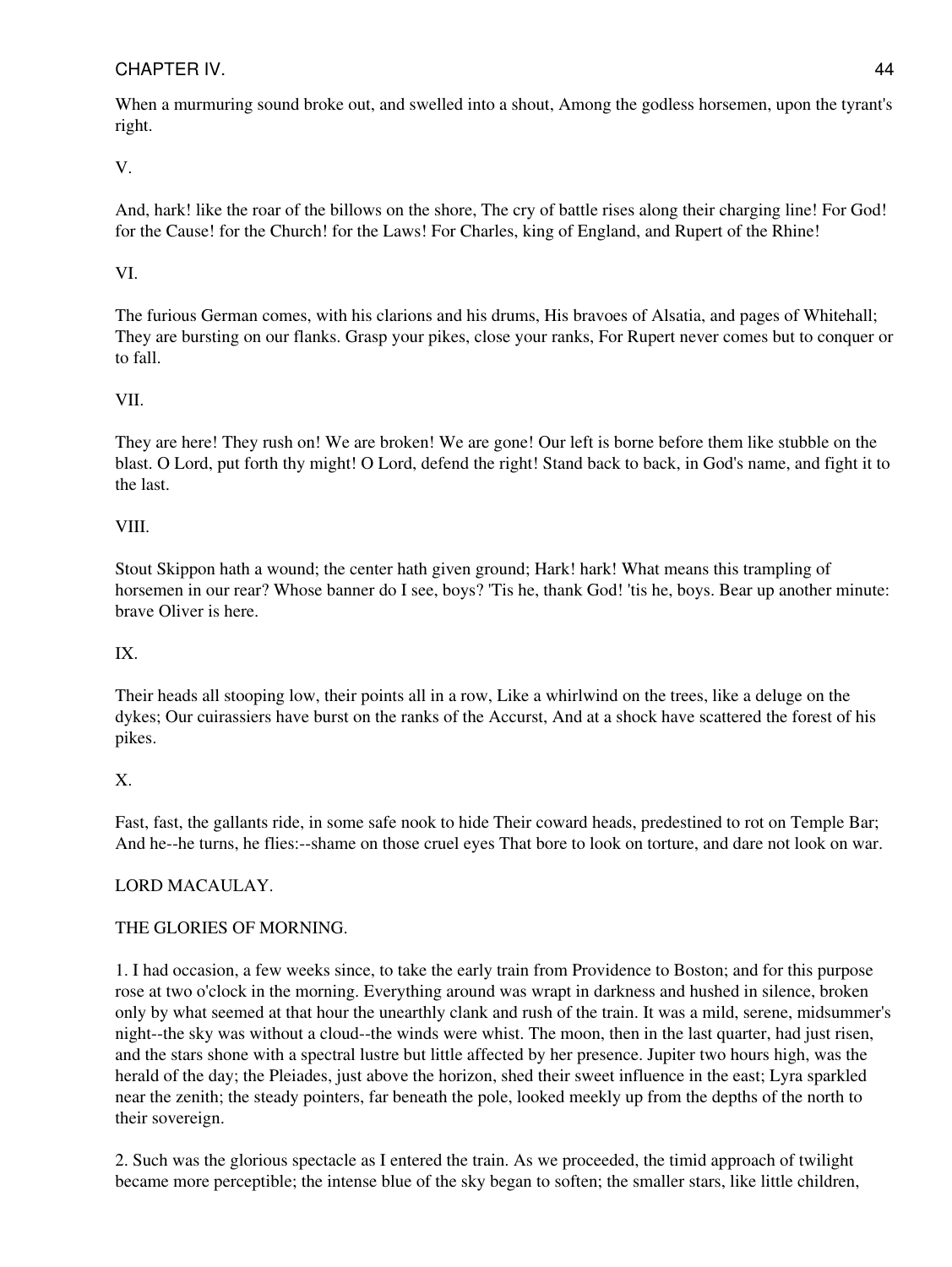went first to rest; the sister-beams of the Pleiades soon melted together; but the bright constellations of the west and north remained unchanged. Steadily the wondrous transfiguration went on. Hands of angels, hidden from mortal eyes, shifted the scenery of the heavens; the glories of night dissolved into the glories of dawn.

3. The blue sky now turned more softly gray; the great watch-stars shut up their holy eyes; the east began to kindle. Faint streaks of purple soon blushed along the sky; the whole celestial concave was filled with the inflowing tides of the morning light, which came pouring down from above in one great ocean of radiance; till at length, as we reached the Blue Hills, a flash of purple fire blazed out from above the horizon, and turned the dewy tear-drops of flower and leaf into rubies and diamonds. In a few seconds, the everlasting gates of the morning were thrown wide open, and the lord of day, arrayed in glories too severe for the gaze of man, began his state.

4. I do not wonder at the superstition of the ancient Magians, who in the morning of the world went up to the hill-tops of Central Asia, and, ignorant of the true God, adored the most glorious work of his hand. But I am filled with amazement, when I am told, that, in this enlightened age and in the heart of the Christian world, there are persons who can witness this daily manifestation of the power and wisdom of the Creator, and yet say in their hearts, "There is no God."

## EDWARD EVERETT.

## THE CHAMBERED NAUTILUS.

## I.

This is the ship of pearl, which, poets feign, Sails the unshadowed main,-- The venturous bark that flings On the sweet summer wind its purple wings In gulfs enchanted, where the siren sings, And coral reefs lie bare, Where the cold sea-maids rise to sun their streaming hair.

## II.

Its webs of living gauze no more unfurl,-- Wrecked is the ship of pearl! And every chambered cell, Where its dim dreaming life was wont to dwell, As the frail tenant shaped his growing shell, Before thee lies revealed,-- Its irised ceiling rent, its sunless crypt unsealed!

## III.

Year after year beheld the silent toil That spread his lustrous coil; Still, as the spiral grew, He left the past year's dwelling for the new, Stole with soft step its shining archway through, Built up its idle door, Stretched in his last-found home, and knew the old no more.

## IV.

Thanks for the heavenly message brought by thee, Child of the wandering sea, Cast from her lap forlorn! From thy dead lips a clearer note is borne Than ever Triton blew from wreathed horn! While on mine ear it rings, Through the deep caves of thought I hear a voice that sings:

## V.

Build thee more stately mansions, O my soul, As the swift seasons roll! Leave thy low-vaulted past! Let each new temple, nobler than the last, Shut thee from heaven with a dome more vast, Till thou at length art free, Leaving thine outgrown shell by life's unresting sea!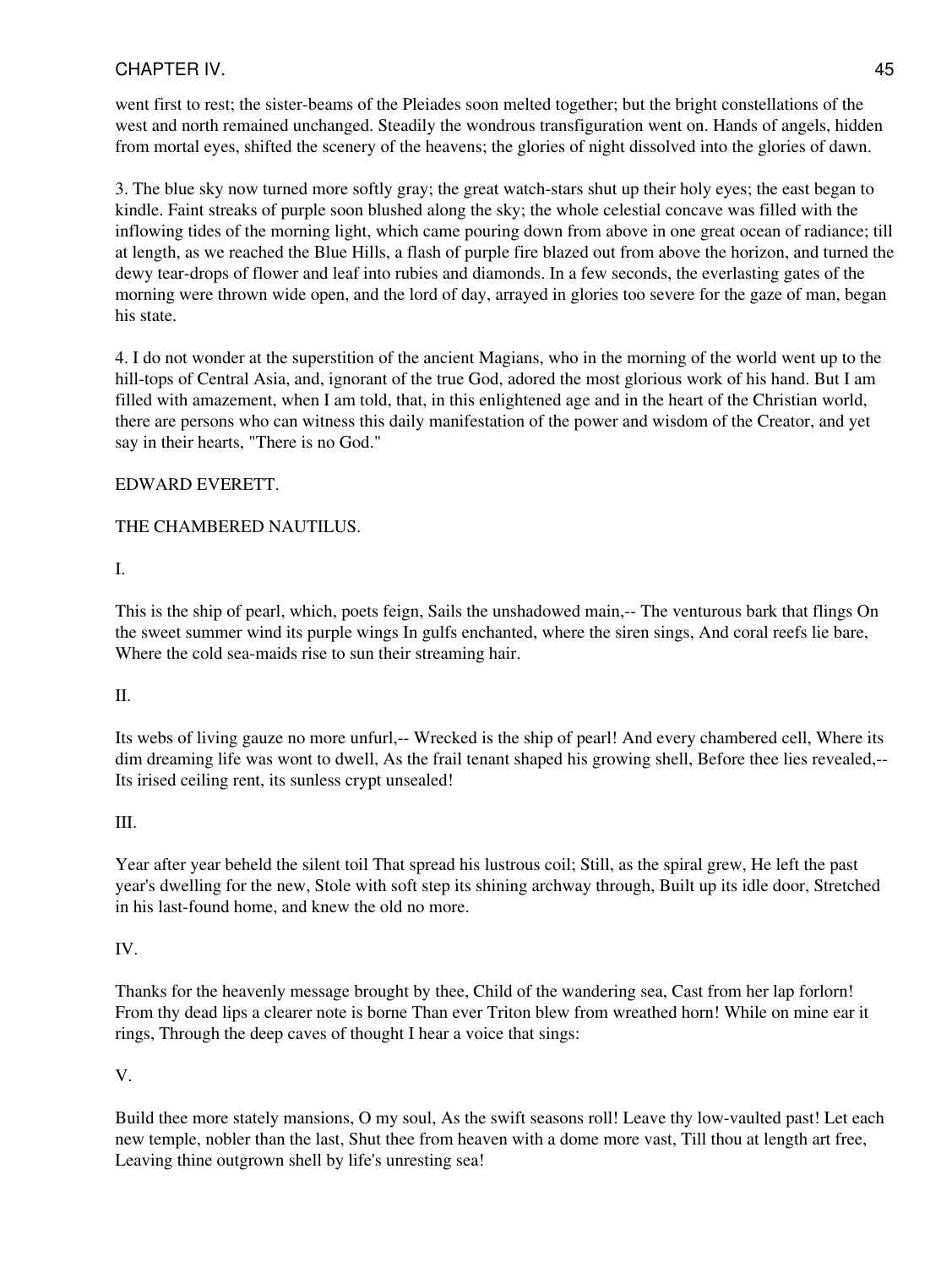## O. W. HOLMES.

#### AUTUMN.

1. Once more I am upon this serene hill-top! The air is very clear, very still, and very solemn or, rather, tenderly sad, in its serene brightness. It is not that moist spring air, full of the smell of wood, of the soil, and of the odor of vegetation, which warm winds bring to us from the south.

2. It is not that summer atmosphere, full of alternations of haze and fervent clearness, as if Nature were calling into life every day some influence for its myriad children; sometimes in showers, and sometimes with coercive heat upon root and leaf; and, like a universal task-master, was driving up the hours to accomplish the labors of the year.

3. No! In these autumn days there is a sense of leisure and of meditation. The sun seems to look down upon the labors of its fiery hands with complacency. Be satisfied, O seasonable Sun! Thou hast shaped an ample year, and art garnering up harvests which well may swell thy rejoicing heart with gracious gladness.

4. One who breaks off in summer, and returns in autumn to the hills, needs almost to come to a new acquaintance with the most familiar things. It is another world; or it is the old world a-masquerading; and you halt, like one scrutinizing a disguised friend, between the obvious dissemblance and the subtile likeness.

5. Southward of our front door there stood two elms, leaning their branches toward each other, forming a glorious arch of green. Now, in faint yellow, they grow attenuated and seem as if departing; they are losing their leaves and fading out of sight, as trees do in twilight. Yonder, over against that young growth of birch and evergreen, stood, all summer long, a perfect maple-tree, rounded out on every side, thick with luxuriant foliage, and dark with greenness, save when the morning sun, streaming through it, sent transparency to its very heart.

6. Now it is a tower of gorgeous red. So sober and solemn did it seem all summer, that I should think as soon to see a prophet dancing at a peasant's holiday, as it transfigured to such intense gayety! Its fellows, too, the birches and the walnuts, burn from head to foot with fires that glow but never consume.

7. But these holiday hills! Have the evening clouds, suffused with sunset, dropped down and become fixed into solid forms? Have the rainbows that followed autumn storms faded upon the mountains and left their mantles there? Yet, with all their brilliancy, how modest do they seem; how patient when bare, or burdened with winter; how cheerful when flushed with summer-green, and how modest when they lift up their wreathed and crowned heads in the resplendent days of autumn!

8. I stand alone upon the peaceful summit of this hill, and turn in every direction. The east is all a-glow; the blue north flushes all her hills with radiance; the west stands in burnished armor; the southern hills buckle the zone of the horizon together with emeralds and rubies, such as were never set in the fabled girdle of the gods! Of gazing there cannot be enough. The hunger of the eye grows by feeding.

9. Only the brotherhood of evergreens--the pine, the cedar, the spruce, and the hemlock--refuse to join this universal revel. They wear their sober green through autumn and winter, as if they were set to keep open the path of summer through the whole year, and girdle all seasons together with a clasp of endless green.

10. But in vain do they give solemn examples to the merry leaves which frolic with every breeze that runs sweet riot in the glowing shades. Gay leaves will not be counselled, but will die bright and laughing. But both together--the transfigured leaves of deciduous trees and the calm unchangeableness of evergreens--how more beautiful are they than either alone! The solemn pine brings color to the cheek of the beeches, and the scarlet and golden maples rest gracefully upon the dark foliage of the million-fingered pine.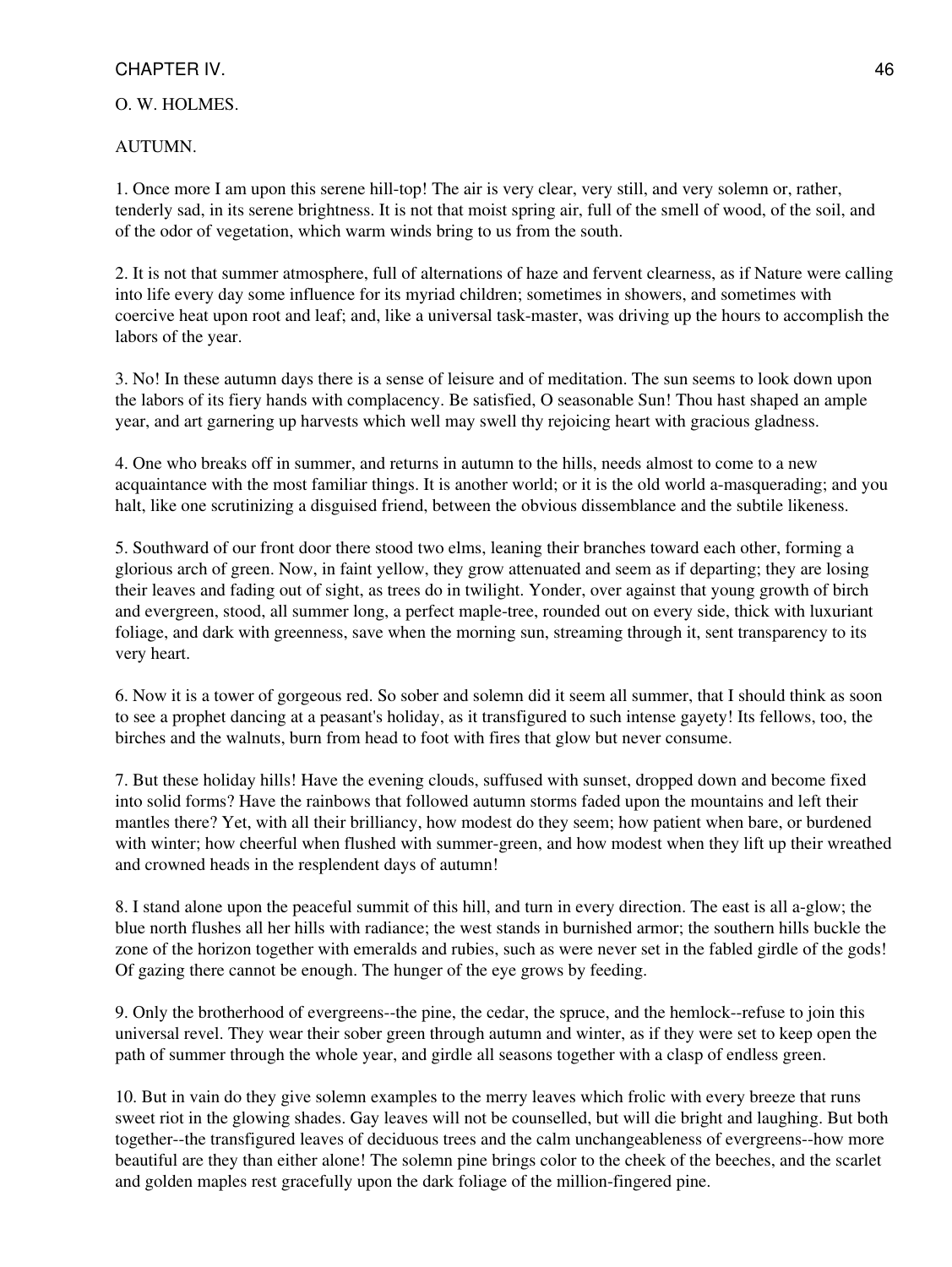11. Lifted far above all harm of fowler or impediment of mountain, wild fowl are steadily flying southward. The simple sight of them fills the imagination with pictures. They have all summer long called to each other from the reedy fens and wild oat-fields of the far north. Summer is already extinguished there.

12. Winter is following their track, and marching steadily toward us. The spent flowers, the seared leaves, the thinning tree-tops, the morning frost, have borne witness of a change on earth; and these caravans of the upper air confirm the tidings. Summer is gone; winter is coming!

13. The wind has risen to-day. It is not one of those gusty, playful winds that frolic with the trees. It is a wind high up in air, that moves steadily, with a solemn sound, as if it were the spirit of summer journeying past us; and, impatient of delay, it does not stoop to the earth, but touches the tops of the trees, with a murmuring sound, sighing a sad farewell and passing on.

14. Such days fill one with pleasant sadness. How sweet a pleasure is there in sadness! It is not sorrow; it is not despondency; it is not gloom! It is one of the moods of joy. At any rate I am very happy, and yet it is sober, and very sad happiness. It is the shadow of joy upon the soul! I can reason about these changes. I can cover over the dying leaves with imaginations as bright as their own hues; and, by Christian faith, transfigure the whole scene with a blessed vision of joyous dying and glorious resurrection.

15. But what then? Such thoughts glow like evening clouds, and not far beneath them are the evening twilights, into whose dusk they will soon melt away. And all communions, and all admirations, and all associations, celestial or terrene, come alike into a pensive sadness, that is even sweeter than our joy. It is the minor key of our thoughts.

# HENRY WARD BEECHER.

# MIDSUMMER.

# I.

Around this lovely valley rise The purple hills of Paradise. O, softly on yon banks of haze Her rosy face the Summer lays! Becalmed along the azure sky, The argosies of Cloudland lie, Whose shores, with many a shining rift, Far off their pearl-white peaks uplift.

# II.

Through all the long midsummer day The meadow-sides are sweet with hay. I seek the coolest sheltered seat, Just where the field and forest meet,-- Where grow the pine trees tall and bland, The ancient oaks austere and grand, And fringy roots and pebbles fret The ripples of the rivulet.

# III.

I watch the mowers, as they go Through the tall grass a white-sleeved row. With even stroke their scythes they swing, In tune their merry whetstones ring. Behind, the nimble youngsters run, And toss the thick swaths in the sun. The cattle graze, while, warm and still, Slopes the broad pasture, basks the hill, And bright, where summer breezes break, The green wheat crinkles like a lake.

# IV.

The butterfly and humble bee Come to the pleasant woods with me; Quickly before me runs the quail, Her chickens skulk behind the rail; High up the lone wood-pigeon sits, And the woodpecker pecks and flits, Sweet woodland music sinks and swells, The brooklet rings its tinkling bells, The swarming insects drone and hum,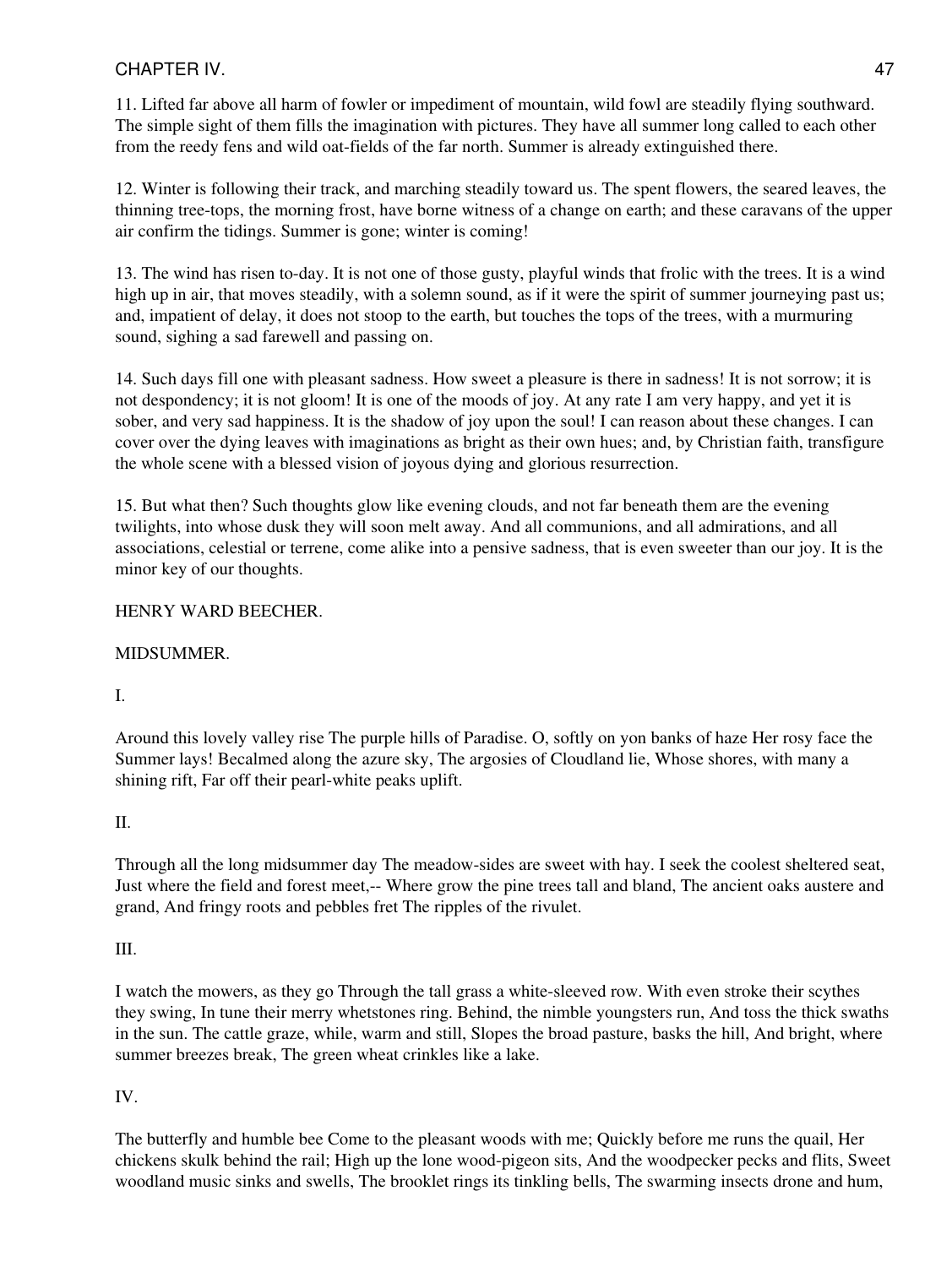The partridge beats his throbbing drum, The squirrel leaps among the boughs, And chatters in his leafy house, The oriole flashes by; and, look! Into the mirror of the brook, Where the vain bluebird trims his coat, Two tiny feathers fall and float.

V.

As silently, as tenderly, The down of peace descends on me. O, this is peace! I have no need Of friend to talk, of book to read. A dear Companion here abides; Close to my thrilling heart He hides; The holy silence is His voice: I lie and listen and rejoice.

# J. T. TROWBRIDGE

# THE KITTEN AND FALLING LEAVES.

I.

That way look, my Infant, lo! What a pretty baby-show! See the Kitten on the wall, Sporting with the leaves that fall, Withered leaves--one--two--and three-- From the lofty elder-tree!

II.

Through the calm and frosty air Of this morning bright and fair, Eddying round and round they sink Slowly, slowly: one might think, From the motions that are made, Every little leaf conveyed Sylph or Faery hither tending,-- To this lower world descending, Each invisible and mute, In his wavering parachute.

III.

--But the Kitten, how she starts, Crouches, stretches, paws, and darts! First at one, and then its fellow Just as light and just as yellow; There are many now--now one-- Now they stop and there are none. What intenseness of desire In her upward eye of fire!

IV.

With a tiger-leap half-way Now she meets the coming prey, Lets it go as fast, and then Has it in her power again: Now she works with three or four, Like an Indian conjurer; Quick as he in feats of art, Far beyond in joy of heart.

V.

Were her antics played in the eye Of a thousand standers-by, Clapping hands with shout and stare, What would little Tabby care For the plaudits of the crowd? Over happy to be proud, Over wealthy in the treasure Of her own exceeding pleasure!

# VI.

Such a light of gladness breaks, Pretty Kitten! from thy freaks,-- Spreads with such a living grace O'er my little Dora's face; Yes, the sight so stirs and charms Thee, Baby, laughing in my arms, That almost I could repine That your transports are not mine, That I do not wholly fare Even as ye do, thoughtless pair! And I will have my careless season Spite of melancholy reason, Will walk through life in such a way That, when time brings on decay, Now and then I may possess Hours of perfect gladsomeness.

VII.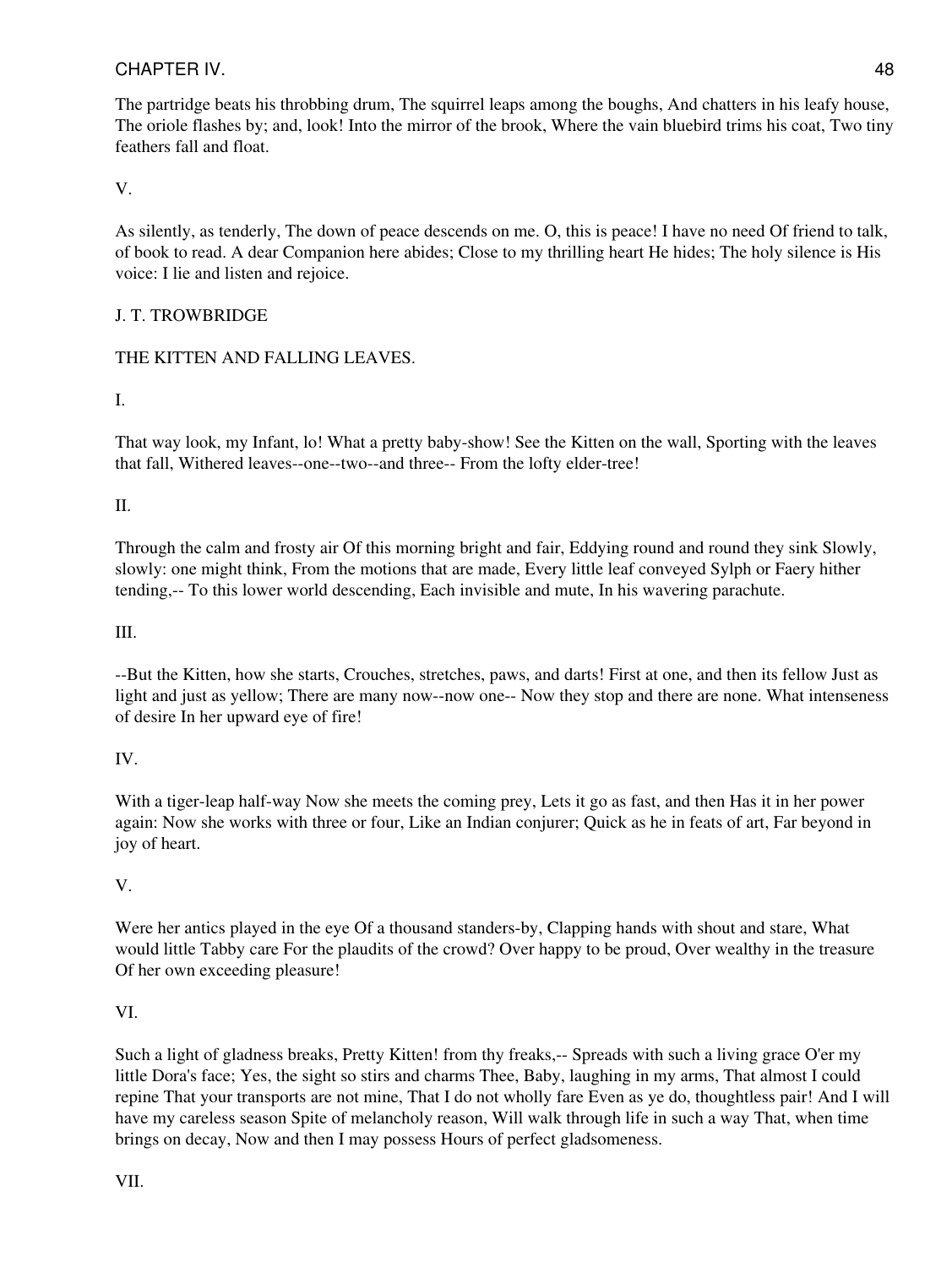--Pleased by any random toy; By a kitten's busy joy, Or an infant's laughing eye Sharing in the ecstasy; I would fare like that or this, Find my wisdom in my bliss; Keep the sprightly soul awake, And have faculties to take, Even from things by sorrow wrought, Matter for a jocund thought, Spite of care, and spite of grief, To gambol with Life's falling Leaf.

# WILLIAM WORDSWORTH.

# SUMMER STORM.

I.

Untremulous in the river clear, Toward the sky's image, hangs the imaged bridge; So still the air that I can hear The slender clarion of the unseen midge; Out of the stillness, with a gathering creep, Like rising wind in leaves, which now decreases, Now lulls, now swells, and all the while increases, The huddling trample of a drove of sheep Tilts the loose planks, and then as gradually ceases In dust on the other side; life's emblem deep, A confused noise between two silences, Finding at last in dust precarious peace.

# II.

On the wide marsh the purple-blossomed grasses Soak up the sunshine; sleeps the brimming tide, Save when the wedge-shaped wake in silence passes Of some slow water-rat, whose sinuous glide Wavers the long green sedge's shade from side to side; But up the west, like a rock-shivered surge, Climbs a great cloud edged with sun-whitened spray; Huge whirls of foam boil toppling o'er its verge, And falling still it seems, and yet it climbs alway.

## III.

Suddenly all the sky is hid As with the shutting of a lid, One by one great drops are falling Doubtful and slow, Down the pane they are crookedly crawling, And the wind breathes low; Slowly the circles widen on the river, Widen and mingle, one and all; Here and there the slenderer flowers shiver, Struck by an icy rain-drop's fall.

# IV.

Now on the hills I hear the thunder mutter, The wind is gathering in the west; The upturned leaves first whiten and flutter, Then droop to a fitful rest; Up from the stream with sluggish flap Struggles the gull and floats away; Nearer and nearer rolls the thunder-clap, We shall not see the sun go down to-day: Now leaps the wind on the sleepy marsh, And tramples the grass with terrified feet, The startled river turns leaden and harsh. You can hear the quick heart of the tempest beat.

# V.

Look! look! that livid flash! And instantly follows the rattling thunder, As if some cloud-crag, split asunder, Fell, splintering with a ruinous crash, On the Earth, which crouches in silence under; And now a solid gray wall of rain Shuts off the landscape, mile by mile; For a breath's space I see the blue wood again, And, ere the next heart-beat, the wind-hurled pile, That seemed but now a league aloof, Bursts crackling o'er the sun-parched roof; Against the windows the storm comes dashing, Through tattered foliage the hail tears crashing, The blue lightning flashes, The rapid hail clashes, The white waves are tumbling, And, in one baffled roar, Like the toothless sea mumbling A rock-bristled shore, The thunder is rumbling And crashing and crumbling,-- Will silence return never more?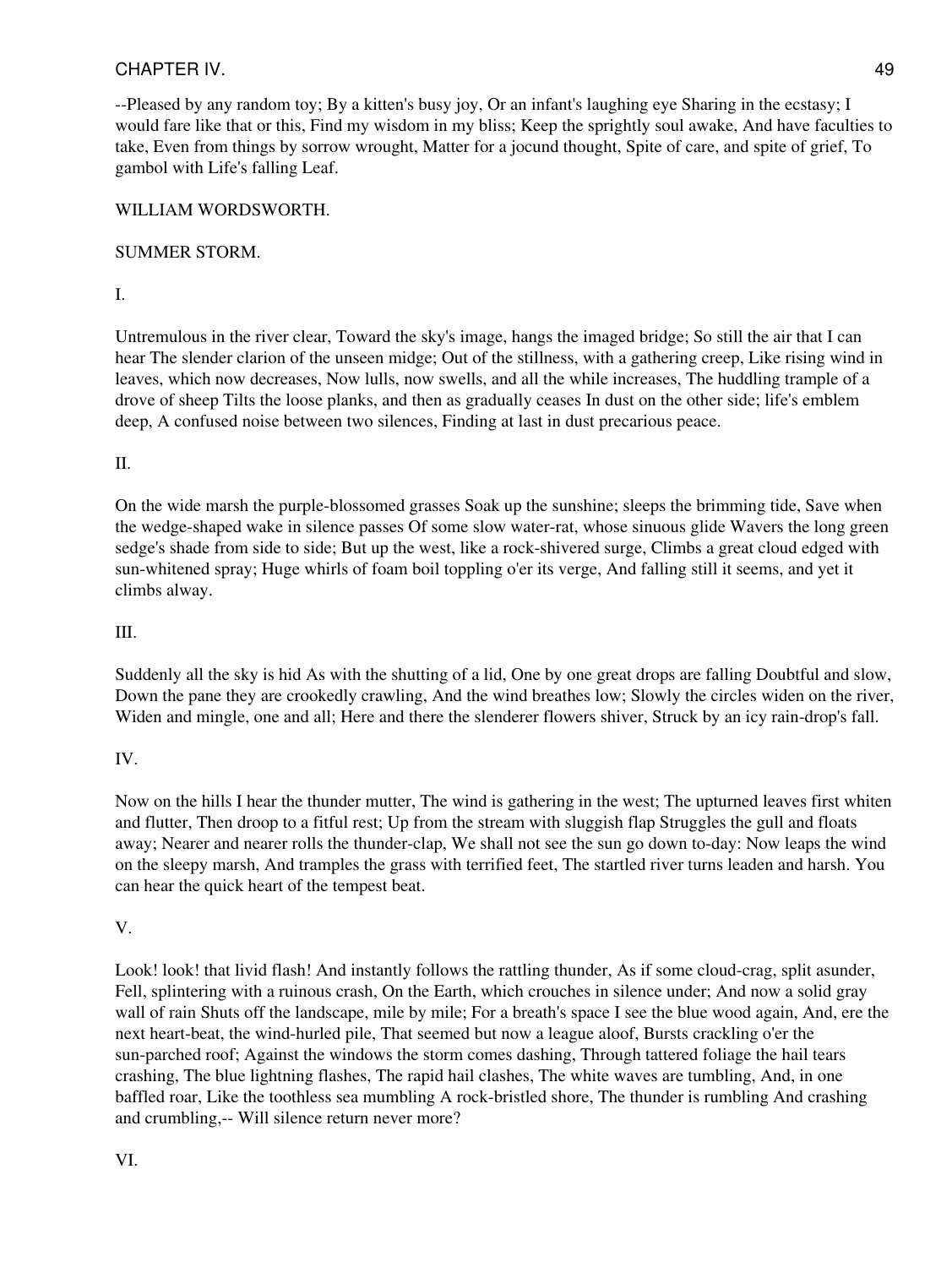Hush! Still as death, The tempest holds his breath As from a sudden will; The rain stops short, but from the eaves You see it drop, and hear it from the leaves, All is so bodingly still; Again, now, now, again Plashes the rain in heavy gouts, The crinkled lightning Seems ever brightening, And loud and long Again the thunder shouts His battle-song,-- One quivering flash, One wildering crash, Followed by silence dead and dull, As if the cloud, let go, Leapt bodily below To whelm the earth in one mad overthrow, And then a total lull.

#### VII.

Gone, gone, so soon! No more my half-crazed fancy there Can shape a giant in the air, No more I see his streaming hair, The writhing portent of his form; The pale and quiet moon Makes her calm forehead bare, And the last fragments of the storm, Like shattered rigging from a fight at sea, Silent and few, are drifting over me.

## JAMES RUSSELL LOWELL.

## JAQUES' SEVEN AGES OF MAN.

All the world's a stage, And all the men and women merely players: They have their exits, and their entrances; And one man in his time plays many parts, His acts being seven ages. At first, the infant, Mewling and puking in the nurse's arms. And then, the whining school-boy, with his satchel, And shining morning face, creeping, like snail, Unwillingly to school. And then the lover, Sighing like furnace, with a woeful ballad Made to his mistress' eyebrow. Then the soldier, Full of strange oaths, and bearded like a pard, Jealous in honor, sudden and quick in quarrel, Seeking the bubble reputation Even in the cannon's mouth. And then, the justice, In fair round belly, with good capon lin'd, With eyes severe, and beard of formal cut, Full of wise saws and modern instances, And so he plays his part. The sixth age shifts Into the lean and slipper'd pantaloon, With spectacles on nose, and pouch on side; His youthful hose well sav'd, a world too wide For his shrunk shank; and his big manly voice, Turning again toward childish treble, pipes And whistles in his sound. Last scene of all, That ends this strange, eventful history, Is second childishness, and mere oblivion; Sans teeth, sans eyes, sans taste, sans everything.

## WILLIAM SHAKESPEARE.

## PUBLICATIONS BY

## CHARLES WESLEY EMERSON

Physical Culture

How to attain health, strength, grace, and beauty. Bodily education without the use of apparatus. Æsthetic and psycho-physical culture. Thirty-eight beautiful illustrations prepared especially for this work. A handbook for student and teacher.

PRICE, postpaid, \$1.50

Psycho Vox

## OR, THE EMERSON SYSTEM OF VOICE CULTURE

The voice as the natural reporter of the individual. The relation of the proper use of the voice to the nervous system and to health. Exercises for securing freedom and proper direction of tone, and for establishing right habits in the use of the voice.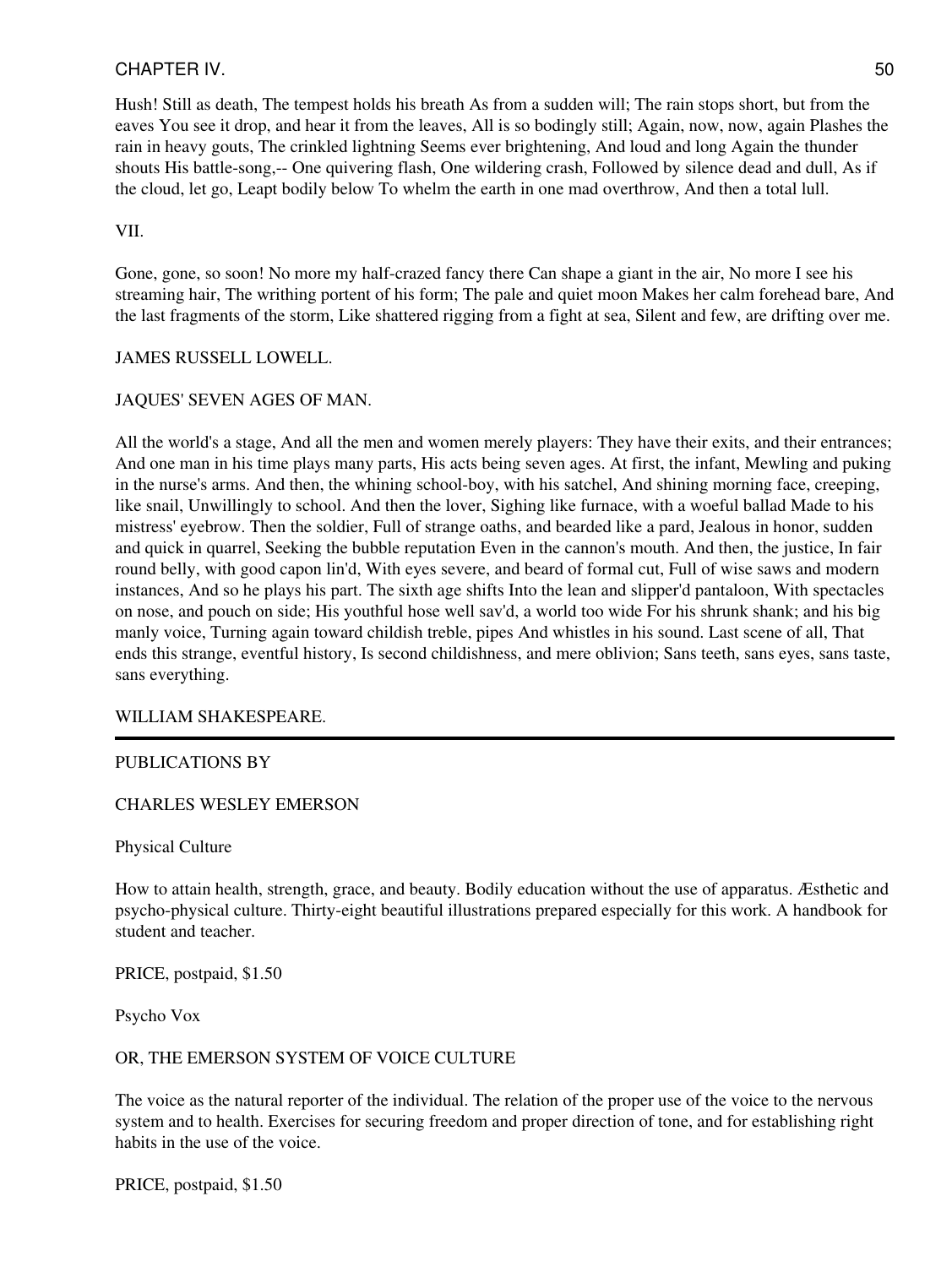Philosophy of Gesture

## OR, EXPRESSIVE PHYSICAL CULTURE

The psychological and physiological basis and teaching principles of the Emerson System of Expressive Physical Culture and Responsive Drill--Value of Art Models, Æsthetic Laws of Expression explained, with illustrations drawn from classic art. "Educating the body to spontaneously express in a beautiful way the highest sentiments of the soul."

PRICE, postpaid, \$1.50

The Perfective Laws of Art

In four volumes. A compilation of selections illustrating the sixteen perfective laws of art applied to oratory. This work is adapted to the use of all advanced students in expressive reading.

PRICE PER VOLUME, postpaid, 50 Cents

EMERSON COLLEGE PUBLISHING DEP'T SHIPPING HOUSE, MILLIS, MASS.

\* \* \* \* \*

Transcriber's note:

Spelling has been retained as in the original publication, including "cocknify" on page 75 and "wery" on page 96. Changes have been made as follows:

Page 26 a tax of pendantry a tax of pedantry

Page 60 if its long for you to wait if it's long for you to wait

## \*\*\*END OF THE PROJECT GUTENBERG EBOOK EVOLUTION OF EXPRESSION, VOLUME 2--REVISED\*\*\*

\*\*\*\*\*\*\* This file should be named 34498-8.txt or 34498-8.zip \*\*\*\*\*\*\*

This and all associated files of various formats will be found in: http://www.gutenberg.org/dirs/3/4/4/9/34498

Updated editions will replace the previous one--the old editions will be renamed.

Creating the works from public domain print editions means that no one owns a United States copyright in these works, so the Foundation (and you!) can copy and distribute it in the United States without permission and without paying copyright royalties. Special rules, set forth in the General Terms of Use part of this license, apply to copying and distributing Project Gutenberg-tm electronic works to protect the PROJECT GUTENBERG-tm concept and trademark. Project Gutenberg is a registered trademark, and may not be used if you charge for the eBooks, unless you receive specific permission. If you do not charge anything for copies of this eBook, complying with the rules is very easy. You may use this eBook for nearly any purpose such as creation of derivative works, reports, performances and research. They may be modified and printed and given away--you may do practically ANYTHING with public domain eBooks. Redistribution is subject to the trademark license, especially commercial redistribution.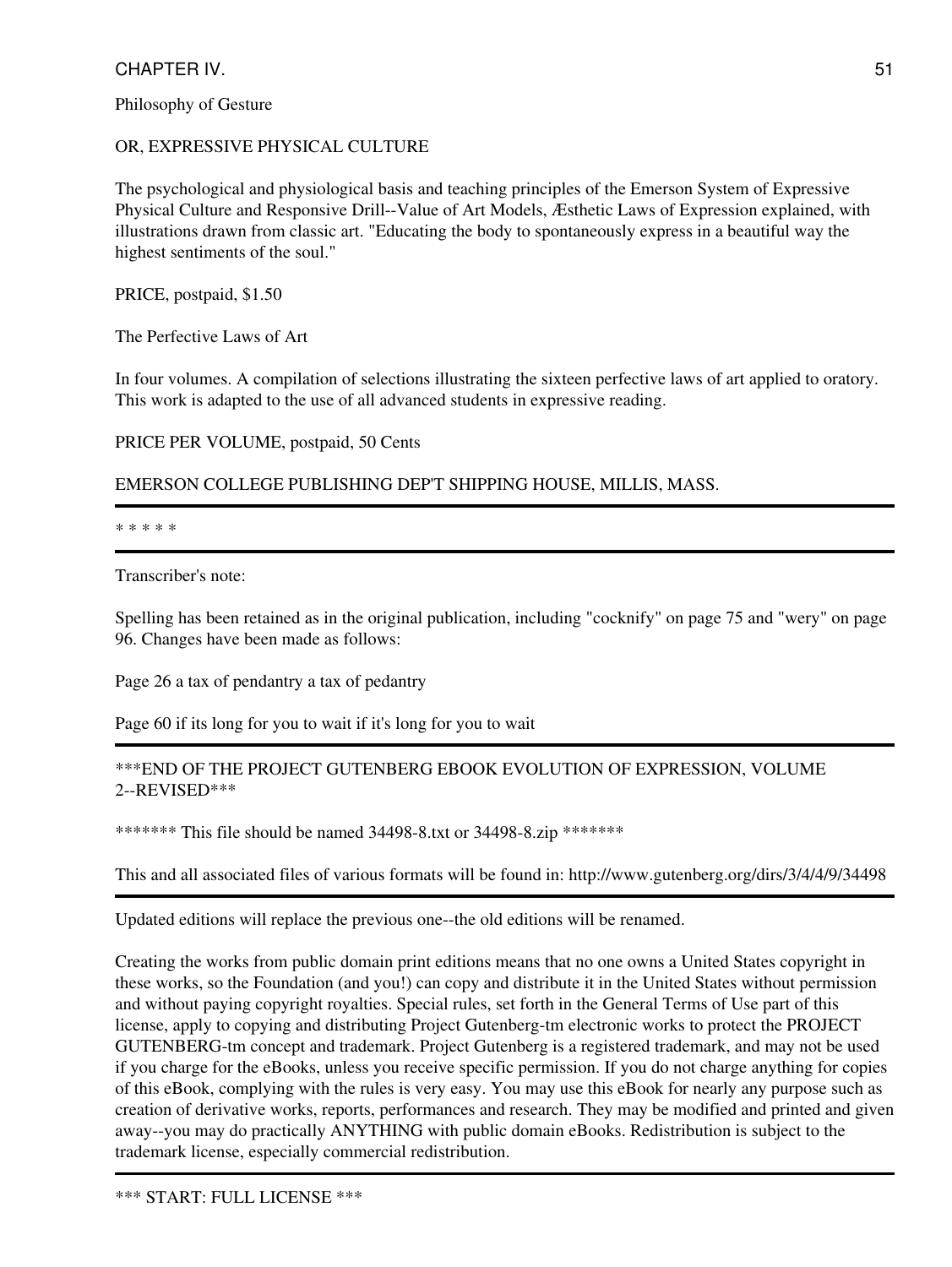## THE FULL PROJECT GUTENBERG LICENSE PLEASE READ THIS BEFORE YOU DISTRIBUTE OR USE THIS WORK

To protect the Project Gutenberg-tm mission of promoting the free distribution of electronic works, by using or distributing this work (or any other work associated in any way with the phrase "Project Gutenberg"), you agree to comply with all the terms of the Full Project Gutenberg-tm License (available with this file or online at http://www.gutenberg.org/license).

Section 1. General Terms of Use and Redistributing Project Gutenberg-tm electronic works

1.A. By reading or using any part of this Project Gutenberg-tm electronic work, you indicate that you have read, understand, agree to and accept all the terms of this license and intellectual property (trademark/copyright) agreement. If you do not agree to abide by all the terms of this agreement, you must cease using and return or destroy all copies of Project Gutenberg-tm electronic works in your possession. If you paid a fee for obtaining a copy of or access to a Project Gutenberg-tm electronic work and you do not agree to be bound by the terms of this agreement, you may obtain a refund from the person or entity to whom you paid the fee as set forth in paragraph 1.E.8.

1.B. "Project Gutenberg" is a registered trademark. It may only be used on or associated in any way with an electronic work by people who agree to be bound by the terms of this agreement. There are a few things that you can do with most Project Gutenberg-tm electronic works even without complying with the full terms of this agreement. See paragraph 1.C below. There are a lot of things you can do with Project Gutenberg-tm electronic works if you follow the terms of this agreement and help preserve free future access to Project Gutenberg-tm electronic works. See paragraph 1.E below.

1.C. The Project Gutenberg Literary Archive Foundation ("the Foundation" or PGLAF), owns a compilation copyright in the collection of Project Gutenberg-tm electronic works. Nearly all the individual works in the collection are in the public domain in the United States. If an individual work is in the public domain in the United States and you are located in the United States, we do not claim a right to prevent you from copying, distributing, performing, displaying or creating derivative works based on the work as long as all references to Project Gutenberg are removed. Of course, we hope that you will support the Project Gutenberg-tm mission of promoting free access to electronic works by freely sharing Project Gutenberg-tm works in compliance with the terms of this agreement for keeping the Project Gutenberg-tm name associated with the work. You can easily comply with the terms of this agreement by keeping this work in the same format with its attached full Project Gutenberg-tm License when you share it without charge with others.

1.D. The copyright laws of the place where you are located also govern what you can do with this work. Copyright laws in most countries are in a constant state of change. If you are outside the United States, check the laws of your country in addition to the terms of this agreement before downloading, copying, displaying, performing, distributing or creating derivative works based on this work or any other Project Gutenberg-tm work. The Foundation makes no representations concerning the copyright status of any work in any country outside the United States.

1.E. Unless you have removed all references to Project Gutenberg:

1.E.1. The following sentence, with active links to, or other immediate access to, the full Project Gutenberg-tm License must appear prominently whenever any copy of a Project Gutenberg-tm work (any work on which the phrase "Project Gutenberg" appears, or with which the phrase "Project Gutenberg" is associated) is accessed, displayed, performed, viewed, copied or distributed:

This eBook is for the use of anyone anywhere at no cost and with almost no restrictions whatsoever. You may copy it, give it away or re-use it under the terms of the Project Gutenberg License included with this eBook or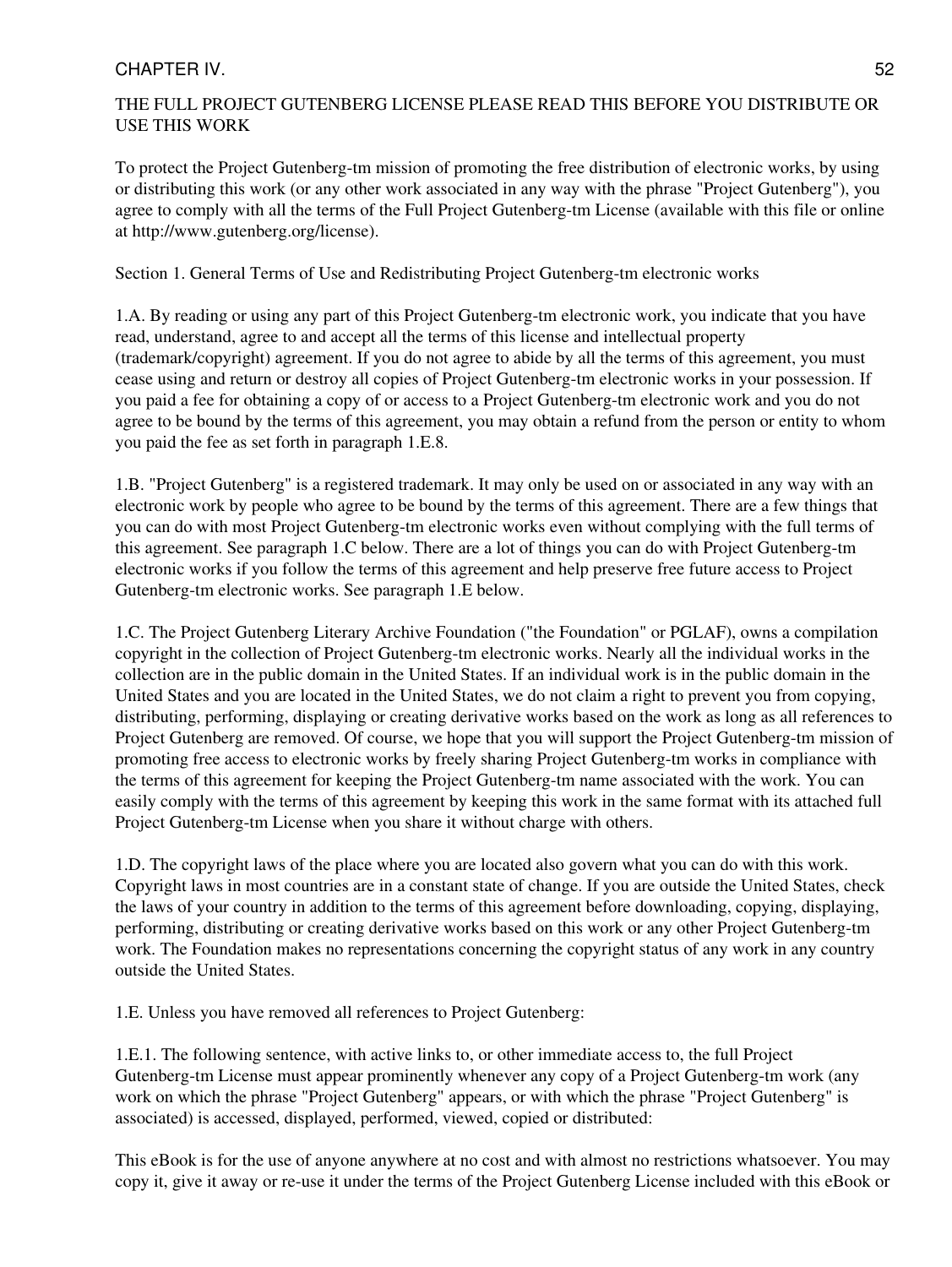online at www.gutenberg.org

1.E.2. If an individual Project Gutenberg-tm electronic work is derived from the public domain (does not contain a notice indicating that it is posted with permission of the copyright holder), the work can be copied and distributed to anyone in the United States without paying any fees or charges. If you are redistributing or providing access to a work with the phrase "Project Gutenberg" associated with or appearing on the work, you must comply either with the requirements of paragraphs 1.E.1 through 1.E.7 or obtain permission for the use of the work and the Project Gutenberg-tm trademark as set forth in paragraphs 1.E.8 or 1.E.9.

1.E.3. If an individual Project Gutenberg-tm electronic work is posted with the permission of the copyright holder, your use and distribution must comply with both paragraphs 1.E.1 through 1.E.7 and any additional terms imposed by the copyright holder. Additional terms will be linked to the Project Gutenberg-tm License for all works posted with the permission of the copyright holder found at the beginning of this work.

1.E.4. Do not unlink or detach or remove the full Project Gutenberg-tm License terms from this work, or any files containing a part of this work or any other work associated with Project Gutenberg-tm.

1.E.5. Do not copy, display, perform, distribute or redistribute this electronic work, or any part of this electronic work, without prominently displaying the sentence set forth in paragraph 1.E.1 with active links or immediate access to the full terms of the Project Gutenberg-tm License.

1.E.6. You may convert to and distribute this work in any binary, compressed, marked up, nonproprietary or proprietary form, including any word processing or hypertext form. However, if you provide access to or distribute copies of a Project Gutenberg-tm work in a format other than "Plain Vanilla ASCII" or other format used in the official version posted on the official Project Gutenberg-tm web site (www.gutenberg.org), you must, at no additional cost, fee or expense to the user, provide a copy, a means of exporting a copy, or a means of obtaining a copy upon request, of the work in its original "Plain Vanilla ASCII" or other form. Any alternate format must include the full Project Gutenberg-tm License as specified in paragraph 1.E.1.

1.E.7. Do not charge a fee for access to, viewing, displaying, performing, copying or distributing any Project Gutenberg-tm works unless you comply with paragraph 1.E.8 or 1.E.9.

1.E.8. You may charge a reasonable fee for copies of or providing access to or distributing Project Gutenberg-tm electronic works provided that

- You pay a royalty fee of 20% of the gross profits you derive from the use of Project Gutenberg-tm works calculated using the method you already use to calculate your applicable taxes. The fee is owed to the owner of the Project Gutenberg-tm trademark, but he has agreed to donate royalties under this paragraph to the Project Gutenberg Literary Archive Foundation. Royalty payments must be paid within 60 days following each date on which you prepare (or are legally required to prepare) your periodic tax returns. Royalty payments should be clearly marked as such and sent to the Project Gutenberg Literary Archive Foundation at the address specified in Section 4, "Information about donations to the Project Gutenberg Literary Archive Foundation."

- You provide a full refund of any money paid by a user who notifies you in writing (or by e-mail) within 30 days of receipt that s/he does not agree to the terms of the full Project Gutenberg-tm License. You must require such a user to return or destroy all copies of the works possessed in a physical medium and discontinue all use of and all access to other copies of Project Gutenberg-tm works.

- You provide, in accordance with paragraph 1.F.3, a full refund of any money paid for a work or a replacement copy, if a defect in the electronic work is discovered and reported to you within 90 days of receipt of the work.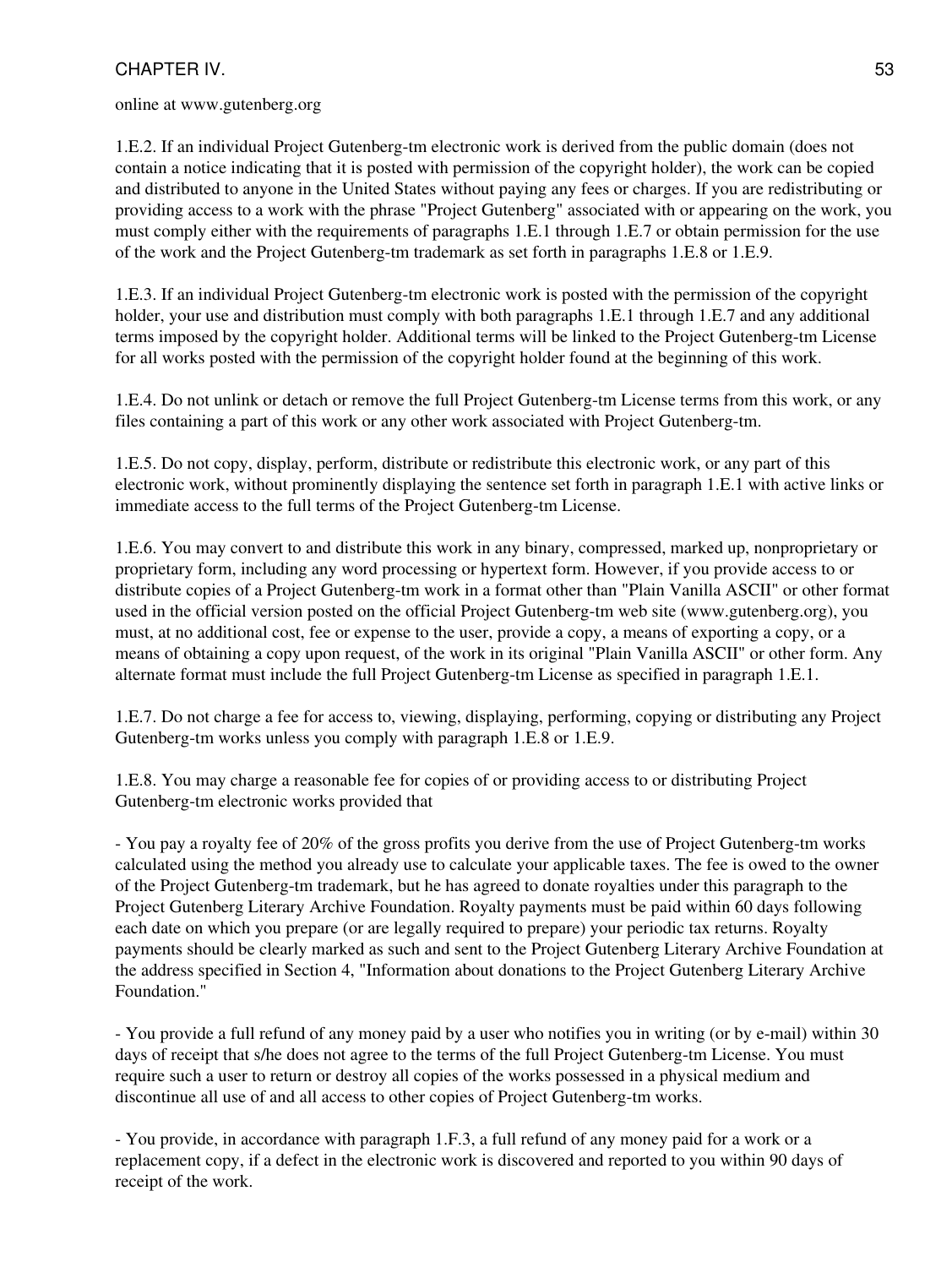- You comply with all other terms of this agreement for free distribution of Project Gutenberg-tm works.

1.E.9. If you wish to charge a fee or distribute a Project Gutenberg-tm electronic work or group of works on different terms than are set forth in this agreement, you must obtain permission in writing from both the Project Gutenberg Literary Archive Foundation and Michael Hart, the owner of the Project Gutenberg-tm trademark. Contact the Foundation as set forth in Section 3 below.

1.F.

1.F.1. Project Gutenberg volunteers and employees expend considerable effort to identify, do copyright research on, transcribe and proofread public domain works in creating the Project Gutenberg-tm collection. Despite these efforts, Project Gutenberg-tm electronic works, and the medium on which they may be stored, may contain "Defects," such as, but not limited to, incomplete, inaccurate or corrupt data, transcription errors, a copyright or other intellectual property infringement, a defective or damaged disk or other medium, a computer virus, or computer codes that damage or cannot be read by your equipment.

1.F.2. LIMITED WARRANTY, DISCLAIMER OF DAMAGES - Except for the "Right of Replacement or Refund" described in paragraph 1.F.3, the Project Gutenberg Literary Archive Foundation, the owner of the Project Gutenberg-tm trademark, and any other party distributing a Project Gutenberg-tm electronic work under this agreement, disclaim all liability to you for damages, costs and expenses, including legal fees. YOU AGREE THAT YOU HAVE NO REMEDIES FOR NEGLIGENCE, STRICT LIABILITY, BREACH OF WARRANTY OR BREACH OF CONTRACT EXCEPT THOSE PROVIDED IN PARAGRAPH 1.F.3. YOU AGREE THAT THE FOUNDATION, THE TRADEMARK OWNER, AND ANY DISTRIBUTOR UNDER THIS AGREEMENT WILL NOT BE LIABLE TO YOU FOR ACTUAL, DIRECT, INDIRECT, CONSEQUENTIAL, PUNITIVE OR INCIDENTAL DAMAGES EVEN IF YOU GIVE NOTICE OF THE POSSIBILITY OF SUCH DAMAGE.

1.F.3. LIMITED RIGHT OF REPLACEMENT OR REFUND - If you discover a defect in this electronic work within 90 days of receiving it, you can receive a refund of the money (if any) you paid for it by sending a written explanation to the person you received the work from. If you received the work on a physical medium, you must return the medium with your written explanation. The person or entity that provided you with the defective work may elect to provide a replacement copy in lieu of a refund. If you received the work electronically, the person or entity providing it to you may choose to give you a second opportunity to receive the work electronically in lieu of a refund. If the second copy is also defective, you may demand a refund in writing without further opportunities to fix the problem.

1.F.4. Except for the limited right of replacement or refund set forth in paragraph 1.F.3, this work is provided to you 'AS-IS', WITH NO OTHER WARRANTIES OF ANY KIND, EXPRESS OR IMPLIED, INCLUDING BUT NOT LIMITED TO WARRANTIES OF MERCHANTIBILITY OR FITNESS FOR ANY PURPOSE.

1.F.5. Some states do not allow disclaimers of certain implied warranties or the exclusion or limitation of certain types of damages. If any disclaimer or limitation set forth in this agreement violates the law of the state applicable to this agreement, the agreement shall be interpreted to make the maximum disclaimer or limitation permitted by the applicable state law. The invalidity or unenforceability of any provision of this agreement shall not void the remaining provisions.

# 1.F.6. **INDEMNITY**

- You agree to indemnify and hold the Foundation, the trademark owner, any agent or employee of the Foundation, anyone providing copies of Project Gutenberg-tm electronic works in accordance with this agreement, and any volunteers associated with the production, promotion and distribution of Project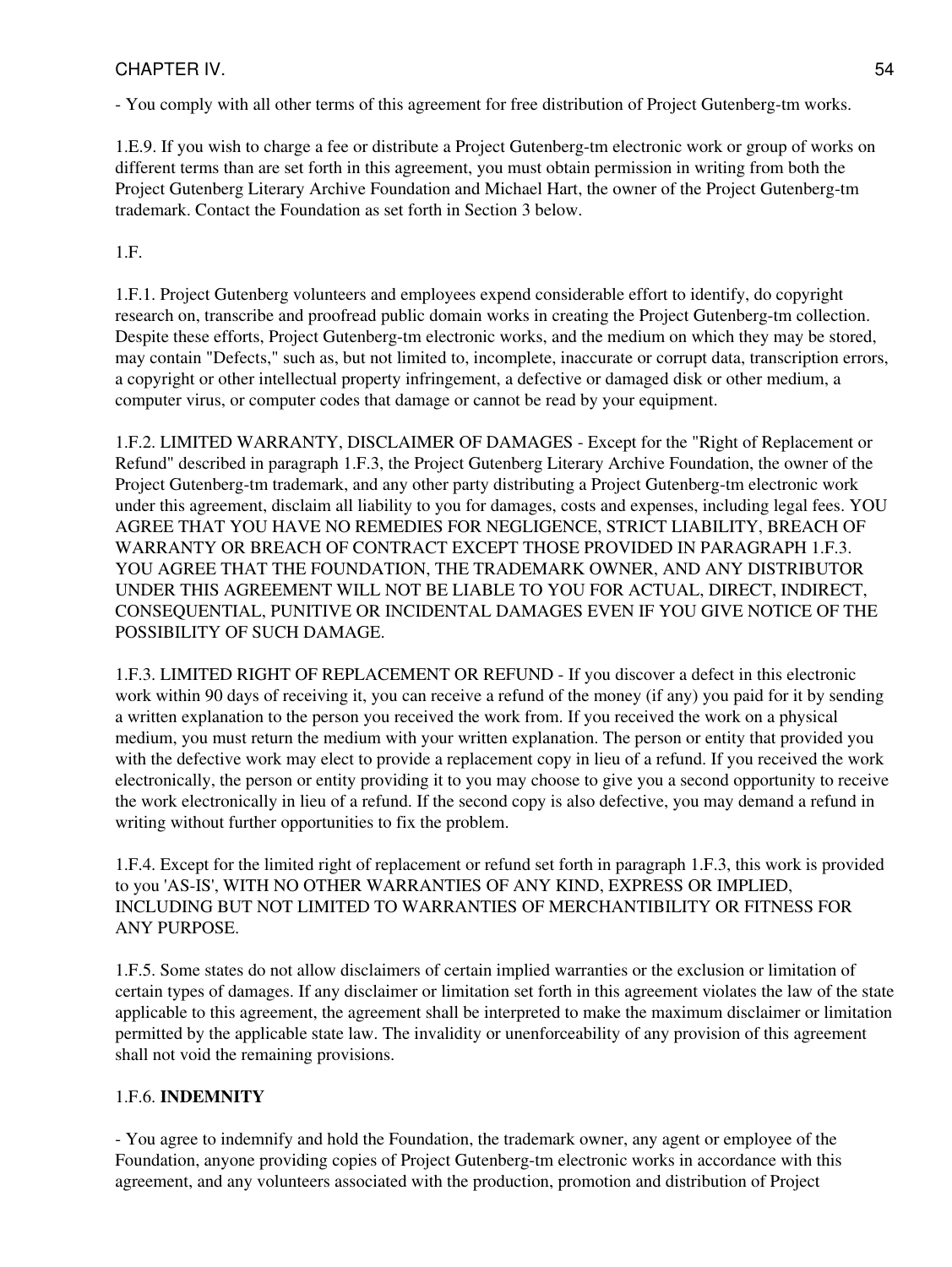Gutenberg-tm electronic works, harmless from all liability, costs and expenses, including legal fees, that arise directly or indirectly from any of the following which you do or cause to occur: (a) distribution of this or any Project Gutenberg-tm work, (b) alteration, modification, or additions or deletions to any Project Gutenberg-tm work, and (c) any Defect you cause.

Section 2. Information about the Mission of Project Gutenberg-tm

Project Gutenberg-tm is synonymous with the free distribution of electronic works in formats readable by the widest variety of computers including obsolete, old, middle-aged and new computers. It exists because of the efforts of hundreds of volunteers and donations from people in all walks of life.

Volunteers and financial support to provide volunteers with the assistance they need are critical to reaching Project Gutenberg-tm's goals and ensuring that the Project Gutenberg-tm collection will remain freely available for generations to come. In 2001, the Project Gutenberg Literary Archive Foundation was created to provide a secure and permanent future for Project Gutenberg-tm and future generations. To learn more about the Project Gutenberg Literary Archive Foundation and how your efforts and donations can help, see Sections 3 and 4 and the Foundation web page at http://www.gutenberg.org/fundraising/pglaf.

Section 3. Information about the Project Gutenberg Literary Archive Foundation

The Project Gutenberg Literary Archive Foundation is a non profit  $501(c)(3)$  educational corporation organized under the laws of the state of Mississippi and granted tax exempt status by the Internal Revenue Service. The Foundation's EIN or federal tax identification number is 64-6221541. Contributions to the Project Gutenberg Literary Archive Foundation are tax deductible to the full extent permitted by U.S. federal laws and your state's laws.

The Foundation's principal office is located at 4557 Melan Dr. S. Fairbanks, AK, 99712., but its volunteers and employees are scattered throughout numerous locations. Its business office is located at 809 North 1500 West, Salt Lake City, UT 84116, (801) 596-1887, email business@pglaf.org. Email contact links and up to date contact information can be found at the Foundation's web site and official page at http://www.gutenberg.org/about/contact

For additional contact information: Dr. Gregory B. Newby Chief Executive and Director gbnewby@pglaf.org

Section 4. Information about Donations to the Project Gutenberg Literary Archive Foundation

Project Gutenberg-tm depends upon and cannot survive without wide spread public support and donations to carry out its mission of increasing the number of public domain and licensed works that can be freely distributed in machine readable form accessible by the widest array of equipment including outdated equipment. Many small donations (\$1 to \$5,000) are particularly important to maintaining tax exempt status with the IRS.

The Foundation is committed to complying with the laws regulating charities and charitable donations in all 50 states of the United States. Compliance requirements are not uniform and it takes a considerable effort, much paperwork and many fees to meet and keep up with these requirements. We do not solicit donations in locations where we have not received written confirmation of compliance. To SEND DONATIONS or determine the status of compliance for any particular state visit http://www.gutenberg.org/fundraising/donate

While we cannot and do not solicit contributions from states where we have not met the solicitation requirements, we know of no prohibition against accepting unsolicited donations from donors in such states who approach us with offers to donate.